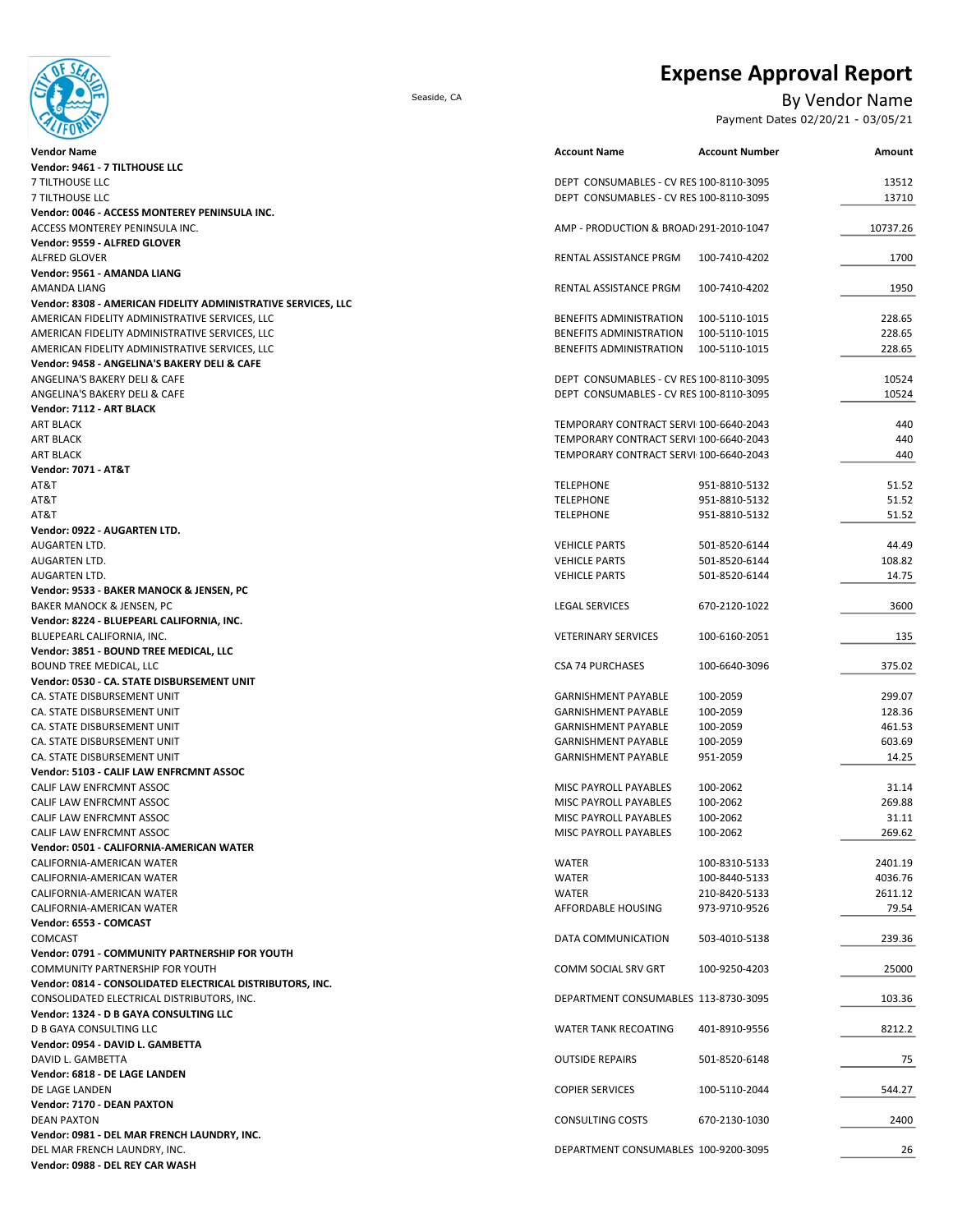| DEL REY CAR WASH                                      | <b>TELEPHONE</b>                        | 100-6110-5132 | 43       |
|-------------------------------------------------------|-----------------------------------------|---------------|----------|
| DEL REY CAR WASH                                      | OTHER EXPENSE                           | 501-8510-2078 | 20       |
| Vendor: 1020 - DEPARTMENT OF TRANSPORTATION           |                                         |               |          |
| DEPARTMENT OF TRANSPORTATION                          | TRAFFIC SIGNAL MAINTENANC 210-8210-2077 |               | 1089.1   |
| Vendor: 5336 - DRIVERS LICENSE GUIDE CO.              |                                         |               |          |
| DRIVERS LICENSE GUIDE CO.                             | <b>BOOKS &amp; PERIODICALS</b>          | 100-6110-4123 | 231.57   |
| Vendor: 0898 - DTJ CORP.                              |                                         |               |          |
| DTJ CORP.                                             | DEPARTMENT CONSUMABLES 100-8310-3095    |               | 12       |
| DTJ CORP.                                             | DEPARTMENT CONSUMABLES 100-8310-3095    |               | 40.5     |
| DTJ CORP.                                             | DEPARTMENT CONSUMABLES 100-8310-3095    |               | 5        |
| DTJ CORP.                                             | DEPARTMENT CONSUMABLES 100-8310-3095    |               | 5        |
| DTJ CORP.                                             | DEPARTMENT CONSUMABLES 100-8310-3095    |               | 5        |
| DTJ CORP.                                             | DEPARTMENT CONSUMABLES 100-8310-3095    |               | 5        |
| DTJ CORP.                                             | DEPARTMENT CONSUMABLES 100-9100-3095    |               | 39.25    |
| DTJ CORP.                                             | DEPARTMENT CONSUMABLES 100-9100-3095    |               | 23.5     |
| DTJ CORP.                                             | DEPARTMENT CONSUMABLES 100-9100-3095    |               | 58.75    |
| DTJ CORP.                                             | DEPARTMENT CONSUMABLES 100-9100-3095    |               | 5        |
| DTJ CORP.                                             | DEPARTMENT CONSUMABLES 100-9100-3095    |               | 27       |
| DTJ CORP.                                             | DEPARTMENT CONSUMABLES 100-9100-3095    |               | 5        |
| DTJ CORP.                                             | DEPARTMENT CONSUMABLES 100-9100-3095    |               | 5        |
| Vendor: 5405 - DUKE'S ROOT CONTROL, INC.              |                                         |               |          |
| DUKE'S ROOT CONTROL, INC.                             | SUBCONTRACTED WORK                      | 951-8820-2073 | 2103.06  |
| Vendor: 4892 - EDGES ELECTRICAL GROUP                 |                                         |               |          |
| <b>EDGES ELECTRICAL GROUP</b>                         | DEPARTMENT CONSUMABLES 100-8310-3095    |               | 221.28   |
| EDGES ELECTRICAL GROUP                                | DEPARTMENT CONSUMABLES 113-8730-3095    |               | 466.84   |
| EDGES ELECTRICAL GROUP                                | DEPARTMENT CONSUMABLES 113-8730-3095    |               | 92.03    |
| Vendor: 8979 - ERROL L. MONTGOMERY & ASSOCIATES, INC. |                                         |               |          |
|                                                       | <b>CONSULTING COSTS</b>                 |               |          |
| ERROL L. MONTGOMERY & ASSOCIATES, INC.                |                                         | 670-2130-1030 | 3530     |
| Vendor: 9029 - ESO SOLUTIONS, INC.                    |                                         |               |          |
| ESO SOLUTIONS, INC.                                   | TEMPORARY CONTRACT SERVI 100-6610-2043  |               | 990      |
| Vendor: 1176 - EWING IRRIGATION PRODUCTS INC.         |                                         |               |          |
| EWING IRRIGATION PRODUCTS INC.                        | DEPARTMENT CONSUMABLES 100-8440-3095    |               | 123.65   |
| Vendor: 8338 - FEDEX                                  |                                         |               |          |
| <b>FEDEX</b>                                          | <b>MAIL SERVICES</b>                    | 100-5110-4124 | 10.56    |
| FEDEX                                                 | <b>MAIL SERVICES</b>                    | 100-5110-4124 | 10.58    |
| Vendor: 9554 - FRANCESCO S. DAVI                      |                                         |               |          |
| <b>FRANCESCO S. DAVI</b>                              | RENTAL ASSISTANCE PRGM                  | 100-7410-4202 | 1750     |
| Vendor: 8066 - FUN EXPRESS, LLC                       |                                         |               |          |
| FUN EXPRESS, LLC                                      | <b>HOLIDAY SNOW FESTIVAL</b>            | 100-9200-7182 | 611.57   |
| Vendor: 5198 - GOLDEN STATE PORTABLES                 |                                         |               |          |
| <b>GOLDEN STATE PORTABLES</b>                         | SUBCONTRACTED WORK                      | 100-8310-2073 | 553.63   |
| <b>GOLDEN STATE PORTABLES</b>                         | SUBCONTRACTED WORK                      | 100-8310-2073 | 553.63   |
| <b>GOLDEN STATE PORTABLES</b>                         | SUBCONTRACTED WORK                      | 100-8310-2073 | 553.63   |
| <b>GOLDEN STATE PORTABLES</b>                         | <b>EQUIPMENT RENTAL</b>                 | 100-8420-2087 | 130.36   |
| <b>GOLDEN STATE PORTABLES</b>                         | EQUIPMENT RENTAL                        | 100-8420-2087 | 130.36   |
| <b>GOLDEN STATE PORTABLES</b>                         | <b>EQUIPMENT RENTAL</b>                 | 100-8420-2087 | 130.36   |
| Vendor: 1392 - GRANITE ROCK COMPANY                   |                                         |               |          |
| <b>GRANITE ROCK COMPANY</b>                           | DEPARTMENT CONSUMABLES 100-8420-3095    |               | 218.11   |
| <b>GRANITE ROCK COMPANY</b>                           | DEPARTMENT CONSUMABLES 113-8730-3095    |               | 27.31    |
| <b>GRANITE ROCK COMPANY</b>                           | <b>CONSUMABLES</b>                      | 271-8110-3095 | 429.89   |
| <b>GRANITE ROCK COMPANY</b>                           | <b>CONSUMABLES</b>                      | 271-8110-3095 | 320.34   |
| Vendor: 7763 - GREENWASTE RECOVERY, INC.              |                                         |               |          |
| GREENWASTE RECOVERY, INC.                             | SUBCONTRACTED WORK - CV F100-8110-2073  |               | 925.48   |
| GREENWASTE RECOVERY, INC.                             | REFUSE DISPOSAL                         | 100-8420-2068 | 915.05   |
| Vendor: 5476 - GUARDIAN                               |                                         |               |          |
| <b>GUARDIAN</b>                                       | DENTAL PAYABLE                          | 100-2066      | 2835.34  |
| <b>GUARDIAN</b>                                       | <b>DENTAL PAYABLE</b>                   | 100-2066      | 3001.4   |
| Vendor: 6372 - GUARDIAN-ALTERNATE FUNDED              |                                         |               |          |
| GUARDIAN-ALTERNATE FUNDED                             | DENTAL PAYABLE                          | 502-2066      | 18553.69 |
|                                                       |                                         |               |          |
| Vendor: 4222 - HARRIS & ASSOCIATES, INC.              |                                         |               |          |
| HARRIS & ASSOCIATES, INC.                             | LIFT STATION UPGRADES                   | 953-8820-9204 | 14462.5  |
| HARRIS & ASSOCIATES, INC.                             | FREMONT BL SEWR MAIN UPG 953-8820-9207  |               | 11317.5  |
| HARRIS & ASSOCIATES, INC.                             | FREMONT BL SEWR MAIN UPG 953-8820-9207  |               | 7267.5   |
| HARRIS & ASSOCIATES, INC.                             | DEL MONTE SWR MAIN REPLA(953-8820-9214  |               | 15590    |
| HARRIS & ASSOCIATES, INC.                             | DEL MONTE SWR MAIN REPLA(953-8820-9214  |               | 3355     |
| HARRIS & ASSOCIATES, INC.                             | SEWER LINE REPLACEMENTS 953-8820-9218   |               | 52.5     |
| Vendor: 1494 - HD SUPPLY FACILITIES MAINTENANCE       |                                         |               |          |
| HD SUPPLY FACILITIES MAINTENANCE                      | DEPARTMENT CONSUMABLES 100-8310-3095    |               | 768.02   |
| HD SUPPLY FACILITIES MAINTENANCE                      | DEPARTMENT CONSUMABLES 100-8310-3095    |               | 420.34   |
| HD SUPPLY FACILITIES MAINTENANCE                      | DEPARTMENT CONSUMABLES 100-8310-3095    |               | 431.64   |
| Vendor: 5989 - HdL COREN & CONE                       |                                         |               |          |
| <b>HdL COREN &amp; CONE</b>                           | CONSULTANT                              | 100-5110-1030 | 3200     |
| Vendor: 1569 - HOPE SERVICES                          |                                         |               |          |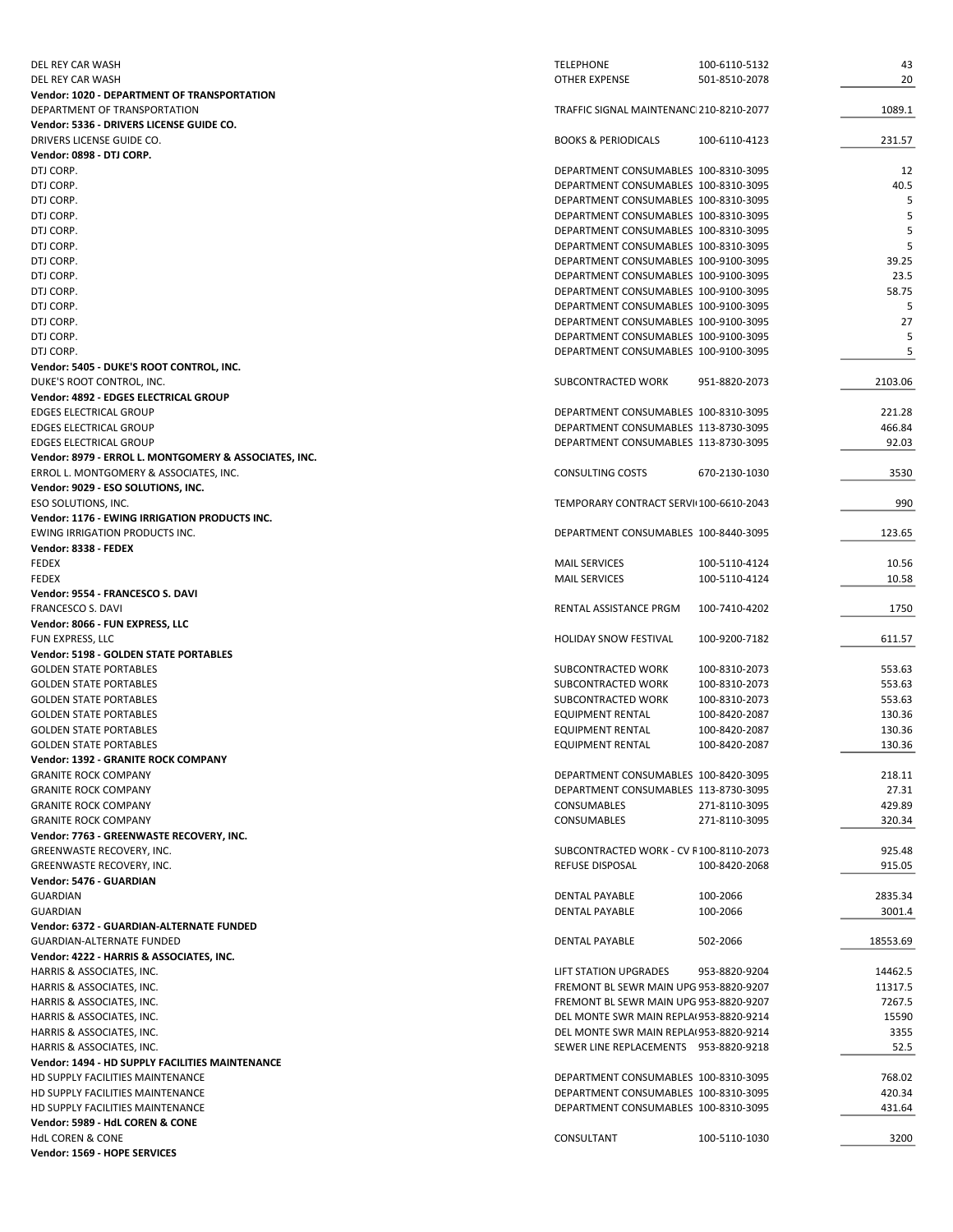| <b>HOPE SERVICES</b>                                   | SUBCONTRACTED WORK                             | 100-8420-2073        | 3275.22          |
|--------------------------------------------------------|------------------------------------------------|----------------------|------------------|
| Vendor: 9516 - HUNTINGTON PUBLIC CAPITAL CORP.         |                                                |                      |                  |
| HUNTINGTON PUBLIC CAPITAL CORP.                        | PAYMENT ON PRINCIPAL-COPII 100-6610-9602       |                      | 1049.29          |
| HUNTINGTON PUBLIC CAPITAL CORP.                        | INTEREST EXPENSE-COPIER                        | 100-6610-9605        | 445.5            |
| HUNTINGTON PUBLIC CAPITAL CORP.                        | PAYMENT ON PRINCIPAL                           | 100-8310-9602        | 6445.64          |
| HUNTINGTON PUBLIC CAPITAL CORP.                        | <b>INTEREST EXPENSE</b>                        | 100-8310-9605        | 2736.65          |
| Vendor: 4920 - ICMA RETIREMENT TRUST-457               |                                                |                      |                  |
| ICMA RETIREMENT TRUST-457<br>ICMA RETIREMENT TRUST-457 | DEFERRED COMP PAYABLE<br>DEFERRED COMP PAYABLE | 100-2060<br>100-2060 | 883.09<br>109.36 |
| ICMA RETIREMENT TRUST-457                              | DEFERRED COMP PAYABLE                          | 100-2060             | 265.53           |
| ICMA RETIREMENT TRUST-457                              | DEFERRED COMP PAYABLE                          | 100-2060             | 198.9            |
| ICMA RETIREMENT TRUST-457                              | DEFERRED COMP PAYABLE                          | 100-2060             | 343.74           |
| ICMA RETIREMENT TRUST-457                              | DEFERRED COMP PAYABLE                          | 100-2060             | 211.04           |
| ICMA RETIREMENT TRUST-457                              | DEFERRED COMP PAYABLE                          | 100-2060             | 774.01           |
| ICMA RETIREMENT TRUST-457                              | DEFERRED COMP PAYABLE                          | 100-2060             | 757.95           |
| ICMA RETIREMENT TRUST-457                              | DEFERRED COMP PAYABLE                          | 100-2060             | 790.28           |
| ICMA RETIREMENT TRUST-457                              | DEFERRED COMP PAYABLE                          | 100-2060             | 2979.95          |
| ICMA RETIREMENT TRUST-457                              | DEFERRED COMP PAYABLE                          | 100-2060             | 5484.41          |
| ICMA RETIREMENT TRUST-457                              | DEFERRED COMP PAYABLE                          | 100-2060             | 13090.9          |
| ICMA RETIREMENT TRUST-457<br>ICMA RETIREMENT TRUST-457 | DEFERRED COMP PAYABLE<br>DEFERRED COMP PAYABLE | 100-2060<br>100-2060 | 538.15<br>366.43 |
| ICMA RETIREMENT TRUST-457                              | DEFERRED COMP PAYABLE                          | 103-2060             | 49.69            |
| ICMA RETIREMENT TRUST-457                              | DEFERRED COMP PAYABLE                          | 113-2060             | 35.23            |
| ICMA RETIREMENT TRUST-457                              | DEFERRED COMP PAYABLE                          | 113-2060             | 66               |
| ICMA RETIREMENT TRUST-457                              | DEFERRED COMP PAYABLE                          | 113-2060             | 283.72           |
| <b>ICMA RETIREMENT TRUST-457</b>                       | DEFERRED COMP PAYABLE                          | 200-2060             | 206.8            |
| ICMA RETIREMENT TRUST-457                              | DEFERRED COMP PAYABLE                          | 210-2060             | 70.46            |
| ICMA RETIREMENT TRUST-457                              | DEFERRED COMP PAYABLE                          | 210-2060             | 138.46           |
| <b>ICMA RETIREMENT TRUST-457</b>                       | DEFERRED COMP PAYABLE                          | 210-2060             | 294.39           |
| ICMA RETIREMENT TRUST-457                              | DEFERRED COMP PAYABLE                          | 210-2060             | 16.01            |
| ICMA RETIREMENT TRUST-457                              | DEFERRED COMP PAYABLE                          | 271-2060             | 189.88           |
| ICMA RETIREMENT TRUST-457                              | DEFERRED COMP PAYABLE                          | 271-2060             | 35.23            |
| ICMA RETIREMENT TRUST-457<br>ICMA RETIREMENT TRUST-457 | DEFERRED COMP PAYABLE<br>DEFERRED COMP PAYABLE | 271-2060<br>271-2060 | 179.86<br>49.58  |
| ICMA RETIREMENT TRUST-457                              | DEFERRED COMP PAYABLE                          | 271-2060             | 127.49           |
| ICMA RETIREMENT TRUST-457                              | DEFERRED COMP PAYABLE                          | 401-2060             | 17.61            |
| ICMA RETIREMENT TRUST-457                              | DEFERRED COMP PAYABLE                          | 401-2060             | 26.56            |
| ICMA RETIREMENT TRUST-457                              | DEFERRED COMP PAYABLE                          | 401-2060             | 54.96            |
| ICMA RETIREMENT TRUST-457                              | DEFERRED COMP PAYABLE                          | 401-2060             | 337.51           |
| <b>ICMA RETIREMENT TRUST-457</b>                       | DEFERRED COMP PAYABLE                          | 501-2060             | 220.97           |
| ICMA RETIREMENT TRUST-457                              | DEFERRED COMP PAYABLE                          | 501-2060             | 66               |
| ICMA RETIREMENT TRUST-457                              | DEFERRED COMP PAYABLE                          | 501-2060             | 35.23            |
| ICMA RETIREMENT TRUST-457                              | DEFERRED COMP PAYABLE                          | 503-2060             | 912.5            |
| <b>ICMA RETIREMENT TRUST-457</b>                       | DEFERRED COMP PAYABLE                          | 503-2060             | 787.07           |
| ICMA RETIREMENT TRUST-457<br>ICMA RETIREMENT TRUST-457 | DEFERRED COMP PAYABLE                          | 951-2060             | 339.86           |
| ICMA RETIREMENT TRUST-457                              | DEFERRED COMP PAYABLE<br>DEFERRED COMP PAYABLE | 951-2060<br>951-2060 | 35.21<br>392.85  |
| ICMA RETIREMENT TRUST-457                              | DEFERRED COMP PAYABLE                          | 953-2060             | 4.57             |
| ICMA RETIREMENT TRUST-457                              | DEFERRED COMP PAYABLE                          | 973-2060             | 15.04            |
| Vendor: 7173 - Iconix Waterworks (US) Inc.             |                                                |                      |                  |
| Iconix Waterworks (US) Inc.                            | DEPARTMENT CONSUMABLES 401-8620-3095           |                      | 122.39           |
| Iconix Waterworks (US) Inc.                            | DEPARTMENT CONSUMABLES 401-8620-3095           |                      | 825.67           |
| Vendor: 6970 - ID CONCEPTS, LLC                        |                                                |                      |                  |
| ID CONCEPTS, LLC                                       | DEPARTMENT CONSUMABLES 100-2031-3095           |                      | 108.31           |
| Vendor: 9301 - ILLINOIS TOOL WORKS                     |                                                |                      |                  |
| <b>ILLINOIS TOOL WORKS</b>                             | SUBCONTRACTED WORK                             | 401-8620-2073        | 290.87           |
| Vendor: 5266 - INTL ASSOC OF FIREFIGHTER               |                                                |                      |                  |
| INTL ASSOC OF FIREFIGHTER<br>INTL ASSOC OF FIREFIGHTER | MISC PAYROLL PAYABLES<br>MISC PAYROLL PAYABLES | 100-2062<br>100-2062 | 1260<br>1260     |
| Vendor: 7065 - JAN ROEHL CONSULTING                    |                                                |                      |                  |
| JAN ROEHL CONSULTING                                   | JAN ROEHL CONSULTING                           | 100-2042-1039        | 1775             |
| Vendor: 8022 - JEFF K. BILLS                           |                                                |                      |                  |
| JEFF K. BILLS                                          | CONSULTANT                                     | 100-2031-1030        | 400              |
| Vendor: 9555 - JOE C. MELO                             |                                                |                      |                  |
| JOE C. MELO                                            | RENTAL ASSISTANCE PRGM                         | 100-7410-4202        | 1225             |
| Vendor: 1798 - KELLY-MOORE PAINT COMPANY               |                                                |                      |                  |
| KELLY-MOORE PAINT COMPANY                              | DEPARTMENT CONSUMABLES 210-8110-3095           |                      | 81.7             |
| KELLY-MOORE PAINT COMPANY                              | DEPARTMENT CONSUMABLES 210-8110-3095           |                      | 42.78            |
| KELLY-MOORE PAINT COMPANY                              | DEPARTMENT CONSUMABLES 210-8110-3095           |                      | 14.16            |
| Vendor: 9483 - KEY & YOUNG, INC.                       |                                                |                      |                  |
| KEY & YOUNG, INC.                                      | SUBCONTRACTED WORK                             | 100-8310-2073        | 386.07           |
| Vendor: 1868 - KUTAK ROCK LLP<br><b>KUTAK ROCK LLP</b> | <b>LEGAL SERVICES</b>                          | 335-2010-1022        | 1845             |
|                                                        |                                                |                      |                  |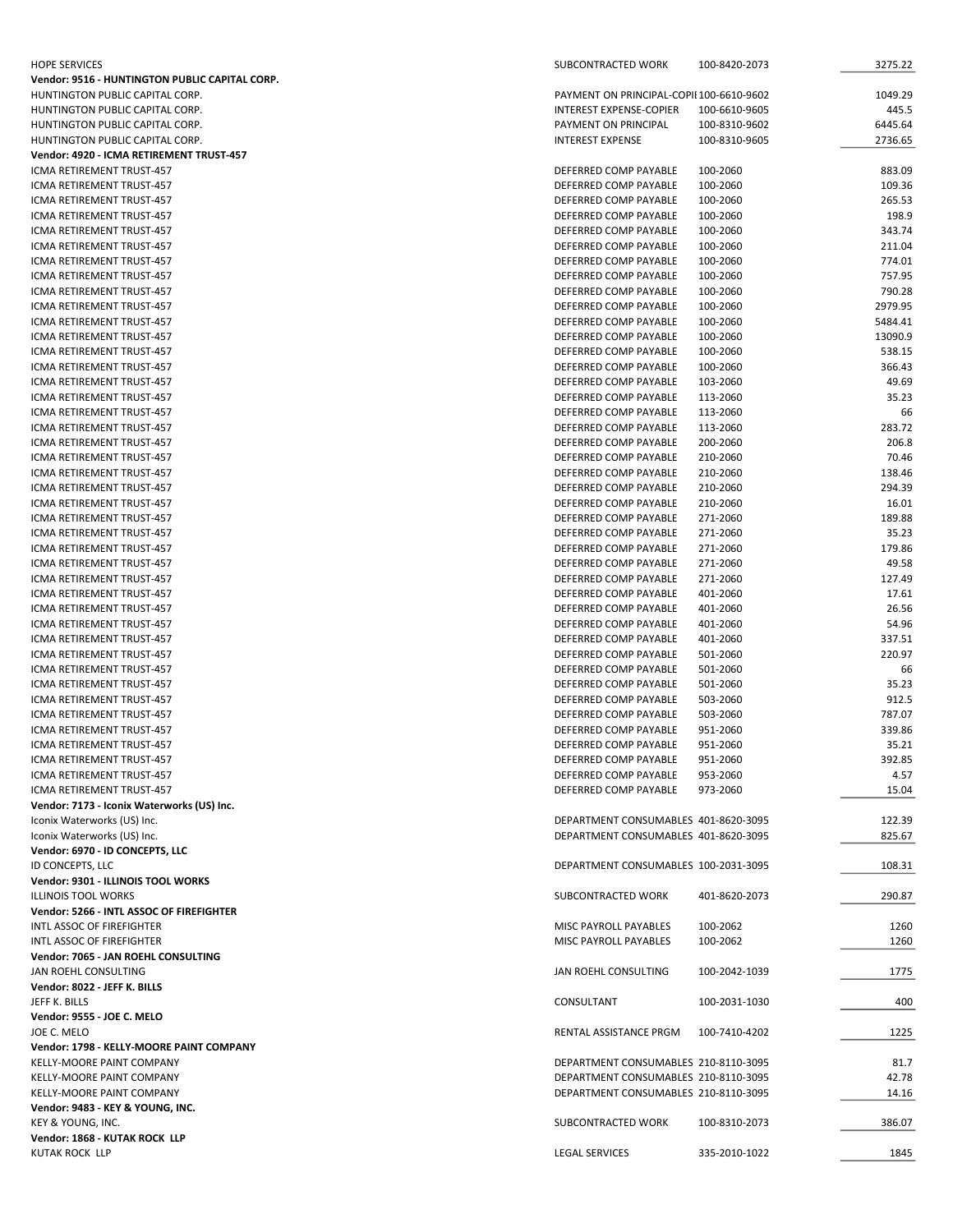| Vendor: 0213 - LANGUAGE LINE SERVICES                      |                                            |               |         |
|------------------------------------------------------------|--------------------------------------------|---------------|---------|
| LANGUAGE LINE SERVICES                                     | <b>TELEPHONE</b>                           | 100-6110-5132 | 32.77   |
| Vendor: 6835 - LANGUAGE TESTING INTL., INC                 |                                            |               |         |
| LANGUAGE TESTING INTL., INC                                | PERSONNEL RECRUITMENT                      | 100-2031-2064 | 124     |
| Vendor: 4560 - LAUREL CONTE                                |                                            |               |         |
| <b>LAUREL CONTE</b>                                        | SUBCONTRACTED WORK                         | 113-8730-2073 | 960     |
| LAUREL CONTE                                               | SUBCONTRACTED WORK                         | 113-8730-2073 | 2495    |
| Vendor: 6172 - LEXISNEXIS RISK DATA MANGEMENT INC.         |                                            |               |         |
| LEXISNEXIS RISK DATA MANGEMENT INC.                        | <b>INVESTIGATION EXPENSE</b>               | 100-6130-4125 | 150     |
| LEXISNEXIS RISK DATA MANGEMENT INC.                        | POLICE EQUIPMENT                           | 221-6120-8184 | 1920    |
| Vendor: 1971 - LIEBERT CASSIDY WHITMORE                    |                                            |               |         |
| LIEBERT CASSIDY WHITMORE                                   | CONSULTANT                                 | 100-2031-1030 | 38      |
| LIEBERT CASSIDY WHITMORE                                   | LEGAL SERVICES - SPECIAL                   | 100-3010-1023 | 152     |
| Vendor: 9532 - MANGOLD PROPERTY MANAGEMENT, INC.           |                                            |               |         |
| MANGOLD PROPERTY MANAGEMENT, INC.                          | RENTAL ASSISTANCE PRGM                     | 100-7410-4202 | 1375    |
| MANGOLD PROPERTY MANAGEMENT, INC.                          | RENTAL ASSISTANCE PRGM                     | 100-7410-4202 | 1425    |
| Vendor: 9563 - MARIA ISABEL HERNANDEZ                      |                                            |               |         |
| MARIA ISABEL HERNANDEZ                                     | <b>CENTER RENTAL</b>                       | 100-3672      | 591.25  |
| Vendor: 6379 - MARINA COAST WATER DISTRICT                 |                                            |               |         |
| MARINA COAST WATER DISTRICT                                | <b>WATER</b>                               | 100-8310-5133 | 479.68  |
| MARINA COAST WATER DISTRICT                                | <b>WATER</b>                               | 100-8440-5133 | 174.49  |
| MARINA COAST WATER DISTRICT                                | <b>WATER</b>                               | 210-8420-5133 | 241.35  |
| Vendor: 2102 - MARTIN'S IRRIGATION SUPPLY, INC.            |                                            |               |         |
| MARTIN'S IRRIGATION SUPPLY, INC.                           | DEPARTMENT CONSUMABLES 100-8440-3095       |               | 157.49  |
| Vendor: 2236 - MBS BUSINESS SYSTEMS                        |                                            |               |         |
| MBS BUSINESS SYSTEMS                                       | <b>COPIER SERVICES</b>                     | 100-7410-2044 | 93.53   |
| MBS BUSINESS SYSTEMS                                       | <b>COPIER SERVICES</b>                     | 100-9200-2044 | 278.74  |
| Vendor: 2426 - McDONALD REFRIGERATION INC                  |                                            |               |         |
| MCDONALD REFRIGERATION INC                                 | SUBCONTRACTED WORK                         | 113-8730-2073 | 847.91  |
| Vendor: 9557 - MCM SEASIDE LP / SEABREEZE APARTMENTS HOMES |                                            |               |         |
| MCM SEASIDE LP / SEABREEZE APARTMENTS HOMES                | RENTAL ASSISTANCE PRGM                     | 100-7410-4202 | 1860    |
| Vendor: 2132 - MEALS ON WHEELS OF THE                      |                                            |               |         |
| MEALS ON WHEELS OF THE                                     | COMM SOCIAL SRV GRT                        | 100-9250-4203 | 5129.27 |
| Vendor: 9472 - MICHAEL A. HOULEMARD, JR.                   |                                            |               |         |
| MICHAEL A. HOULEMARD, JR.                                  | SUBCONTRACTED WORK                         | 335-2010-2073 | 2400    |
| MICHAEL A. HOULEMARD, JR.                                  | SUBCONTRACTED WORK                         | 335-2010-2073 | 2200    |
|                                                            |                                            |               |         |
|                                                            |                                            |               |         |
| Vendor: 7892 - MICHAEL BAKER INTERNATIONAL                 |                                            |               |         |
| MICHAEL BAKER INTERNATIONAL                                | CONSULTANT                                 | 200-5410-1030 | 4892.5  |
| Vendor: 0759 - MILESTONE COMMUNICATIONS INC.               |                                            |               |         |
| MILESTONE COMMUNICATIONS INC.                              | <b>ADU PROJECTS</b>                        | 297-7993-8203 | 434.4   |
| MILESTONE COMMUNICATIONS INC.                              | ADU PROJECTS                               | 297-7993-8203 | 434.4   |
| Vendor: 2186 - MISSION UNIFORM SERVICE                     |                                            |               |         |
| <b>MISSION UNIFORM SERVICE</b>                             | UNIFORM SERVICE/LAUNDRY 100-6640-2049      |               | 37.59   |
| <b>MISSION UNIFORM SERVICE</b>                             | UNIFORM SERVICE / LAUNDRY 100-8310-2049    |               | 64      |
| MISSION UNIFORM SERVICE                                    | UNIFORM SERVICE / LAUNDRY 100-8310-2049    |               | 57.84   |
| <b>MISSION UNIFORM SERVICE</b>                             | UNIFORM SERVICE / LAUNDRY 100-8310-2049    |               | 57.84   |
| MISSION UNIFORM SERVICE                                    | UNIFORM SERVICE/LAUNDRY 100-8410-2049      |               | 18.51   |
| MISSION UNIFORM SERVICE                                    | UNIFORM SERVICE/LAUNDRY 100-8410-2049      |               | 18.51   |
| MISSION UNIFORM SERVICE                                    | UNIFORM SERVICE/LAUNDRY 100-8420-2049      |               | 57.84   |
| <b>MISSION UNIFORM SERVICE</b>                             | UNIFORM SERVICE/LAUNDRY 100-8420-2049      |               | 57.84   |
| MISSION UNIFORM SERVICE                                    | UNIFORM SERVICE / LAUNDRY 100-8440-2049    |               | 34.69   |
| <b>MISSION UNIFORM SERVICE</b>                             | UNIFORM SERVICE / LAUNDRY 100-8440-2049    |               | 34.69   |
| MISSION UNIFORM SERVICE                                    | UNIFORM SERVICE / LAUNDRY 100-8450-2049    |               | 18.51   |
| <b>MISSION UNIFORM SERVICE</b>                             | UNIFORM SERVICE / LAUNDRY 100-8450-2049    |               | 18.51   |
| MISSION UNIFORM SERVICE                                    | UNIFORM SERVICE/LAUNDRY 100-9105-2049      |               | 127.29  |
| MISSION UNIFORM SERVICE                                    | UNIFORM SERVICE/LAUNDRY 100-9105-2049      |               | 127.29  |
| MISSION UNIFORM SERVICE                                    | UNIFORM SERVICE / LAUNDRY 113-8730-2049    |               | 104.59  |
| MISSION UNIFORM SERVICE                                    | UNIFORM SERVICE / LAUNDRY 113-8730-2049    |               | 104.59  |
| <b>MISSION UNIFORM SERVICE</b>                             | UNIFORM SERVICE/LAUNDRY 210-8110-2049      |               | 46.26   |
| <b>MISSION UNIFORM SERVICE</b>                             | UNIFORM SERVICE/LAUNDRY 210-8110-2049      |               | 46.26   |
| <b>MISSION UNIFORM SERVICE</b>                             | UNIFORM SERVICE/LAUNDRY 210-8420-2049      |               | 11.58   |
| MISSION UNIFORM SERVICE                                    | UNIFORM SERVICE/LAUNDRY 210-8420-2049      |               | 11.58   |
| MISSION UNIFORM SERVICE                                    | UNIFORM SERVICE/LAUNDRY 271-8110-2049      |               | 46.26   |
| MISSION UNIFORM SERVICE                                    | UNIFORM SERVICE/LAUNDRY 271-8110-2049      |               | 46.26   |
| <b>MISSION UNIFORM SERVICE</b>                             | UNIFORM SERVICE/LAUNDRY 401-8620-2049      |               | 46.26   |
| MISSION UNIFORM SERVICE                                    | UNIFORM SERVICE/LAUNDRY 401-8620-2049      |               | 46.26   |
| MISSION UNIFORM SERVICE                                    | UNIFORM SERVICE/LAUNDRY 501-8520-2049      |               | 46.31   |
| MISSION UNIFORM SERVICE                                    | UNIFORM SERVICE/LAUNDRY 501-8520-2049      |               | 46.31   |
| MISSION UNIFORM SERVICE                                    | UNIFORM SERVICE / LAUNDRY 951-8820-2049    |               | 46.3    |
| MISSION UNIFORM SERVICE                                    | UNIFORM SERVICE / LAUNDRY 951-8820-2049    |               | 46.3    |
| Vendor: 0144 - MOLINARI SUPPLY, INC.                       |                                            |               |         |
| MOLINARI SUPPLY, INC.                                      | JANITORIAL SUPPLIES<br>JANITORIAL SUPPLIES | 100-6640-3093 | 150.44  |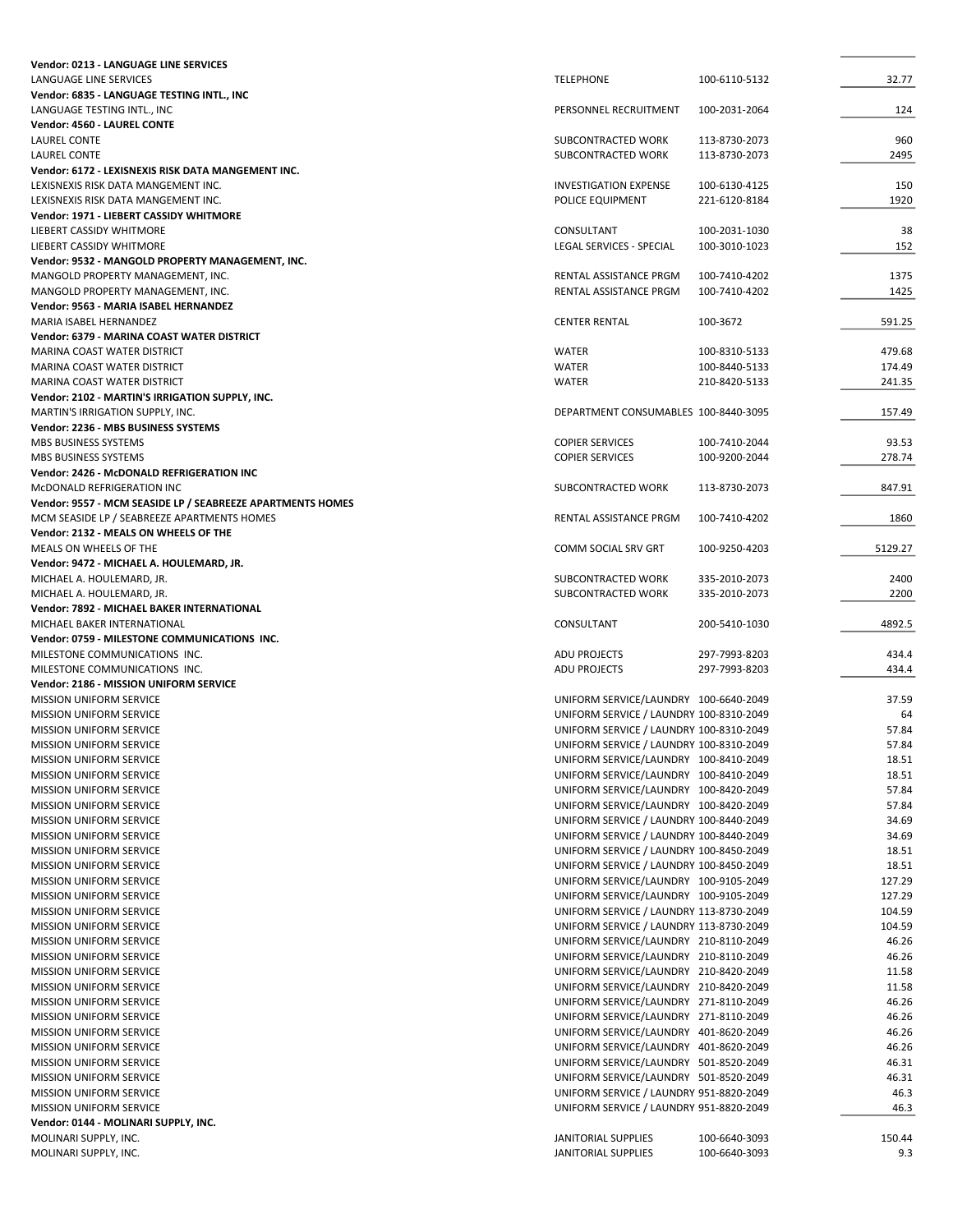| MOLINARI SUPPLY, INC.                                     | DEPARTMENT CONSUMABLES 100-8420-3095 |               | 52.39      |
|-----------------------------------------------------------|--------------------------------------|---------------|------------|
| MOLINARI SUPPLY, INC.                                     | DEPARTMENT CONSUMABLES 100-8420-3095 |               | 52.39      |
| Vendor: 4425 - MONTEREY AUTO SUPPLY, INC.                 |                                      |               |            |
| MONTEREY AUTO SUPPLY, INC.                                | <b>VEHICLE PARTS</b>                 | 501-8520-6144 | -117.37    |
| MONTEREY AUTO SUPPLY, INC.                                | <b>VEHICLE PARTS</b>                 | 501-8520-6144 | 34.33      |
| MONTEREY AUTO SUPPLY, INC.                                | <b>VEHICLE PARTS</b>                 | 501-8520-6144 | 92.97      |
| MONTEREY AUTO SUPPLY, INC.                                | <b>VEHICLE PARTS</b>                 | 501-8520-6144 | 134.01     |
| MONTEREY AUTO SUPPLY, INC.                                | <b>VEHICLE PARTS</b>                 | 501-8520-6144 | 84.88      |
| MONTEREY AUTO SUPPLY, INC.                                | OIL & LUBRICANTS                     | 501-8520-6146 | 2064.72    |
| Vendor: 7505 - MONTEREY BAY ANALYTICAL SVCS.              |                                      |               |            |
| MONTEREY BAY ANALYTICAL SVCS.                             | <b>WATER SAMPLING</b>                | 401-8620-2072 | 78         |
| Vendor: 2238 - MONTEREY BAY PEST CONTROL                  |                                      |               |            |
| MONTEREY BAY PEST CONTROL                                 | PEST CONTROL                         | 100-8310-2057 | 65         |
| MONTEREY BAY PEST CONTROL                                 | PEST CONTROL                         | 100-8310-2057 | 62         |
| MONTEREY BAY PEST CONTROL                                 | PEST CONTROL                         | 100-8310-2057 | 100        |
| Vendor: 9553 - MONTEREY BAY PROPERTY MANAGEMENT, INC.     |                                      |               |            |
| MONTEREY BAY PROPERTY MANAGEMENT, INC.                    | RENTAL ASSISTANCE PRGM               | 100-7410-4202 | 1700       |
| Vendor: 2205 - MONTEREY CO. CONVENTION & VISITOR'S BUREAU |                                      |               |            |
| MONTEREY CO. CONVENTION & VISITOR'S BUREAU                | TID ASSESSMENT                       | 100-2010      | 8653.59    |
|                                                           |                                      |               |            |
| Vendor: 2252 - MONTEREY COUNTY D.A.'s OFFICE              |                                      |               |            |
| MONTEREY COUNTY D.A.'s OFFICE                             | <b>BLOOD ALCOHOL</b>                 | 100-6120-2060 | 1176.27    |
| MONTEREY COUNTY D.A.'s OFFICE                             | PRVNT UNADJUDICATED SEIZU 243-2217   |               | 3608       |
| <b>Vendor: 2129 - MONTEREY COUNTY PEACE</b>               |                                      |               |            |
| MONTEREY COUNTY PEACE                                     | TRAINING & EDUCATIONS                | 100-6120-1029 | 550        |
| Vendor: 6088 - MONTEREY FIRE EXTINGUISHER, INC.           |                                      |               |            |
| MONTEREY FIRE EXTINGUISHER, INC.                          | <b>OUTSIDE REPAIRS</b>               | 501-8520-6148 | 102        |
| Vendor: 8791 - MONTEREY ONE WATER                         |                                      |               |            |
| <b>MONTEREY ONE WATER</b>                                 | SEWER SERVICE CHARGE                 | 100-8310-5136 | 55.2       |
| <b>MONTEREY ONE WATER</b>                                 | SEWER SERVICE CHARGE                 | 100-8310-5136 | 55.2       |
| <b>MONTEREY ONE WATER</b>                                 | SEWER SERVICE CHARGE                 | 100-8310-5136 | 276        |
| <b>MONTEREY ONE WATER</b>                                 | SEWER SERVICE CHARGE                 | 100-8310-5136 | 337.28     |
| <b>MONTEREY ONE WATER</b>                                 | SEWER SERVICE CHARGE                 | 100-8310-5136 | 879.05     |
| <b>MONTEREY ONE WATER</b>                                 | SEWER SERVICE CHARGE                 | 100-8310-5136 | 80.56      |
| <b>MONTEREY ONE WATER</b>                                 | SEWER SERVICE CHARGE                 | 100-8310-5136 | 1094.08    |
| <b>MONTEREY ONE WATER</b>                                 | SEWER SERVICE CHARGE                 | 100-8310-5136 | 165.6      |
| <b>MONTEREY ONE WATER</b>                                 | SEWER SERVICE CHARGE                 | 100-8310-5136 | 221.9      |
| <b>MONTEREY ONE WATER</b>                                 | SEWER SERVICE CHARGE                 | 100-8310-5136 | 30.9       |
| <b>MONTEREY ONE WATER</b>                                 | MRWPCA NPDES FEE                     | 271-8110-1044 | 66021.76   |
| Vendor: 6599 - MONTEREY PENINSULA ENGINEERING             |                                      |               |            |
| MONTEREY PENINSULA ENGINEERING                            | LIFT STATION UPGRADES                | 953-8820-9204 | 128250     |
| <b>Vendor: 2338 - MONTEREY PENINSULA WATER</b>            |                                      |               |            |
| MONTEREY PENINSULA WATER                                  | A/P MPWMD SURCHARGE                  | 401-2002      | 5438.28    |
| MONTEREY PENINSULA WATER                                  | A/P MPWMD SURCHARGE                  | 401-2002      | 5180.11    |
| Vendor: 8892 - NCI AFFILIATES, INC.                       |                                      |               |            |
| NCI AFFILIATES, INC.                                      | SUBCONTRACTED WORK                   | 210-8420-2093 | 1225       |
| Vendor: 1743 - ORION DISTRIBUTING INC.                    |                                      |               |            |
| ORION DISTRIBUTING INC.                                   | DEPARTMENT CONSUMABLES 113-8730-3095 |               | 57.87      |
| ORION DISTRIBUTING INC.                                   | DEPARTMENT CONSUMABLES 113-8730-3095 |               | 447.13     |
| Vendor: 2720 - OWEN EQUIPMENT COMPANY                     |                                      |               |            |
| OWEN EQUIPMENT COMPANY                                    | CONSUMABLES                          |               | 143.72     |
|                                                           |                                      | 271-8110-3095 |            |
| OWEN EQUIPMENT COMPANY                                    | <b>VEHICLE PARTS</b>                 | 501-8520-6144 | 810.27     |
| OWEN EQUIPMENT COMPANY                                    | DEPARTMENT CONSUMABLES 951-8820-3095 |               | 107.01     |
| <b>Vendor: 8014 - PAXTON ASSOCIATES</b>                   |                                      |               |            |
| PAXTON ASSOCIATES                                         | CONSULTANT                           | 670-2120-1030 | 4650       |
| Vendor: 2746 - PENINSULA POOL SERVICE & SUPPLY INC.       |                                      |               |            |
| PENINSULA POOL SERVICE & SUPPLY INC.                      | DEPARTMENT CONSUMABLES 401-8620-3095 |               | 70.47      |
| Vendor: 2752 - PENINSULA WELDING & MEDICAL SUPPLY, INC.   |                                      |               |            |
| PENINSULA WELDING & MEDICAL SUPPLY, INC.                  | <b>CSA 74 PURCHASES</b>              | 100-6640-3096 | 40.44      |
| PENINSULA WELDING & MEDICAL SUPPLY, INC.                  | <b>CSA 74 PURCHASES</b>              | 100-6640-3096 | 25.8       |
| Vendor: 2816 - PLUG & PAY TECHNOLOGIES, INC.              |                                      |               |            |
| PLUG & PAY TECHNOLOGIES, INC.                             | <b>COMPUTER SOFTWARE</b>             | 100-9100-3104 | 15         |
| PLUG & PAY TECHNOLOGIES, INC.                             | <b>COMPUTER SOFTWARE</b>             | 100-9100-3104 | 15         |
| Vendor: 2849 - PREMIUM AUTO PARTS.                        |                                      |               |            |
| PREMIUM AUTO PARTS.                                       | <b>VEHICLE PARTS</b>                 | 501-8520-6144 | 179.12     |
| PREMIUM AUTO PARTS.                                       | <b>VEHICLE PARTS</b>                 | 501-8520-6144 | 42.04      |
| PREMIUM AUTO PARTS.                                       | <b>VEHICLE PARTS</b>                 | 501-8520-6144 | 143.61     |
| PREMIUM AUTO PARTS.                                       | <b>VEHICLE PARTS</b>                 | 501-8520-6144 | 19.64      |
| PREMIUM AUTO PARTS.                                       | <b>VEHICLE PARTS</b>                 | 501-8520-6144 | 185.67     |
| PREMIUM AUTO PARTS.                                       | <b>VEHICLE PARTS</b>                 | 501-8520-6144 | 28.56      |
| PREMIUM AUTO PARTS.                                       | <b>VEHICLE PARTS</b>                 | 501-8520-6144 | 5.45       |
| PREMIUM AUTO PARTS.                                       | <b>VEHICLE PARTS</b>                 | 501-8520-6144 | 10.9       |
| Vendor: 2877 - PUBLIC EMPLOYEES' RETIREMENT SYSTEM        |                                      |               |            |
| PUBLIC EMPLOYEES' RETIREMENT SYSTEM                       | PERS PAYABLE                         | 100-2056      | $-2484.92$ |
|                                                           |                                      |               |            |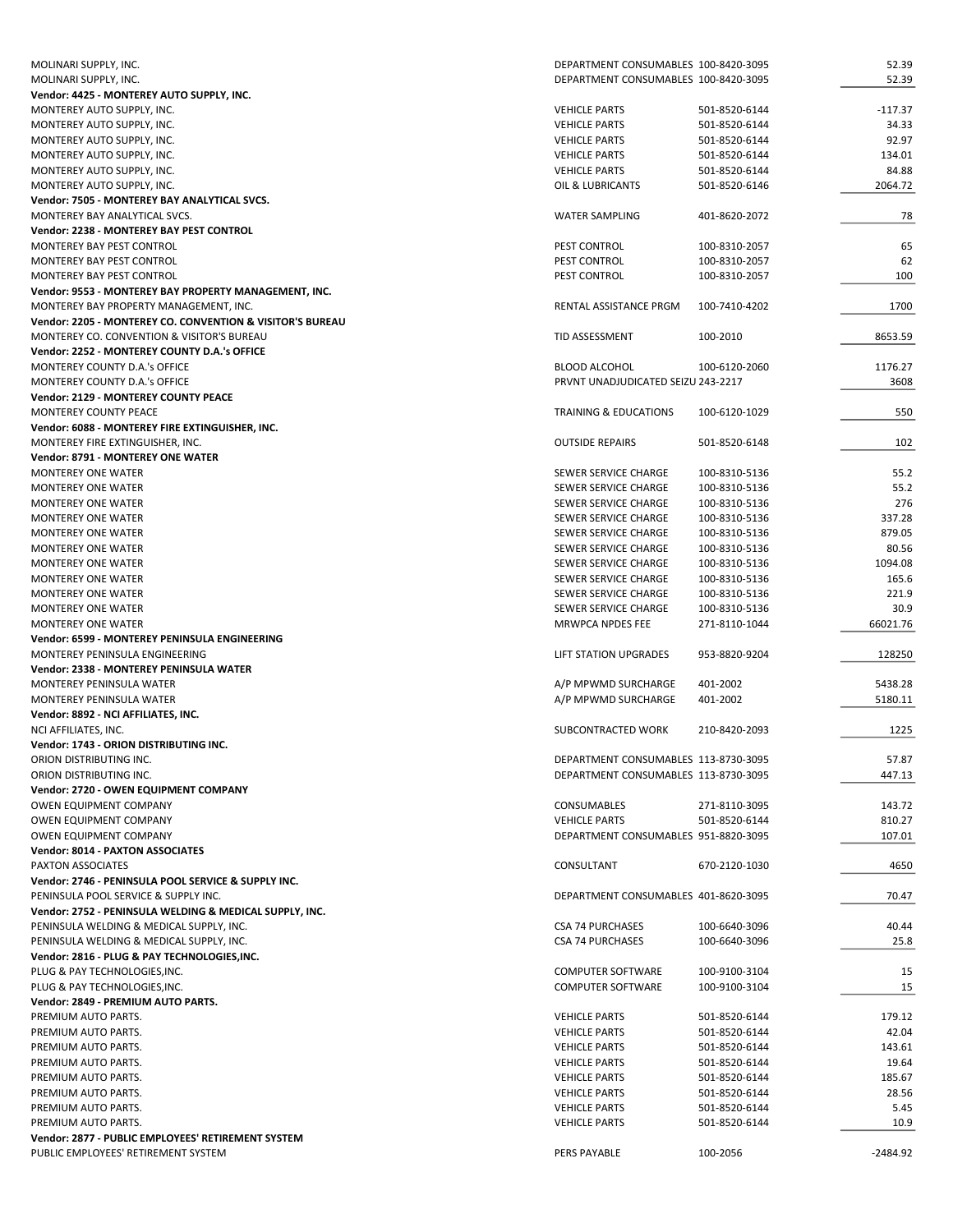PUBLIC EMPLOYEES' RETIREMENT SYSTEM PUBLIC EMPLOYEES' RETIREMENT SYSTEM PUBLIC EMPLOYEES' RETIREMENT SYSTEM PUBLIC EMPLOYEES' RETIREMENT SYSTEM PUBLIC EMPLOYEES' RETIREMENT SYSTEM PUBLIC EMPLOYEES' RETIREMENT SYSTEM PUBLIC EMPLOYEES' RETIREMENT SYSTEM PUBLIC EMPLOYEES' RETIREMENT SYSTEM PUBLIC EMPLOYEES' RETIREMENT SYSTEM PUBLIC EMPLOYEES' RETIREMENT SYSTEM PUBLIC EMPLOYEES' RETIREMENT SYSTEM PUBLIC EMPLOYEES' RETIREMENT SYSTEM PUBLIC EMPLOYEES' RETIREMENT SYSTEM PUBLIC EMPLOYEES' RETIREMENT SYSTEM PUBLIC EMPLOYEES' RETIREMENT SYSTEM PUBLIC EMPLOYEES' RETIREMENT SYSTEM PUBLIC EMPLOYEES' RETIREMENT SYSTEM PUBLIC EMPLOYEES' RETIREMENT SYSTEM PUBLIC EMPLOYEES' RETIREMENT SYSTEM PUBLIC EMPLOYEES' RETIREMENT SYSTEM PUBLIC EMPLOYEES' RETIREMENT SYSTEM PUBLIC EMPLOYEES' RETIREMENT SYSTEM PUBLIC EMPLOYEES' RETIREMENT SYSTEM PUBLIC EMPLOYEES' RETIREMENT SYSTEM PUBLIC EMPLOYEES' RETIREMENT SYSTEM PUBLIC EMPLOYEES' RETIREMENT SYSTEM PUBLIC EMPLOYEES' RETIREMENT SYSTEM PUBLIC EMPLOYEES' RETIREMENT SYSTEM PUBLIC EMPLOYEES' RETIREMENT SYSTEM PUBLIC EMPLOYEES' RETIREMENT SYSTEM PUBLIC EMPLOYEES' RETIREMENT SYSTEM PUBLIC EMPLOYEES' RETIREMENT SYSTEM PUBLIC EMPLOYEES' RETIREMENT SYSTEM PUBLIC EMPLOYEES' RETIREMENT SYSTEM PUBLIC EMPLOYEES' RETIREMENT SYSTEM PUBLIC EMPLOYEES' RETIREMENT SYSTEM PUBLIC EMPLOYEES' RETIREMENT SYSTEM PUBLIC EMPLOYEES' RETIREMENT SYSTEM PUBLIC EMPLOYEES' RETIREMENT SYSTEM PUBLIC EMPLOYEES' RETIREMENT SYSTEM PUBLIC EMPLOYEES' RETIREMENT SYSTEM PUBLIC EMPLOYEES' RETIREMENT SYSTEM PUBLIC EMPLOYEES' RETIREMENT SYSTEM PUBLIC EMPLOYEES' RETIREMENT SYSTEM PUBLIC EMPLOYEES' RETIREMENT SYSTEM PUBLIC EMPLOYEES' RETIREMENT SYSTEM PUBLIC EMPLOYEES' RETIREMENT SYSTEM PUBLIC EMPLOYEES' RETIREMENT SYSTEM PUBLIC EMPLOYEES' RETIREMENT SYSTEM PUBLIC EMPLOYEES' RETIREMENT SYSTEM PUBLIC EMPLOYEES' RETIREMENT SYSTEM PUBLIC EMPLOYEES' RETIREMENT SYSTEM PUBLIC EMPLOYEES' RETIREMENT SYSTEM PUBLIC EMPLOYEES' RETIREMENT SYSTEM PUBLIC EMPLOYEES' RETIREMENT SYSTEM PUBLIC EMPLOYEES' RETIREMENT SYSTEM PUBLIC EMPLOYEES' RETIREMENT SYSTEM PUBLIC EMPLOYEES' RETIREMENT SYSTEM PUBLIC EMPLOYEES' RETIREMENT SYSTEM PUBLIC EMPLOYEES' RETIREMENT SYSTEM PUBLIC EMPLOYEES' RETIREMENT SYSTEM PUBLIC EMPLOYEES' RETIREMENT SYSTEM PUBLIC EMPLOYEES' RETIREMENT SYSTEM PUBLIC EMPLOYEES' RETIREMENT SYSTEM PUBLIC EMPLOYEES' RETIREMENT SYSTEM PUBLIC EMPLOYEES' RETIREMENT SYSTEM PUBLIC EMPLOYEES' RETIREMENT SYSTEM PUBLIC EMPLOYEES' RETIREMENT SYSTEM PUBLIC EMPLOYEES' RETIREMENT SYSTEM PUBLIC EMPLOYEES' RETIREMENT SYSTEM PUBLIC EMPLOYEES' RETIREMENT SYSTEM PUBLIC EMPLOYEES' RETIREMENT SYSTEM PUBLIC EMPLOYEES' RETIREMENT SYSTEM

| PERS PAYABLE | 100-2056 | $-113.32$ |
|--------------|----------|-----------|
| PERS PAYABLE | 100-2056 | 0.16      |
| PERS PAYABLE | 100-2056 | 5446.58   |
|              | 100-2056 |           |
| PERS PAYABLE |          | 5130.26   |
| PERS PAYABLE | 100-2056 | 4656.62   |
| PERS PAYABLE | 100-2056 | 4121.85   |
| PERS PAYABLE | 100-2056 | 2392.47   |
| PERS PAYABLE | 100-2056 | 877.49    |
| PERS PAYABLE | 100-2056 | 1619.27   |
| PERS PAYABLE | 100-2056 | 1473.18   |
| PERS PAYABLE | 100-2056 | 5876.59   |
| PERS PAYABLE | 100-2056 | 715       |
| PERS PAYABLE | 100-2056 | 874.53    |
| PERS PAYABLE | 100-2056 | 1300.43   |
| PERS PAYABLE | 100-2056 | 1176.87   |
| PERS PAYABLE | 100-2056 | 1726.37   |
| PERS PAYABLE | 100-2056 | 7311.3    |
| PERS PAYABLE | 100-2056 | 11783.67  |
| PERS PAYABLE | 100-2056 | 11646.82  |
| PERS PAYABLE |          |           |
|              | 100-2056 | 15447.06  |
| PERS PAYABLE | 100-2056 | 845.28    |
| PERS PAYABLE | 100-2056 | 8582.97   |
| PERS PAYABLE | 100-2056 | 11336.8   |
| PERS PAYABLE | 100-2056 | 8966.09   |
| PERS PAYABLE | 100-2056 | 842.43    |
| PERS PAYABLE | 100-2056 | 117.96    |
| PERS PAYABLE | 103-2056 | 9.2       |
| PERS PAYABLE | 103-2056 | 0.05      |
| PERS PAYABLE | 103-2056 | 14.5      |
| PERS PAYABLE | 113-2056 | 53.8      |
| PERS PAYABLE | 113-2056 | 34.13     |
| PERS PAYABLE | 113-2056 | 629.06    |
| PERS PAYABLE | 113-2056 | 549.15    |
| PERS PAYABLE | 113-2056 | 3.02      |
| PERS PAYABLE | 200-2056 | 0.93      |
| PERS PAYABLE | 200-2056 | 263.46    |
| PERS PAYABLE | 200-2056 | 230       |
| PERS PAYABLE | 210-2056 | 1.9       |
| PERS PAYABLE | 210-2056 | 178.76    |
| PERS PAYABLE | 210-2056 | 217.82    |
| PERS PAYABLE | 210-2056 | 343.27    |
| PERS PAYABLE | 210-2056 | 156.05    |
| PERS PAYABLE |          |           |
| PERS PAYABLE | 271-2056 | 3.36      |
|              | 271-2056 | 479.94    |
| PERS PAYABLE | 271-2056 | 177.27    |
| PERS PAYABLE | 271-2056 | 154.77    |
| PERS PAYABLE | 271-2056 | 756.32    |
| PERS PAYABLE | 335-2056 | 501.82    |
| PERS PAYABLE | 335-2056 | 1.86      |
| PERS PAYABLE | 335-2056 | 438.1     |
| PERS PAYABLE | 401-2056 | 2.65      |
| PERS PAYABLE | 401-2056 | 14.49     |
| PERS PAYABLE | 401-2056 | 16.59     |
| PERS PAYABLE | 401-2056 | 832.06    |
| PERS PAYABLE | 401-2056 | 528       |
| PERS PAYABLE | 501-2056 | 1.85      |
| PERS PAYABLE | 501-2056 | 146.36    |
| PERS PAYABLE | 501-2056 | 228.8     |
| PERS PAYABLE | 501-2056 | 167.66    |
| PERS PAYABLE | 501-2056 | 360.58    |
| PERS PAYABLE | 503-2056 | 179.66    |
| PERS PAYABLE | 503-2056 | 1.86      |
| PERS PAYABLE | 503-2056 | 537.43    |
| PERS PAYABLE | 503-2056 | 341.04    |
| PERS PAYABLE |          | 156.84    |
|              | 503-2056 |           |
| PERS PAYABLE | 951-2056 | 324.37    |
| PERS PAYABLE | 951-2056 | 407.66    |
| PERS PAYABLE | 951-2056 | 466.98    |
| PERS PAYABLE | 951-2056 | 511.09    |
| PERS PAYABLE | 951-2056 | 4.01      |
| PERS PAYABLE | 953-2056 | 0.05      |
| PERS PAYABLE | 953-2056 | 17.29     |
| PERS PAYABLE | 953-2056 | 27.24     |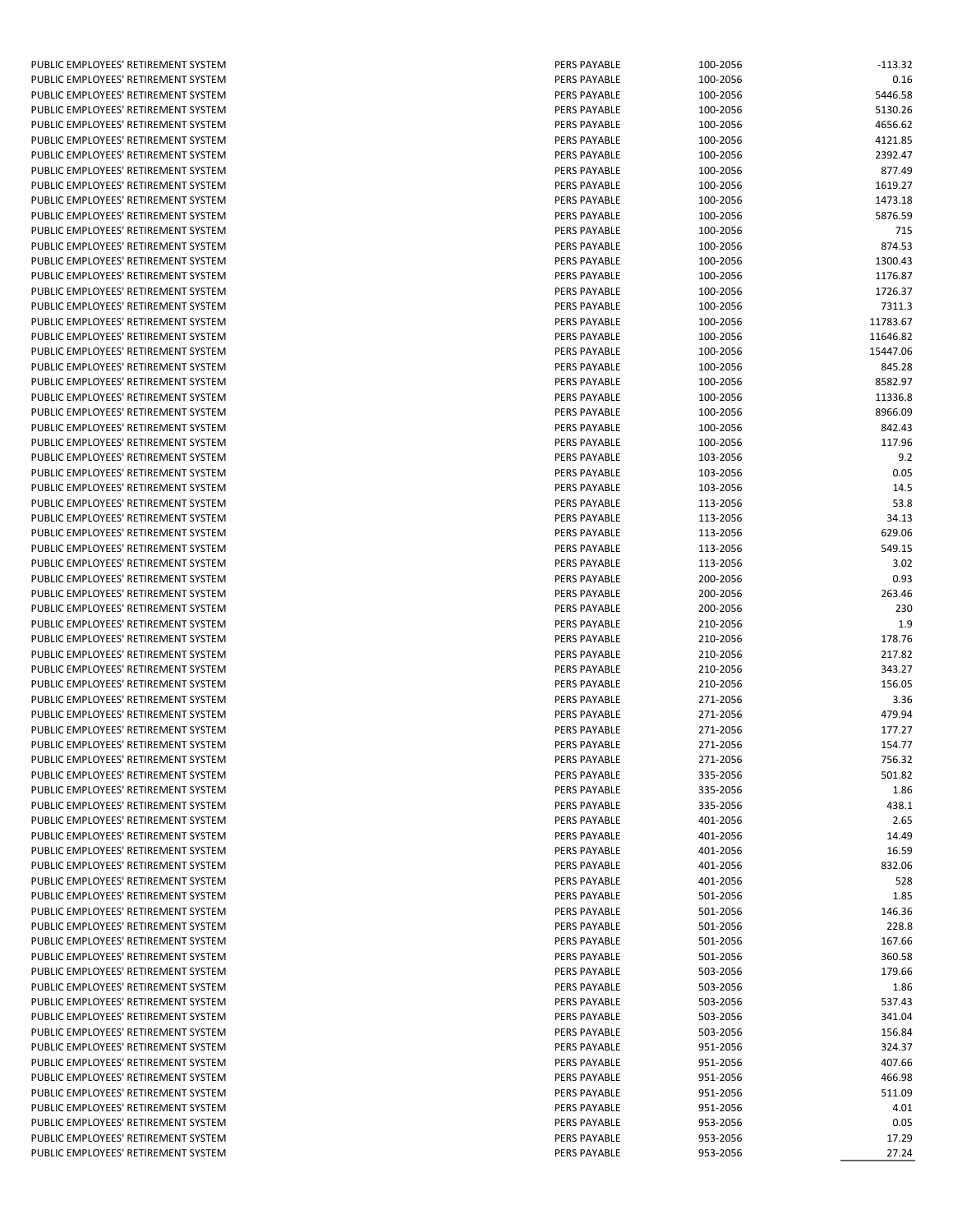| <b>Vendor: 2888 - PURE H20 INC.</b>     |                                         |               |              |
|-----------------------------------------|-----------------------------------------|---------------|--------------|
| PURE H20 INC.                           | DEPARTMENT CONSUMABLES 100-6110-3095    |               | 65.54        |
| Vendor: 5264 - RABOBANK, N.A.           |                                         |               |              |
| RABOBANK, N.A.                          | FEDERAL TAX PAYABLE                     | 100-2052      | 48565.1      |
| RABOBANK, N.A.                          | EE HEALTHCARE PAYABLE                   | 100-2057      | 13791        |
| RABOBANK, N.A.                          | FEDERAL TAX PAYABLE                     | 103-2052      | 57.08        |
| RABOBANK, N.A.                          | EE HEALTHCARE PAYABLE                   | 103-2057      | 20.38        |
| RABOBANK, N.A.                          | FEDERAL TAX PAYABLE                     | 113-2052      | 828.86       |
| RABOBANK, N.A.                          | EE HEALTHCARE PAYABLE                   | 113-2057      | 258.68       |
| RABOBANK, N.A.                          | FEDERAL TAX PAYABLE                     | 200-2052      | 112.25       |
| RABOBANK, N.A.                          | EE HEALTHCARE PAYABLE                   | 200-2057      | 86.68        |
| RABOBANK, N.A.                          | FEDERAL TAX PAYABLE                     | 210-2052      | 595.25       |
| RABOBANK, N.A.                          | EE HEALTHCARE PAYABLE                   | 210-2057      | 192.22       |
|                                         | FEDERAL TAX PAYABLE                     | 271-2052      | 459.17       |
| RABOBANK, N.A.                          |                                         |               | 216.12       |
| RABOBANK, N.A.                          | EE HEALTHCARE PAYABLE                   | 271-2057      |              |
| RABOBANK, N.A.                          | FEDERAL TAX PAYABLE                     | 335-2052      | 682.02       |
| RABOBANK, N.A.                          | EE HEALTHCARE PAYABLE                   | 335-2057      | 188.26       |
| RABOBANK, N.A.                          | FEDERAL TAX PAYABLE                     | 401-2052      | 494          |
| RABOBANK, N.A.                          | EE HEALTHCARE PAYABLE                   | 401-2057      | 180.4        |
| RABOBANK, N.A.                          | FEDERAL TAX PAYABLE                     | 501-2052      | 403.89       |
| RABOBANK, N.A.                          | EE HEALTHCARE PAYABLE                   | 501-2057      | 147.06       |
| RABOBANK, N.A.                          | FEDERAL TAX PAYABLE                     | 503-2052      | 1035.29      |
| RABOBANK, N.A.                          | EE HEALTHCARE PAYABLE                   | 503-2057      | 203.04       |
| RABOBANK, N.A.                          | FEDERAL TAX PAYABLE                     | 951-2052      | 943.1        |
| RABOBANK, N.A.                          | EE HEALTHCARE PAYABLE                   | 951-2057      | 317.32       |
| RABOBANK, N.A.                          | FEDERAL TAX PAYABLE                     | 953-2052      | 10.42        |
| RABOBANK, N.A.                          | EE HEALTHCARE PAYABLE                   | 953-2057      | 2.26         |
| RABOBANK, N.A.                          | <b>FEDERAL TAX PAYABLE</b>              | 973-2052      | 30.5         |
| RABOBANK, N.A.                          | EE HEALTHCARE PAYABLE                   | 973-2057      | 10.36        |
| Vendor: 8020 - RAIMI & ASSOCIATES, INC. |                                         |               |              |
| RAIMI & ASSOCIATES, INC.                | CONSULTANT - GENERAL PLAN 100-7310-1035 |               | 4483.8       |
| Vendor: 0032 - RAY VARGAS, INC.         |                                         |               |              |
| RAY VARGAS, INC.                        | <b>OUTSIDE REPAIRS</b>                  | 501-8520-6148 | 180          |
| Vendor: 5417 - RENTAL DEPOT             |                                         |               |              |
| <b>RENTAL DEPOT</b>                     | EQUIPMENT RENTAL                        | 113-8730-2087 | 157.16       |
| Vendor: 9511 - RJV INVESTMENTS, LLC.    |                                         |               |              |
| RJV INVESTMENTS, LLC.                   | SATELLITE OFFICE                        | 100-9250-4207 | 1530         |
| Vendor: 6477 - ROBERT S. JAQUES         |                                         |               |              |
| ROBERT S. JAQUES                        | CONSULTANT                              | 670-2120-1030 | 12675        |
| Vendor: 9560 - RUTH DONOHUGH            |                                         |               |              |
|                                         | RENTAL ASSISTANCE PRGM                  |               |              |
| RUTH DONOHUGH                           |                                         | 100-7410-4202 | 2725         |
| Vendor: 3307 - SAME DAY SHRED           |                                         |               |              |
| SAME DAY SHRED                          | OTHER EXPENSE                           | 100-6110-2078 | 45           |
| Vendor: 8984 - SANDRA DIONICIO-VAZQUEZ  |                                         |               |              |
| SANDRA DIONICIO-VAZQUEZ                 | <b>CENTER RENTAL</b>                    | 100-3672      | 2690.75      |
| Vendor: 3138 - SEASIDE EMPLOYEES ASSN   |                                         |               |              |
| SEASIDE EMPLOYEES ASSN                  | MISC PAYROLL PAYABLES                   | 100-2062      | 93.96        |
| SEASIDE EMPLOYEES ASSN                  | MISC PAYROLL PAYABLES                   | 100-2062      | 95.65        |
| SEASIDE EMPLOYEES ASSN                  | MISC PAYROLL PAYABLES                   | 103-2062      | 0.23         |
| SEASIDE EMPLOYEES ASSN                  | MISC PAYROLL PAYABLES                   | 103-2062      | 1.57         |
| SEASIDE EMPLOYEES ASSN                  | MISC PAYROLL PAYABLES                   | 113-2062      | 10.63        |
| SEASIDE EMPLOYEES ASSN                  | MISC PAYROLL PAYABLES                   | 113-2062      | 8.74         |
| SEASIDE EMPLOYEES ASSN                  | MISC PAYROLL PAYABLES                   | 210-2062      | 9.24         |
| SEASIDE EMPLOYEES ASSN                  | MISC PAYROLL PAYABLES                   | 210-2062      | 9.31         |
| SEASIDE EMPLOYEES ASSN                  | MISC PAYROLL PAYABLES                   | 271-2062      | 16.74        |
| SEASIDE EMPLOYEES ASSN                  | MISC PAYROLL PAYABLES                   | 271-2062      | 15.24        |
| SEASIDE EMPLOYEES ASSN                  | MISC PAYROLL PAYABLES                   | 401-2062      | 10.05        |
| SEASIDE EMPLOYEES ASSN                  | MISC PAYROLL PAYABLES                   | 401-2062      | 7.77         |
| SEASIDE EMPLOYEES ASSN                  | MISC PAYROLL PAYABLES                   | 501-2062      | 9.47         |
| SEASIDE EMPLOYEES ASSN                  | MISC PAYROLL PAYABLES                   | 501-2062      | 10           |
| SEASIDE EMPLOYEES ASSN                  | MISC PAYROLL PAYABLES                   | 951-2062      | 19.68        |
| SEASIDE EMPLOYEES ASSN                  | MISC PAYROLL PAYABLES                   | 951-2062      | 21.3         |
| SEASIDE EMPLOYEES ASSN                  | MISC PAYROLL PAYABLES                   | 973-2062      | 0.42         |
| Vendor: 3153 - SEASIDE MANAGEMENT ASSN  |                                         |               |              |
| SEASIDE MANAGEMENT ASSN                 | MISC PAYROLL PAYABLES                   | 100-2062      | 10.52        |
| SEASIDE MANAGEMENT ASSN                 | MISC PAYROLL PAYABLES                   | 100-2062      | 10.6         |
| SEASIDE MANAGEMENT ASSN                 | MISC PAYROLL PAYABLES                   | 113-2062      | 0.5          |
|                                         |                                         |               | 0.5          |
| SEASIDE MANAGEMENT ASSN                 | MISC PAYROLL PAYABLES                   | 113-2062      |              |
| SEASIDE MANAGEMENT ASSN                 | MISC PAYROLL PAYABLES                   | 210-2062      | $\mathbf{1}$ |
| SEASIDE MANAGEMENT ASSN                 | MISC PAYROLL PAYABLES                   | 210-2062      | 1.08         |
| SEASIDE MANAGEMENT ASSN                 | MISC PAYROLL PAYABLES                   | 271-2062      | 0.5          |
| SEASIDE MANAGEMENT ASSN                 | MISC PAYROLL PAYABLES                   | 271-2062      | 0.5          |
| SEASIDE MANAGEMENT ASSN                 | MISC PAYROLL PAYABLES                   | 401-2062      | 0.55         |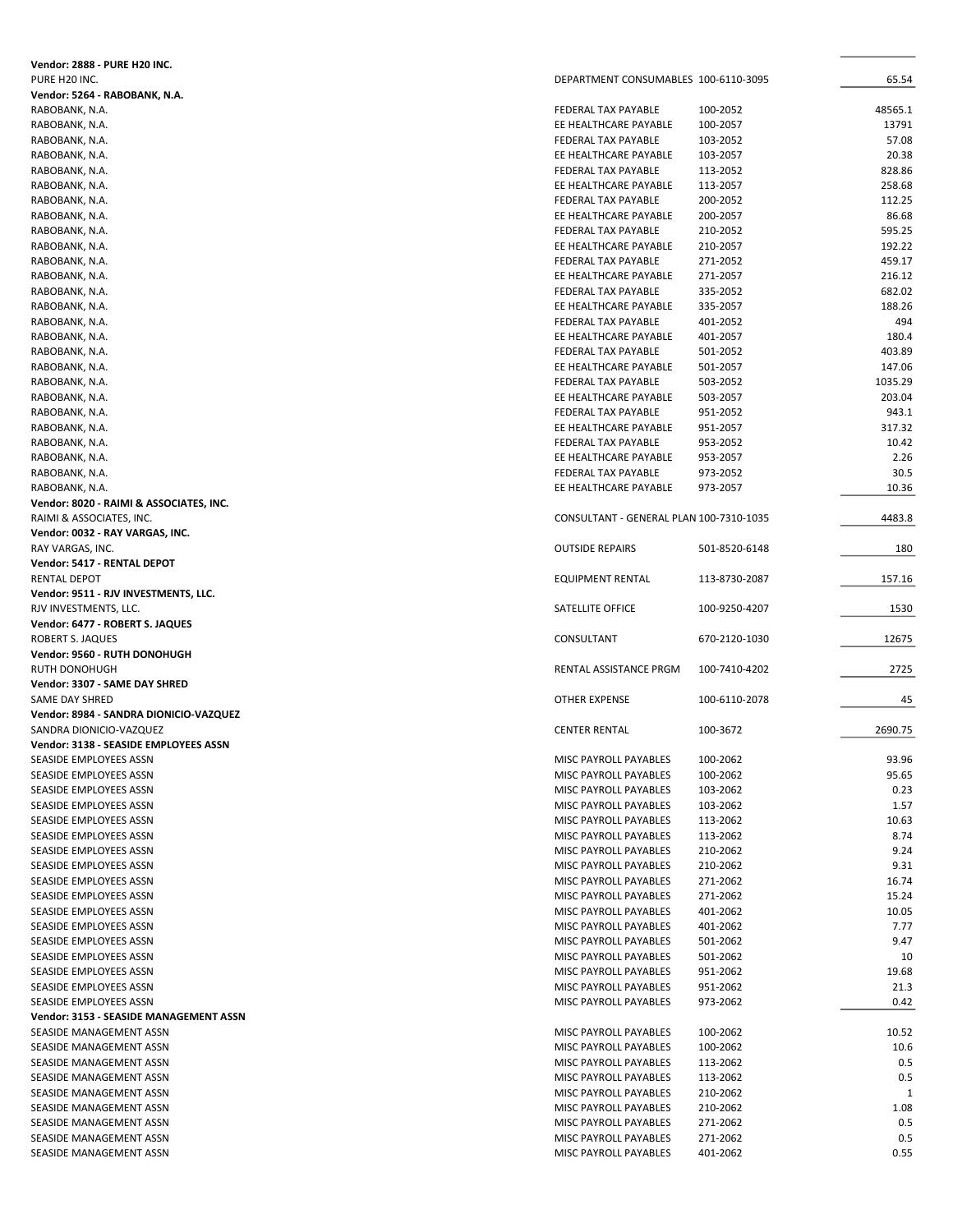| SEASIDE MANAGEMENT ASSN                                                                                             | MISC PAYROLL PAYABLES                   | 401-2062      | 0.59     |
|---------------------------------------------------------------------------------------------------------------------|-----------------------------------------|---------------|----------|
| SEASIDE MANAGEMENT ASSN                                                                                             | MISC PAYROLL PAYABLES                   | 501-2062      | 0.5      |
| SEASIDE MANAGEMENT ASSN                                                                                             | MISC PAYROLL PAYABLES                   | 501-2062      | 0.5      |
| SEASIDE MANAGEMENT ASSN                                                                                             | MISC PAYROLL PAYABLES                   | 951-2062      | 1.16     |
| SEASIDE MANAGEMENT ASSN                                                                                             | MISC PAYROLL PAYABLES                   | 951-2062      | 1.14     |
| SEASIDE MANAGEMENT ASSN                                                                                             | MISC PAYROLL PAYABLES                   | 953-2062      | 0.27     |
| SEASIDE MANAGEMENT ASSN                                                                                             | MISC PAYROLL PAYABLES                   | 953-2062      | 0.09     |
| Vendor: 5267 - SEASIDE POLICE                                                                                       |                                         |               |          |
| SEASIDE POLICE                                                                                                      | MISC PAYROLL PAYABLES                   | 100-2062      | 2047.5   |
| <b>SEASIDE POLICE</b>                                                                                               | MISC PAYROLL PAYABLES                   | 100-2062      | 2047.5   |
| Vendor: 9562 - SEDGWICK CMS, INC.                                                                                   |                                         |               |          |
| SEDGWICK CMS, INC.                                                                                                  | WORKERS' COMP RECOVERY                  | 502-3711      | 371.27   |
| SEDGWICK CMS, INC.                                                                                                  | WORKERS' COMP RECOVERY                  | 502-3711      | 371.27   |
| Vendor: 5761 - SHERIFF OF MONTEREY CO. / LEVYING OFFICER                                                            |                                         |               |          |
| SHERIFF OF MONTEREY CO. / LEVYING OFFICER                                                                           | <b>GARNISHMENT PAYABLE</b>              | 100-2059      | 81.09    |
| SHERIFF OF MONTEREY CO. / LEVYING OFFICER                                                                           | <b>GARNISHMENT PAYABLE</b>              | 271-2059      | 335.99   |
| Vendor: 3244 - SLAKEY BROTHERS INC.                                                                                 |                                         |               |          |
| SLAKEY BROTHERS INC.                                                                                                | DEPARTMENT CONSUMABLES 113-8730-3095    |               | 11.15    |
| Vendor: 8273 - SMILE BUSINESS PRODUCTS, INC.                                                                        |                                         |               |          |
| SMILE BUSINESS PRODUCTS, INC.                                                                                       | <b>COPIER SERVICES</b>                  | 100-5110-2044 | 158.37   |
| Vendor: 8784 - SMJB INC                                                                                             |                                         |               |          |
| SMJB INC                                                                                                            | RENTAL ASSISTANCE PRGM                  | 100-7410-4202 | 1850     |
| SMJB INC                                                                                                            | RENTAL ASSISTANCE PRGM                  | 100-7410-4202 | 1327     |
| Vendor: 3290 - SOCIETY FOR THE PREVENTION OF CRUELTY TO ANIMALS<br>SOCIETY FOR THE PREVENTION OF CRUELTY TO ANIMALS | SUBCONTRACTED WORK                      | 100-6160-2073 | 1304     |
| Vendor: 8380 - SPORTSENGINE INC.                                                                                    |                                         |               |          |
| SPORTSENGINE INC.                                                                                                   | PERSONNEL RECRUITMENT                   | 100-2031-2064 | 55.5     |
| Vendor: 3319 - STAPLES ADVANTAGE                                                                                    |                                         |               |          |
| STAPLES ADVANTAGE                                                                                                   | DEPARTMENT CONSUMABLES 100-5110-3095    |               | 115.19   |
| STAPLES ADVANTAGE                                                                                                   | <b>STATIONARY SUPPLIES</b>              | 100-6110-3092 | 21.29    |
| STAPLES ADVANTAGE                                                                                                   | DEPARTMENT CONSUMABLES 100-6110-3095    |               | 242.67   |
| STAPLES ADVANTAGE                                                                                                   | DEPARTMENT CONSUMABLES 100-6110-3095    |               | 14.96    |
| STAPLES ADVANTAGE                                                                                                   | DEPARTMENT CONSUMABLES 100-6110-3095    |               | 64.57    |
| STAPLES ADVANTAGE                                                                                                   | DEPARTMENT CONSUMABLES 100-6110-3095    |               | 42.05    |
| STAPLES ADVANTAGE                                                                                                   | DEPARTMENT CONSUMABLES 100-6110-3095    |               | 139.86   |
| STAPLES ADVANTAGE                                                                                                   | DEPARTMENT CONSUMABLES 100-6110-3095    |               | 53.91    |
| STAPLES ADVANTAGE                                                                                                   | DEPARTMENT EQUIPMENT                    | 100-6110-8187 | 157.31   |
| STAPLES ADVANTAGE                                                                                                   | DEPARTMENT EQUIPMENT                    | 100-6110-8187 | 88.47    |
| STAPLES ADVANTAGE                                                                                                   | DEPARTMENT EQUIPMENT                    | 100-6110-8187 | 314.62   |
| STAPLES ADVANTAGE                                                                                                   | DEPARTMENT EQUIPMENT                    | 100-6110-8187 | 157.31   |
| STAPLES ADVANTAGE                                                                                                   | CSA74 APPROVED MEDICAL SU 100-6120-3096 |               | 37.35    |
| STAPLES ADVANTAGE                                                                                                   | CSA74 APPROVED MEDICAL SU 100-6120-3096 |               | 100.26   |
| STAPLES ADVANTAGE                                                                                                   | DEPT CONSUMABLES - CV RES 100-8110-3095 |               | 137.62   |
| Vendor: 5144 - STATE OF CALIFORNIA                                                                                  |                                         |               |          |
| <b>STATE OF CALIFORNIA</b>                                                                                          | STATE TAX PAYABLE                       | 100-2053      | 18201.12 |
| STATE OF CALIFORNIA                                                                                                 | <b>STATE TAX PAYABLE</b>                | 103-2053      | 20.07    |
| STATE OF CALIFORNIA                                                                                                 | STATE TAX PAYABLE                       | 113-2053      | 308.43   |
| STATE OF CALIFORNIA                                                                                                 | STATE TAX PAYABLE                       | 200-2053      | 59.83    |
| STATE OF CALIFORNIA                                                                                                 | STATE TAX PAYABLE                       | 210-2053      | 226.96   |
| STATE OF CALIFORNIA                                                                                                 | STATE TAX PAYABLE                       | 271-2053      | 110.85   |
| STATE OF CALIFORNIA                                                                                                 | STATE TAX PAYABLE                       | 335-2053      | 257.79   |
| STATE OF CALIFORNIA                                                                                                 | STATE TAX PAYABLE                       | 401-2053      | 155.73   |
| STATE OF CALIFORNIA                                                                                                 | STATE TAX PAYABLE                       | 501-2053      | 83.1     |
| STATE OF CALIFORNIA                                                                                                 | STATE TAX PAYABLE                       | 503-2053      | 286      |
| STATE OF CALIFORNIA                                                                                                 | STATE TAX PAYABLE                       | 951-2053      | 324.02   |
| STATE OF CALIFORNIA                                                                                                 | STATE TAX PAYABLE                       | 953-2053      | 4        |
| STATE OF CALIFORNIA                                                                                                 | STATE TAX PAYABLE                       | 973-2053      | 8.41     |
| Vendor: 9409 - STURDY OIL COMPANY                                                                                   |                                         |               |          |
| STURDY OIL COMPANY                                                                                                  | <b>VEHICLE FUEL</b>                     | 501-8520-6145 | 2667.44  |
| STURDY OIL COMPANY                                                                                                  | <b>VEHICLE FUEL</b>                     | 501-8520-6145 | 4093.96  |
| Vendor: 6530 - SUN STREET CENTERS                                                                                   |                                         |               |          |
| <b>SUN STREET CENTERS</b>                                                                                           | COMM SOCIAL SRV GRT                     | 100-9250-4203 | 4333.15  |
| SUN STREET CENTERS                                                                                                  | COMM SOCIAL SRV GRT                     | 100-9250-4203 | 6005.62  |
| Vendor: 3386 - SUNBAY RESORT ASSOCIATES, LLC                                                                        |                                         |               |          |
|                                                                                                                     |                                         |               |          |
| SUNBAY RESORT ASSOCIATES, LLC                                                                                       | RENTAL ASSISTANCE PRGM                  | 100-7410-4202 |          |
| Vendor: 9428 - TERMINIX INTERNATIONAL COMPANY LTD. PARTNERSHIP                                                      |                                         |               | 1490     |
| TERMINIX INTERNATIONAL COMPANY LTD. PARTNERSHIP                                                                     | PEST CONTROL                            | 100-8310-2057 | 157      |
| TERMINIX INTERNATIONAL COMPANY LTD. PARTNERSHIP                                                                     | PEST CONTROL                            | 100-8310-2057 | 157      |
| Vendor: 9543 - TEXAS LIFE                                                                                           |                                         |               |          |
| <b>TEXAS LIFE</b>                                                                                                   | EE HEALTHCARE PAYABLE                   | 100-2057      | $-0.16$  |
|                                                                                                                     |                                         |               |          |
| <b>TEXAS LIFE</b><br>Vendor: 6324 - The Home Depot Pro                                                              | EE HEALTHCARE PAYABLE                   | 100-2057      | 813.56   |
| The Home Depot Pro                                                                                                  | JANITORIAL SUPPLIES                     | 100-6640-3093 | 281.87   |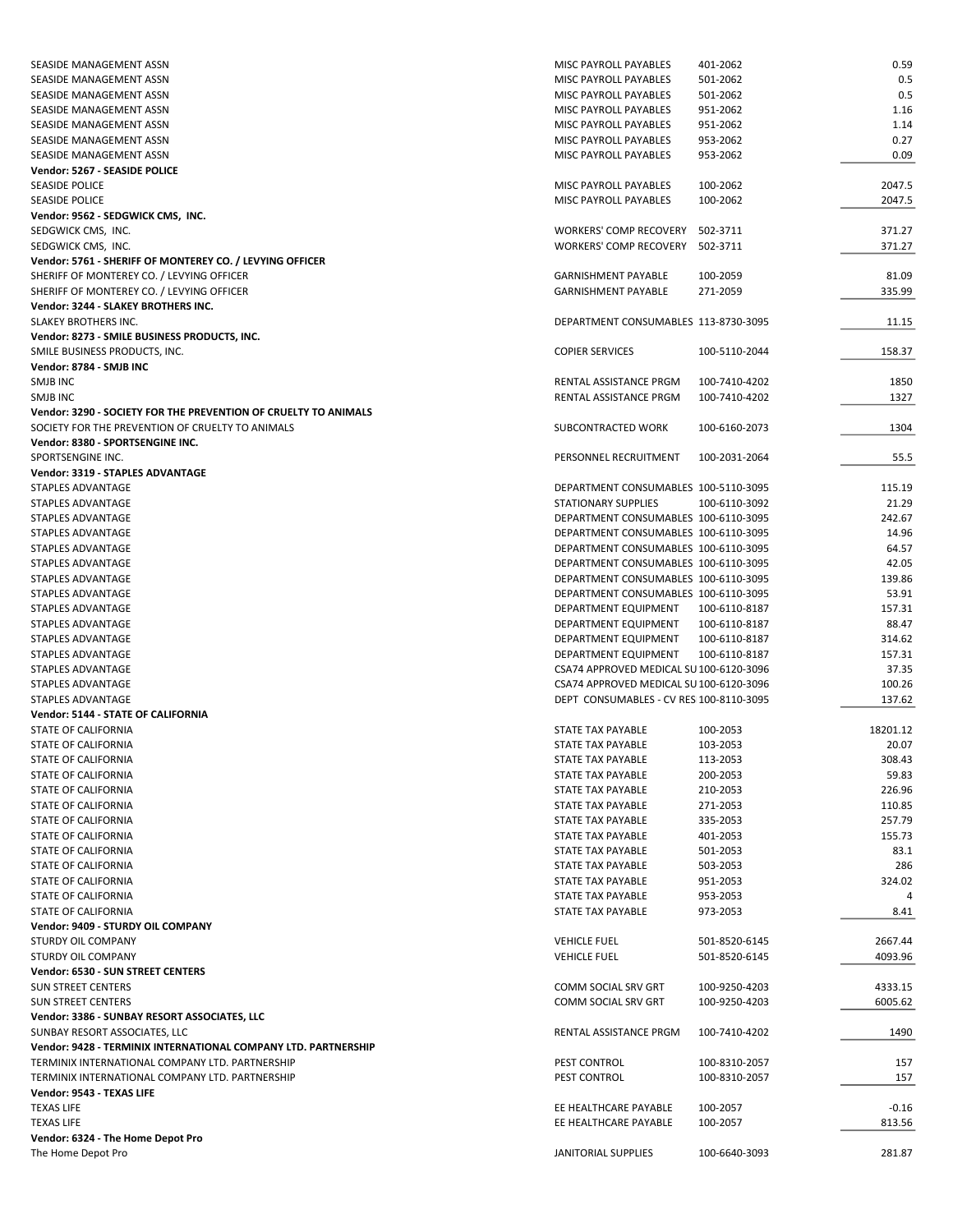| The Home Depot Pro                                 | DEPT CONSUMABLES - CV RES 100-8110-3095                                      |               | 195.34         |
|----------------------------------------------------|------------------------------------------------------------------------------|---------------|----------------|
| The Home Depot Pro                                 | JANITORIAL SUPPLIES                                                          | 100-9105-3093 | 183.54         |
| The Home Depot Pro                                 | JANITORIAL SUPPLIES                                                          | 100-9105-3093 | 23.93          |
| The Home Depot Pro                                 | JANITORIAL SUPPLIES                                                          | 100-9105-3093 | 463.55         |
| The Home Depot Pro                                 | JANITORIAL SUPPLIES                                                          | 100-9105-3093 | 1268.85        |
| The Home Depot Pro                                 | <b>JANITORIAL SUPPLIES</b>                                                   | 100-9105-3093 | 168.42         |
| Vendor: 8755 - TRUST TWO - CORONA 1997 TRUST       |                                                                              |               |                |
| TRUST TWO - CORONA 1997 TRUST                      | SATELLITE OFFICE                                                             | 100-7410-4207 | 2730           |
| Vendor: 6197 - U.S. BANK EQUIPMENT FINANCE         |                                                                              |               |                |
| U.S. BANK EQUIPMENT FINANCE                        | SATELLITE OFFICE                                                             | 100-7410-4207 | 197.31         |
| Vendor: 7124 - U.S. BANK N.A. - PARS ARS 457 & SRP |                                                                              |               |                |
| U.S. BANK N.A. - PARS ARS 457 & SRP                | PARS-ARS 457 PAYABLE                                                         | 100-2063      | 2147.18        |
| U.S. BANK N.A. - PARS ARS 457 & SRP                | PARS-ARS 457 PAYABLE                                                         | 100-2063      | 719.59         |
| U.S. BANK N.A. - PARS ARS 457 & SRP                | PARS-ARS 457 PAYABLE                                                         | 100-2063      | 2192.82        |
| U.S. BANK N.A. - PARS ARS 457 & SRP                | PARS-ARS 457 PAYABLE                                                         | 100-2063      | 631.75         |
| U.S. BANK N.A. - PARS ARS 457 & SRP                | PARS PENSION                                                                 | 100-7110-0032 | $-4020$        |
| U.S. BANK N.A. - PARS ARS 457 & SRP                | PARS-ARS 457 PAYABLE                                                         | 113-2063      | 31.77          |
| U.S. BANK N.A. - PARS ARS 457 & SRP                | PARS-ARS 457 PAYABLE                                                         | 113-2063      | 31.94          |
| U.S. BANK N.A. - PARS ARS 457 & SRP                | PARS-ARS 457 PAYABLE                                                         | 210-2063      | 63.52          |
| U.S. BANK N.A. - PARS ARS 457 & SRP                | PARS-ARS 457 PAYABLE                                                         | 210-2063      | 29.36          |
| U.S. BANK N.A. - PARS ARS 457 & SRP                | PARS-ARS 457 PAYABLE                                                         | 210-2063      | 70.54          |
| U.S. BANK N.A. - PARS ARS 457 & SRP                | PARS-ARS 457 PAYABLE                                                         | 271-2063      | 31.77          |
| U.S. BANK N.A. - PARS ARS 457 & SRP                | PARS-ARS 457 PAYABLE                                                         | 271-2063      | 31.94          |
| U.S. BANK N.A. - PARS ARS 457 & SRP                | PARS-ARS 457 PAYABLE                                                         | 401-2063      | 35.42          |
| U.S. BANK N.A. - PARS ARS 457 & SRP                | PARS-ARS 457 PAYABLE                                                         | 401-2063      | 38.26          |
| U.S. BANK N.A. - PARS ARS 457 & SRP                | PARS-ARS 457 PAYABLE                                                         | 501-2063      | 31.77          |
| U.S. BANK N.A. - PARS ARS 457 & SRP                | PARS-ARS 457 PAYABLE                                                         | 501-2063      | 31.94          |
| U.S. BANK N.A. - PARS ARS 457 & SRP                | PARS-ARS 457 PAYABLE                                                         | 503-2063      | 346.89         |
| U.S. BANK N.A. - PARS ARS 457 & SRP                | PARS-ARS 457 PAYABLE                                                         | 503-2063      | 346.89         |
| U.S. BANK N.A. - PARS ARS 457 & SRP                | PARS-ARS 457 PAYABLE                                                         | 951-2063      | 72.77          |
| U.S. BANK N.A. - PARS ARS 457 & SRP                | PARS-ARS 457 PAYABLE                                                         | 951-2063      | 44.05          |
| U.S. BANK N.A. - PARS ARS 457 & SRP                | PARS-ARS 457 PAYABLE                                                         | 951-2063      | 70.56          |
| U.S. BANK N.A. - PARS ARS 457 & SRP                | PARS-ARS 457 PAYABLE                                                         | 953-2063      | 17.58          |
| U.S. BANK N.A. - PARS ARS 457 & SRP                | PARS-ARS 457 PAYABLE                                                         | 953-2063      | 5.86           |
| U.S. BANK N.A. - PARS ARS 457 & SRP                | PARS-ARS 457 PAYABLE                                                         | 973-2063      | 11.42          |
| <b>Vendor: 4628 - U.S. BANK</b>                    |                                                                              |               |                |
| U.S. BANK                                          | <b>OTHER EXPENSES</b>                                                        | 405-5110-9606 | 2100           |
| Vendor: 3574 - U.S. BANK-CALCARD                   |                                                                              |               |                |
| U.S. BANK-CALCARD                                  | DEPARTMENT CONSUMABLES 100-1010-3095                                         |               | 201.85         |
| U.S. BANK-CALCARD                                  | DEPARTMENT CONSUMABLES 100-2021-3095                                         |               | 1365.14        |
| U.S. BANK-CALCARD                                  | DUES AND MEMBERSHIPS                                                         | 100-2021-4122 | 117.56         |
| U.S. BANK-CALCARD                                  | DEPARTMENT EQUIPMENT                                                         | 100-2021-8187 | 35             |
| U.S. BANK-CALCARD                                  | TRAINING AND EDUCATION                                                       | 100-2031-1029 | 300            |
| U.S. BANK-CALCARD                                  | <b>CITY AUDIT</b>                                                            | 100-5110-1025 |                |
| U.S. BANK-CALCARD                                  |                                                                              |               |                |
| U.S. BANK-CALCARD                                  |                                                                              |               | 530            |
|                                                    | <b>DUES &amp; MEMBERSHIP</b>                                                 | 100-5110-4122 | 110            |
|                                                    | <b>OUTSIDE PRINTING SERVICE</b>                                              | 100-6110-2053 | 54.6           |
| U.S. BANK-CALCARD                                  | DEPARTMENT CONSUMABLES 100-6110-3095                                         |               | 438.65         |
| U.S. BANK-CALCARD                                  | COMPUTER SUPPLIES/SOFTWA 100-6110-3102                                       |               | 150            |
| U.S. BANK-CALCARD                                  | DUES & MEMBERSHIP                                                            | 100-6110-4122 | 59.72          |
| U.S. BANK-CALCARD                                  | <b>BOOKS &amp; PERIODICALS</b>                                               | 100-6110-4123 | 676.89         |
| U.S. BANK-CALCARD                                  | <b>CANINE MAINTENANCE</b>                                                    | 100-6120-3091 | 527.97         |
| U.S. BANK-CALCARD                                  | SAFETY EQUIPMENT                                                             | 100-6120-3097 | 345.21         |
| U.S. BANK-CALCARD                                  | ACCREDITATION                                                                | 100-6610-2045 | 199            |
| U.S. BANK-CALCARD                                  | DEPARTMENT CONSUMABLES 100-6610-3095                                         |               | 1167.03        |
| U.S. BANK-CALCARD                                  | DEPARTMENT CONSUMABLES 100-6640-3095                                         |               | 182.1          |
| U.S. BANK-CALCARD                                  | DEPARTMENT CONSUMBABLE: 100-7220-3095                                        |               | 9.8            |
| U.S. BANK-CALCARD                                  | DUES AND MEMBERSHIP                                                          | 100-7220-4122 | 95             |
| U.S. BANK-CALCARD                                  | <b>MARKETING MATERIALS</b>                                                   | 100-7310-2040 | 45             |
| U.S. BANK-CALCARD                                  | DEPT CONSUMABLES - CV RES 100-8110-3095                                      |               | 677.07         |
| U.S. BANK-CALCARD                                  | DEPT EQUIPMENT - CV RESPON 100-8110-8187                                     |               | 27.1           |
| U.S. BANK-CALCARD                                  | SUBCONTRACTED WORK                                                           | 100-8310-2073 | 832.51         |
| U.S. BANK-CALCARD                                  | DEPARTMENT CONSUMABLES 100-8310-3095                                         |               | 322.92         |
| U.S. BANK-CALCARD                                  | SAFETY EQUIPMENT                                                             | 100-8410-3097 | 255            |
| U.S. BANK-CALCARD                                  | TRAINING & EDUCATION                                                         | 100-8420-1029 | -80            |
| U.S. BANK-CALCARD                                  | DEPARTMENT CONSUMABLES 100-8420-3095                                         |               | 13.07          |
| U.S. BANK-CALCARD                                  | DEPARTMENT CONSUMABLES 100-9100-3095                                         |               | 22.57          |
| U.S. BANK-CALCARD                                  | <b>COMPUTER SOFTWARE</b>                                                     | 100-9100-3104 | 159.98         |
| U.S. BANK-CALCARD                                  | JANITORIAL SUPPLIES                                                          | 100-9105-3093 | 326.84         |
| U.S. BANK-CALCARD                                  | DEPARTMENT CONSUMABLES 100-9310-3095                                         |               | 52.82          |
| U.S. BANK-CALCARD                                  | <b>TRAINING &amp; EDUCATION</b>                                              | 100-9400-1029 | 424            |
| U.S. BANK-CALCARD                                  | DEPARTMENT CONSUMABLES 100-9400-3095                                         |               | 165            |
| U.S. BANK-CALCARD<br>U.S. BANK-CALCARD             | DEPARTMENT CONSUMABLES 113-8730-3095<br>DEPARTMENT CONSUMABLES 113-8730-3095 |               | 21.81<br>30.01 |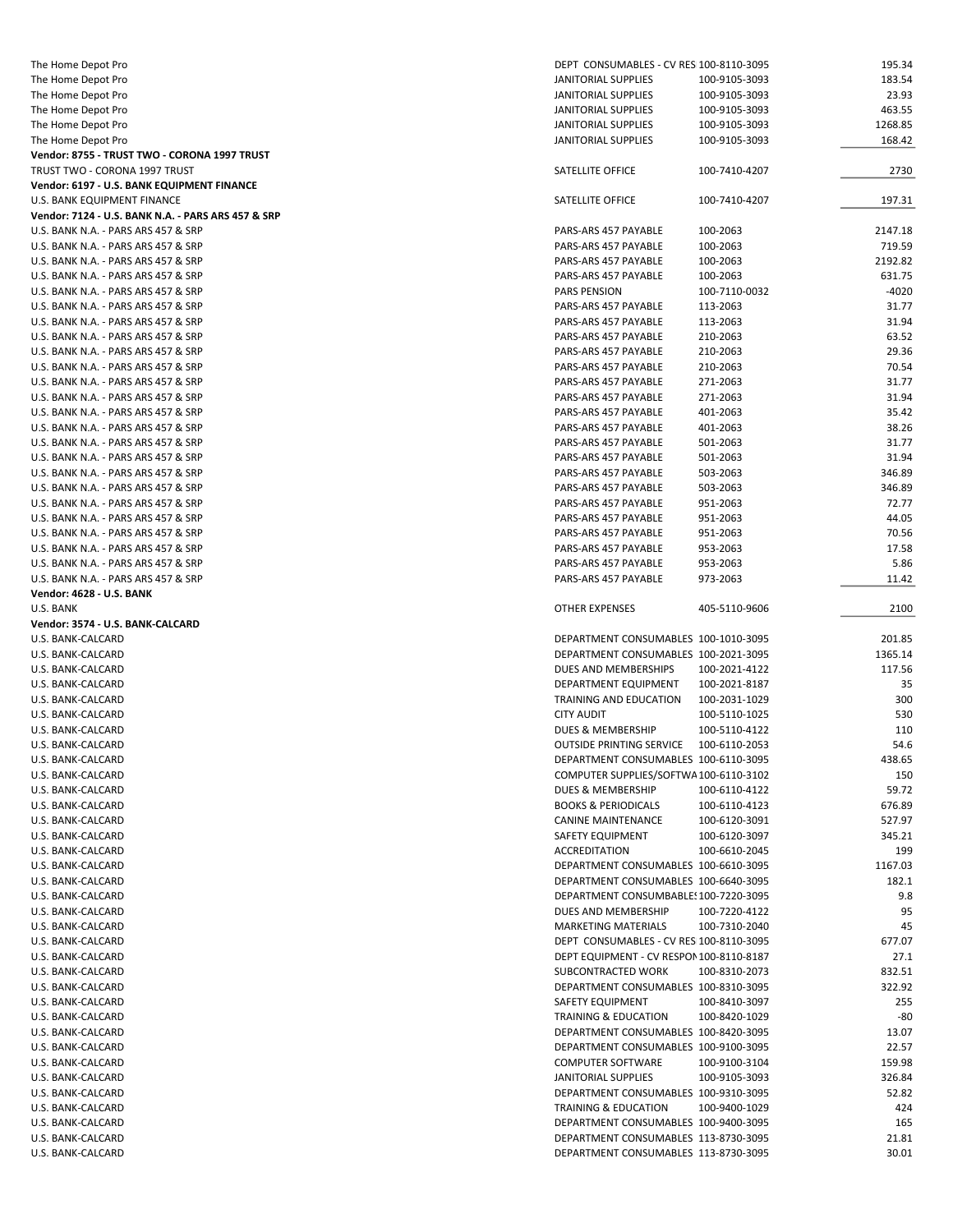| U.S. BANK-CALCARD                                       | DEPARTMENT CONSUMABLES 113-8730-3095   |               | 416.14  |
|---------------------------------------------------------|----------------------------------------|---------------|---------|
| U.S. BANK-CALCARD                                       | DEPARTMENT CONSUMABLES 113-8730-3095   |               | 416.14  |
| U.S. BANK-CALCARD                                       | DEPARTMENT CONSUMABLES 210-8110-3095   |               | 13.07   |
| U.S. BANK-CALCARD                                       | SENIOR ACTIVITIES                      | 251-9500-7125 | 470.53  |
|                                                         |                                        |               |         |
| U.S. BANK-CALCARD                                       | CONSUMABLES                            | 271-8110-3095 | 105.42  |
| U.S. BANK-CALCARD                                       | DEPARTMENT CONSUMABLES 335-2010-3095   |               | 1292.77 |
| U.S. BANK-CALCARD                                       | DEPARTMENT CONSUMABLES 335-2010-3095   |               | 20.25   |
| U.S. BANK-CALCARD                                       | LIABILITY INSURANCE                    | 335-2010-9396 | 21.83   |
|                                                         |                                        |               | 255     |
| U.S. BANK-CALCARD                                       | SAFETY EQUIPMENT                       | 401-8610-3097 |         |
| U.S. BANK-CALCARD                                       | DEPARTMENT CONSUMABLES 401-8620-3095   |               | 13.07   |
| U.S. BANK-CALCARD                                       | DEPARTMENT CONSUMABLES 501-8510-3095   |               | 185.71  |
| U.S. BANK-CALCARD                                       | <b>BOOKS &amp; PERIODICALS</b>         | 501-8510-4123 | 357     |
| U.S. BANK-CALCARD                                       | <b>TOOLS</b>                           | 501-8520-3107 | 30.97   |
|                                                         |                                        |               |         |
| U.S. BANK-CALCARD                                       | <b>VEHICLE FUEL</b>                    | 501-8520-6145 | 35      |
| U.S. BANK-CALCARD                                       | DEPARTMENT CONSUMABLES 503-4010-3095   |               | 10.91   |
| U.S. BANK-CALCARD                                       | COMPUTER SUPPLIES/SOFTWA 503-4010-3102 |               | 450     |
| U.S. BANK-CALCARD                                       | MOBILE COMMUNICATIONS 503-4010-5135    |               | 61.9    |
|                                                         |                                        |               |         |
| U.S. BANK-CALCARD                                       | <b>COMPUTER EQUIPMENT</b>              | 503-4010-8182 | 273.11  |
| U.S. BANK-CALCARD                                       | DEPARTMENT EQUIPMENT                   | 503-4010-8187 | 204.21  |
| U.S. BANK-CALCARD                                       | TRAINING AND EDUCATION                 | 951-8820-1029 | 157.53  |
| U.S. BANK-CALCARD                                       | DEPARTMENT CONSUMABLES 951-8820-3095   |               | 31.63   |
| Vendor: 5873 - UNITED SITE SERVICES OF CALIFORNIA, INC. |                                        |               |         |
|                                                         |                                        |               |         |
| UNITED SITE SERVICES OF CALIFORNIA, INC.                | SUBCONTRACTED WORK - CV F100-8110-2073 |               | 189.68  |
| UNITED SITE SERVICES OF CALIFORNIA, INC.                | EQUIPMENT RENTAL                       | 100-8420-2087 | 49.66   |
| Vendor: 3560 - UNITED WAY OF MONTEREY PENINSULA         |                                        |               |         |
| UNITED WAY OF MONTEREY PENINSULA                        | MISC PAYROLL PAYABLES                  | 100-2062      | 20      |
| UNITED WAY OF MONTEREY PENINSULA                        | <b>MISC PAYROLL PAYABLES</b>           |               |         |
|                                                         |                                        | 100-2062      | 20      |
| UNITED WAY OF MONTEREY PENINSULA                        | MISC PAYROLL PAYABLES                  | 210-2062      | 1.52    |
| UNITED WAY OF MONTEREY PENINSULA                        | MISC PAYROLL PAYABLES                  | 210-2062      | 1.89    |
| UNITED WAY OF MONTEREY PENINSULA                        | MISC PAYROLL PAYABLES                  | 271-2062      | 1.48    |
| UNITED WAY OF MONTEREY PENINSULA                        | MISC PAYROLL PAYABLES                  | 271-2062      | 1.11    |
|                                                         |                                        |               |         |
| Vendor: 7370 - UPEC, LOCAL 792                          |                                        |               |         |
| UPEC, LOCAL 792                                         | MISC PAYROLL PAYABLES                  | 100-2062      | 446.22  |
| UPEC, LOCAL 792                                         | MISC PAYROLL PAYABLES                  | 100-2062      | 454.26  |
| UPEC, LOCAL 792                                         | MISC PAYROLL PAYABLES                  | 103-2062      | 1.08    |
| UPEC, LOCAL 792                                         | MISC PAYROLL PAYABLES                  | 103-2062      | 7.27    |
|                                                         |                                        |               |         |
| UPEC, LOCAL 792                                         | MISC PAYROLL PAYABLES                  | 113-2062      | 50.46   |
| UPEC, LOCAL 792                                         | MISC PAYROLL PAYABLES                  | 113-2062      | 41.5    |
| UPEC, LOCAL 792                                         | MISC PAYROLL PAYABLES                  | 210-2062      | 43.88   |
| UPEC, LOCAL 792                                         | MISC PAYROLL PAYABLES                  | 210-2062      | 44.24   |
|                                                         |                                        |               |         |
| UPEC, LOCAL 792                                         | MISC PAYROLL PAYABLES                  | 271-2062      | 79.57   |
| UPEC, LOCAL 792                                         | MISC PAYROLL PAYABLES                  | 271-2062      | 72.46   |
| UPEC, LOCAL 792                                         | MISC PAYROLL PAYABLES                  | 401-2062      | 47.73   |
| UPEC, LOCAL 792                                         | MISC PAYROLL PAYABLES                  | 401-2062      | 36.93   |
| UPEC, LOCAL 792                                         | MISC PAYROLL PAYABLES                  | 501-2062      | 44.99   |
|                                                         |                                        |               |         |
| UPEC, LOCAL 792                                         | MISC PAYROLL PAYABLES                  | 501-2062      | 47.5    |
| UPEC, LOCAL 792                                         | MISC PAYROLL PAYABLES                  | 951-2062      | 93.57   |
| UPEC, LOCAL 792                                         | MISC PAYROLL PAYABLES                  | 951-2062      | 101.25  |
| UPEC, LOCAL 792                                         | MISC PAYROLL PAYABLES                  | 973-2062      | 2.09    |
| Vendor: 9247 - VERIZON CONNECT NWF INC.                 |                                        |               |         |
|                                                         |                                        |               |         |
| <b>VERIZON CONNECT NWF INC.</b>                         | <b>OUTSIDE REPAIRS</b>                 | 501-8520-6148 | 1908.95 |
| Vendor: 6671 - VERIZON WIRELESS                         |                                        |               |         |
| <b>VERIZON WIRELESS</b>                                 | <b>TELEPHONE</b>                       | 100-6110-5132 | 1495.13 |
| <b>VERIZON WIRELESS</b>                                 | MOBILE COMMUNICATION                   | 100-6120-5135 | 839.32  |
|                                                         |                                        |               |         |
| <b>VERIZON WIRELESS</b>                                 | DEPARTMENT CONSUMABLES 100-8310-3095   |               | 51.99   |
| <b>VERIZON WIRELESS</b>                                 | DEPARTMENT CONSUMABLES 100-8420-3095   |               | 51.99   |
| <b>VERIZON WIRELESS</b>                                 | DEPARTMENT CONSUMABLES 100-8420-3095   |               | 51.99   |
| <b>VERIZON WIRELESS</b>                                 | DEPARTMENT CONSUMABLES 100-8420-3095   |               | 13      |
| <b>VERIZON WIRELESS</b>                                 | DEPARTMENT CONSUMABLES 100-8910-3095   |               | 51.99   |
|                                                         |                                        |               |         |
| <b>VERIZON WIRELESS</b>                                 | DEPARTMENT CONSUMABLES 100-8910-3095   |               | 51.99   |
| <b>VERIZON WIRELESS</b>                                 | DEPARTMENT CONSUMABLES 100-8910-3095   |               | 51.99   |
| <b>VERIZON WIRELESS</b>                                 | DEPARTMENT CONSUMABLES 113-8730-3095   |               | 51.99   |
| <b>VERIZON WIRELESS</b>                                 | DEPARTMENT CONSUMABLES 113-8730-3095   |               | 13      |
| <b>VERIZON WIRELESS</b>                                 | DEPARTMENT CONSUMABLES 113-8730-3095   |               | 51.99   |
|                                                         |                                        |               |         |
| <b>VERIZON WIRELESS</b>                                 | DEPARTMENT CONSUMABLES 113-8730-3095   |               | 51.99   |
| <b>VERIZON WIRELESS</b>                                 | DEPARTMENT CONSUMABLES 113-8730-3095   |               | 38.01   |
| <b>VERIZON WIRELESS</b>                                 | DEPARTMENT CONSUMABLES 210-8110-3095   |               | 38.01   |
| <b>VERIZON WIRELESS</b>                                 | DEPARTMENT CONSUMABLES 210-8110-3095   |               | 51.99   |
|                                                         |                                        |               |         |
| <b>VERIZON WIRELESS</b>                                 | DEPARTMENT CONSUMABLES 210-8110-3095   |               | 51.99   |
| <b>VERIZON WIRELESS</b>                                 | DEPARTMENT CONSUMABLES 210-8110-3095   |               | 13      |
| <b>VERIZON WIRELESS</b>                                 | <b>CONSUMABLES</b>                     | 271-8110-3095 | 51.99   |
| <b>VERIZON WIRELESS</b>                                 | DEPARTMENT CONSUMABLES 401-8620-3095   |               | 51.99   |
| <b>VERIZON WIRELESS</b>                                 | DEPARTMENT CONSUMABLES 401-8620-3095   |               | 51.99   |
|                                                         |                                        |               |         |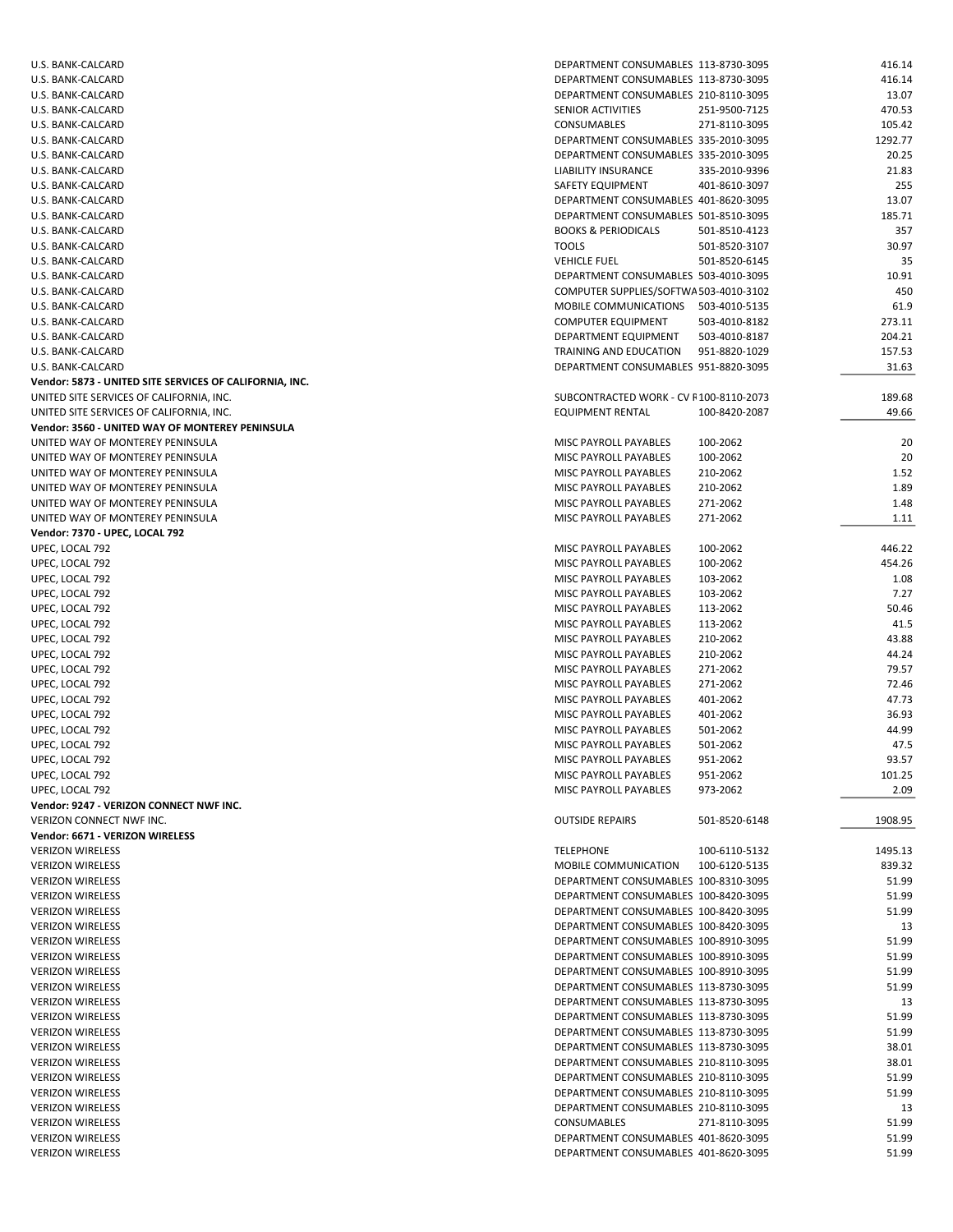| <b>VERIZON WIRELESS</b>                     | DEPARTMENT CONSUMABLES 401-8620-3095   |               | 26                    |
|---------------------------------------------|----------------------------------------|---------------|-----------------------|
| <b>VERIZON WIRELESS</b>                     | DEPARTMENT CONSUMABLES 401-8620-3095   |               | 13                    |
| <b>VERIZON WIRELESS</b>                     | MOBILE COMMUNICATIONS                  | 503-4010-5135 | 650.73                |
| <b>VERIZON WIRELESS</b>                     | MOBILE COMMUNICATIONS                  | 503-4010-5135 | 38.01                 |
| <b>VERIZON WIRELESS</b>                     | MOBILE COMMUNICATIONS                  | 503-4010-5135 | 365.39                |
| <b>VERIZON WIRELESS</b>                     | DEPARTMENT CONSUMABLES 951-8820-3095   |               | 26                    |
| <b>VERIZON WIRELESS</b>                     | DEPARTMENT CONSUMABLES 951-8820-3095   |               | 51.97                 |
| <b>VERIZON WIRELESS</b>                     | DEPARTMENT CONSUMABLES 951-8820-3095   |               | 51.99                 |
| <b>VERIZON WIRELESS</b>                     | DEPARTMENT CONSUMABLES 951-8820-3095   |               | 51.99                 |
| <b>VERIZON WIRELESS</b>                     | DEPARTMENT CONSUMABLES 951-8820-3095   |               | 51.99                 |
| Vendor: 2328 - WALLACE GROUP                |                                        |               |                       |
| <b>WALLACE GROUP</b>                        | SUBCONTRACTED WORK                     | 210-8110-2073 | 243.75                |
| <b>WALLACE GROUP</b>                        | FREMONT BL SEWR MAIN UPG 953-8820-9207 |               | 20340.64              |
| <b>WALLACE GROUP</b>                        | FREMONT BL SEWR MAIN UPG 953-8820-9207 |               | 26300                 |
| Vendor: 9212 - WEX BANK                     |                                        |               |                       |
| <b>WEX BANK</b>                             | <b>VEHICLE FUEL</b>                    | 501-8520-6145 | 205.39                |
| <b>Vendor: 9558 - WILLIAM WANE PHILLIPS</b> |                                        |               |                       |
| <b>WILLIAM WANE PHILLIPS</b>                | RENTAL ASSISTANCE PRGM                 | 100-7410-4202 | 2000                  |
| Vendor: 5996 - WITMER-TYSON IMPORTS         |                                        |               |                       |
| <b>WITMER-TYSON IMPORTS</b>                 | <b>CANINE MAINTENANCE</b>              | 100-6120-3091 | 650                   |
|                                             |                                        |               | <b>Report Summary</b> |

#### Fund Summary

| Fund                            |                               | <b>Payment Amount</b> |
|---------------------------------|-------------------------------|-----------------------|
| 100 - GENERAL FUND              |                               | 434325.31             |
| 103 - LAGUNA GRANDE PKG FUND    |                               | 181.12                |
| 113 - POMA & DMDC FUND          |                               | 10192.14              |
| 200 - CDBG FUND                 |                               | 5852.45               |
| 210 - STREETS FUND              |                               | 8539.83               |
| 221 - CA SUPP LAW ENF. FUND     |                               | 1920                  |
| 243 - PRVNT                     |                               | 3608                  |
| 251 - SENIOR PROGRAMS           |                               | 470.53                |
| 271 - STORMWATER FUND           |                               | 70692.78              |
| 291 - PEG ACCESS FUND           |                               | 10737.26              |
| 297 - HS - MERGED HOUSING       |                               | 868.8                 |
| 335 - ESCA (FORA)               |                               | 9849.7                |
| 401 - WATER FUND                |                               | 23559.42              |
| 405 - GOLF COURSES FUND         |                               | 2100                  |
| 501 - EQUIPMT MAINT FUND        |                               | 15879.07              |
| 502 - PROP/CASUALTY INS FUND    |                               | 19296.23              |
| 503 - MIS FUND                  |                               | 7428.13               |
| 670 - WATERMASTER FUND          |                               | 26855                 |
| 951 - SAN. DISTRICT GEN. FUND   |                               | 7386.53               |
| 953 - SAN. DISTRICT CAP. IMPROV |                               | 227025.27             |
| 973 - SA MERGED - LMIHF         |                               | 157.78                |
|                                 | <b>Account Summary</b>        |                       |
| <b>Account Number</b>           | <b>Account Name</b>           | <b>Payment Amount</b> |
| 100-1010-3095                   | DEPARTMENT CONSUMA            | 201.85                |
| 100-2010                        | TID ASSESSMENT                | 8653.59               |
| 100-2021-3095                   | DEPARTMENT CONSUMA            | 1365.14               |
| 100-2021-4122                   | DUES AND MEMBERSHIPS          | 117.56                |
| 100-2021-8187                   | DEPARTMENT EQUIPMEN           | 35                    |
| 100-2031-1029                   | TRAINING AND EDUCATIC         | 300                   |
| 100-2031-1030                   | CONSULTANT                    | 438                   |
| 100-2031-2064                   | PERSONNEL RECRUITMEN          | 179.5                 |
| 100-2031-3095                   | DEPARTMENT CONSUMA            |                       |
|                                 |                               | 108.31                |
| 100-2042-1039                   | JAN ROEHL CONSULTING          | 1775                  |
| 100-2052                        | FEDERAL TAX PAYABLE           | 48565.1               |
| 100-2053                        | <b>STATE TAX PAYABLE</b>      | 18201.12              |
| 100-2056                        | PERS PAYABLE                  | 111669.81             |
| 100-2057                        | EE HEALTHCARE PAYABLE         | 14604.4               |
| 100-2059                        | <b>GARNISHMENT PAYABLE</b>    | 1573.74               |
| 100-2060                        | DEFERRED COMP PAYABL          | 26793.74              |
| 100-2062                        | <b>MISC PAYROLL PAYABLES</b>  | 8367.96               |
| 100-2063                        | PARS-ARS 457 PAYABLE          | 5691.34               |
| 100-2066                        | <b>DENTAL PAYABLE</b>         | 5836.74               |
| 100-3010-1023                   | LEGAL SERVICES - SPECIAI      | 152                   |
| 100-3672                        | <b>CENTER RENTAL</b>          | 3282                  |
| 100-5110-1015                   | <b>BENEFITS ADMINISTRATIC</b> | 685.95                |
| 100-5110-1025                   | <b>CITY AUDIT</b>             | 530                   |
| 100-5110-1030                   | CONSULTANT                    | 3200                  |
| 100-5110-2044                   | <b>COPIER SERVICES</b>        | 702.64                |
| 100-5110-3095                   | DEPARTMENT CONSUMA            | 115.19                |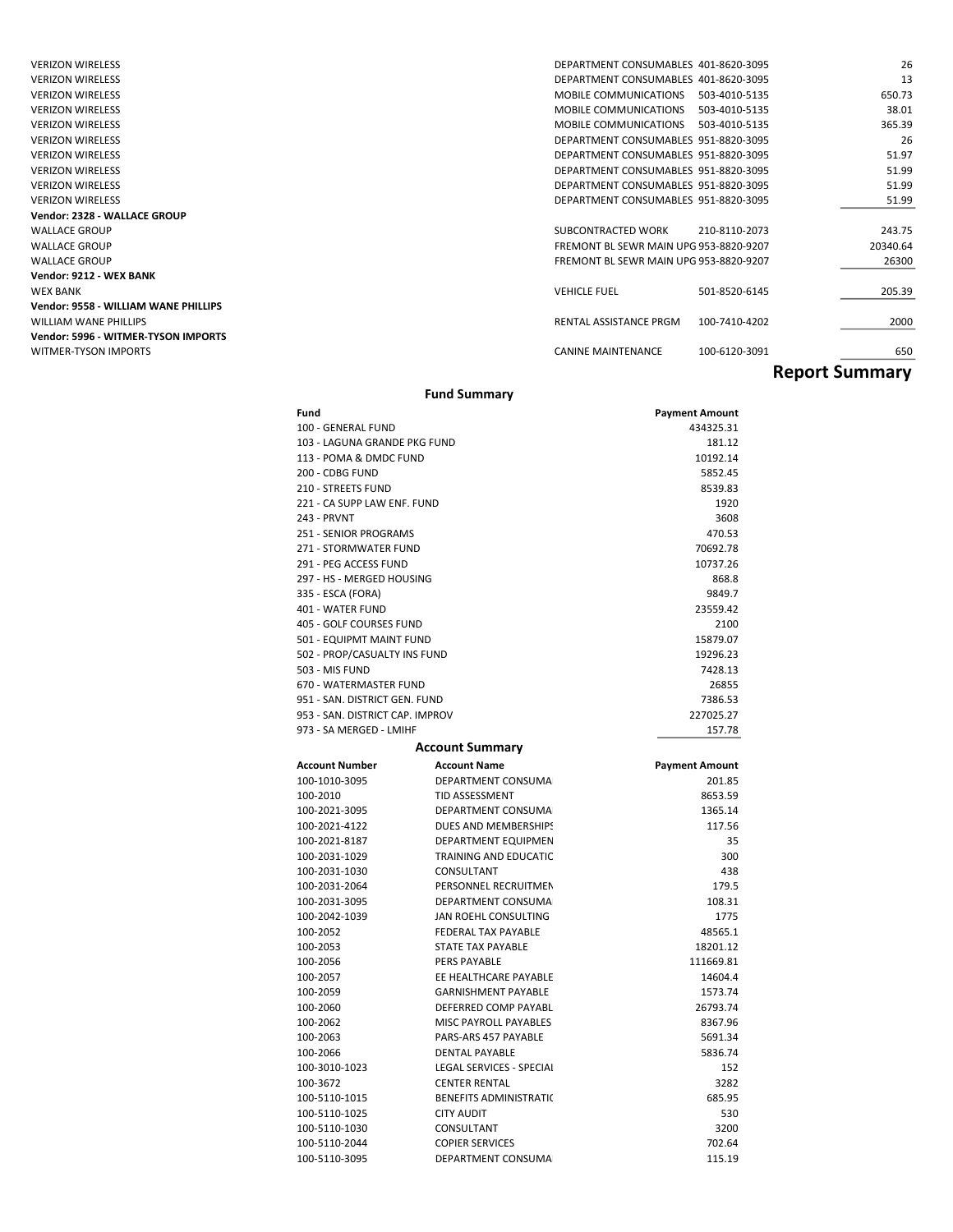| 100-5110-4122                  | DUES & MEMBERSHIP                                  | 110                          |
|--------------------------------|----------------------------------------------------|------------------------------|
| 100-5110-4124                  | <b>MAIL SERVICES</b>                               | 21.14                        |
| 100-6110-2053                  | <b>OUTSIDE PRINTING SERVI</b>                      | 54.6                         |
| 100-6110-2078                  | <b>OTHER EXPENSE</b>                               | 45                           |
| 100-6110-3092<br>100-6110-3095 | <b>STATIONARY SUPPLIES</b><br>DEPARTMENT CONSUMA   | 21.29<br>1062.21             |
|                                | <b>Account Summary</b>                             |                              |
| <b>Account Number</b>          | <b>Account Name</b>                                |                              |
| 100-6110-3102                  | COMPUTER SUPPLIES/SOI                              | <b>Payment Amount</b><br>150 |
| 100-6110-4122                  | DUES & MEMBERSHIP                                  | 59.72                        |
| 100-6110-4123                  | <b>BOOKS &amp; PERIODICALS</b>                     | 908.46                       |
| 100-6110-5132                  | <b>TELEPHONE</b>                                   | 1570.9                       |
| 100-6110-8187                  | DEPARTMENT EQUIPMEN                                | 717.71                       |
| 100-6120-1029                  | <b>TRAINING &amp; EDUCATIONS</b>                   | 550                          |
| 100-6120-2060                  | <b>BLOOD ALCOHOL</b>                               | 1176.27                      |
| 100-6120-3091<br>100-6120-3096 | <b>CANINE MAINTENANCE</b><br>CSA74 APPROVED MEDIC. | 1177.97<br>137.61            |
| 100-6120-3097                  | SAFETY EQUIPMENT                                   | 345.21                       |
| 100-6120-5135                  | MOBILE COMMUNICATIO                                | 839.32                       |
| 100-6130-4125                  | <b>INVESTIGATION EXPENSE</b>                       | 150                          |
| 100-6160-2051                  | <b>VETERINARY SERVICES</b>                         | 135                          |
| 100-6160-2073                  | SUBCONTRACTED WORK                                 | 1304                         |
| 100-6610-2043                  | <b>TEMPORARY CONTRACT S</b>                        | 990                          |
| 100-6610-2045                  | <b>ACCREDITATION</b>                               | 199                          |
| 100-6610-3095                  | DEPARTMENT CONSUMA<br>PAYMENT ON PRINCIPAL-        | 1167.03                      |
| 100-6610-9602<br>100-6610-9605 | <b>INTEREST EXPENSE-COPIE</b>                      | 1049.29<br>445.5             |
| 100-6640-2043                  | <b>TEMPORARY CONTRACT S</b>                        | 1320                         |
| 100-6640-2049                  | UNIFORM SERVICE/LAUN                               | 37.59                        |
| 100-6640-3093                  | JANITORIAL SUPPLIES                                | 441.61                       |
| 100-6640-3095                  | DEPARTMENT CONSUMA                                 | 182.1                        |
| 100-6640-3096                  | <b>CSA 74 PURCHASES</b>                            | 441.26                       |
| 100-7110-0032                  | PARS PENSION                                       | -4020                        |
| 100-7220-3095                  | DEPARTMENT CONSUMB.                                | 9.8                          |
| 100-7220-4122<br>100-7310-1035 | DUES AND MEMBERSHIP<br>CONSULTANT - GENERAL        | 95<br>4483.8                 |
| 100-7310-2040                  | <b>MARKETING MATERIALS</b>                         | 45                           |
| 100-7410-2044                  | <b>COPIER SERVICES</b>                             | 93.53                        |
| 100-7410-4202                  | RENTAL ASSISTANCE PRGI                             | 22377                        |
| 100-7410-4207                  | SATELLITE OFFICE                                   | 2927.31                      |
| 100-8110-2073                  | SUBCONTRACTED WORK                                 | 1115.16                      |
| 100-8110-3095                  | DEPT CONSUMABLES - CV                              | 49280.03                     |
| 100-8110-8187<br>100-8310-2049 | DEPT EQUIPMENT - CV RE<br>UNIFORM SERVICE / LAUI   | 27.1<br>179.68               |
| 100-8310-2057                  | PEST CONTROL                                       | 541                          |
| 100-8310-2073                  | SUBCONTRACTED WORK                                 | 2879.47                      |
| 100-8310-3095                  | DEPARTMENT CONSUMA                                 | 2288.69                      |
| 100-8310-5133                  | <b>WATER</b>                                       | 2880.87                      |
| 100-8310-5136                  | SEWER SERVICE CHARGE                               | 3195.77                      |
| 100-8310-9602                  | PAYMENT ON PRINCIPAL                               | 6445.64                      |
| 100-8310-9605                  | <b>INTEREST EXPENSE</b>                            | 2736.65                      |
| 100-8410-2049<br>100-8410-3097 | UNIFORM SERVICE/LAUN<br>SAFETY EQUIPMENT           | 37.02<br>255                 |
| 100-8420-1029                  | TRAINING & EDUCATION                               | -80                          |
| 100-8420-2049                  | UNIFORM SERVICE/LAUN                               | 115.68                       |
| 100-8420-2068                  | REFUSE DISPOSAL                                    | 915.05                       |
| 100-8420-2073                  | SUBCONTRACTED WORK                                 | 3275.22                      |
| 100-8420-2087                  | <b>EQUIPMENT RENTAL</b>                            | 440.74                       |
| 100-8420-3095                  | DEPARTMENT CONSUMA                                 | 452.94                       |
| 100-8440-2049<br>100-8440-3095 | UNIFORM SERVICE / LAUI<br>DEPARTMENT CONSUMA       | 69.38<br>281.14              |
| 100-8440-5133                  | <b>WATER</b>                                       | 4211.25                      |
| 100-8450-2049                  | UNIFORM SERVICE / LAUI                             | 37.02                        |
| 100-8910-3095                  | DEPARTMENT CONSUMA                                 | 155.97                       |
| 100-9100-3095                  | DEPARTMENT CONSUMA                                 | 186.07                       |
| 100-9100-3104                  | <b>COMPUTER SOFTWARE</b>                           | 189.98                       |
|                                | <b>Account Summary</b>                             |                              |
| <b>Account Number</b>          | <b>Account Name</b>                                | <b>Payment Amount</b>        |
| 100-9105-2049                  | UNIFORM SERVICE/LAUN                               | 254.58                       |
| 100-9105-3093                  | <b>JANITORIAL SUPPLIES</b>                         | 2435.13                      |
| 100-9200-2044<br>100-9200-3095 | <b>COPIER SERVICES</b><br>DEPARTMENT CONSUMA       | 278.74<br>26                 |
| 100-9200-7182                  | <b>HOLIDAY SNOW FESTIVAL</b>                       | 611.57                       |
|                                |                                                    |                              |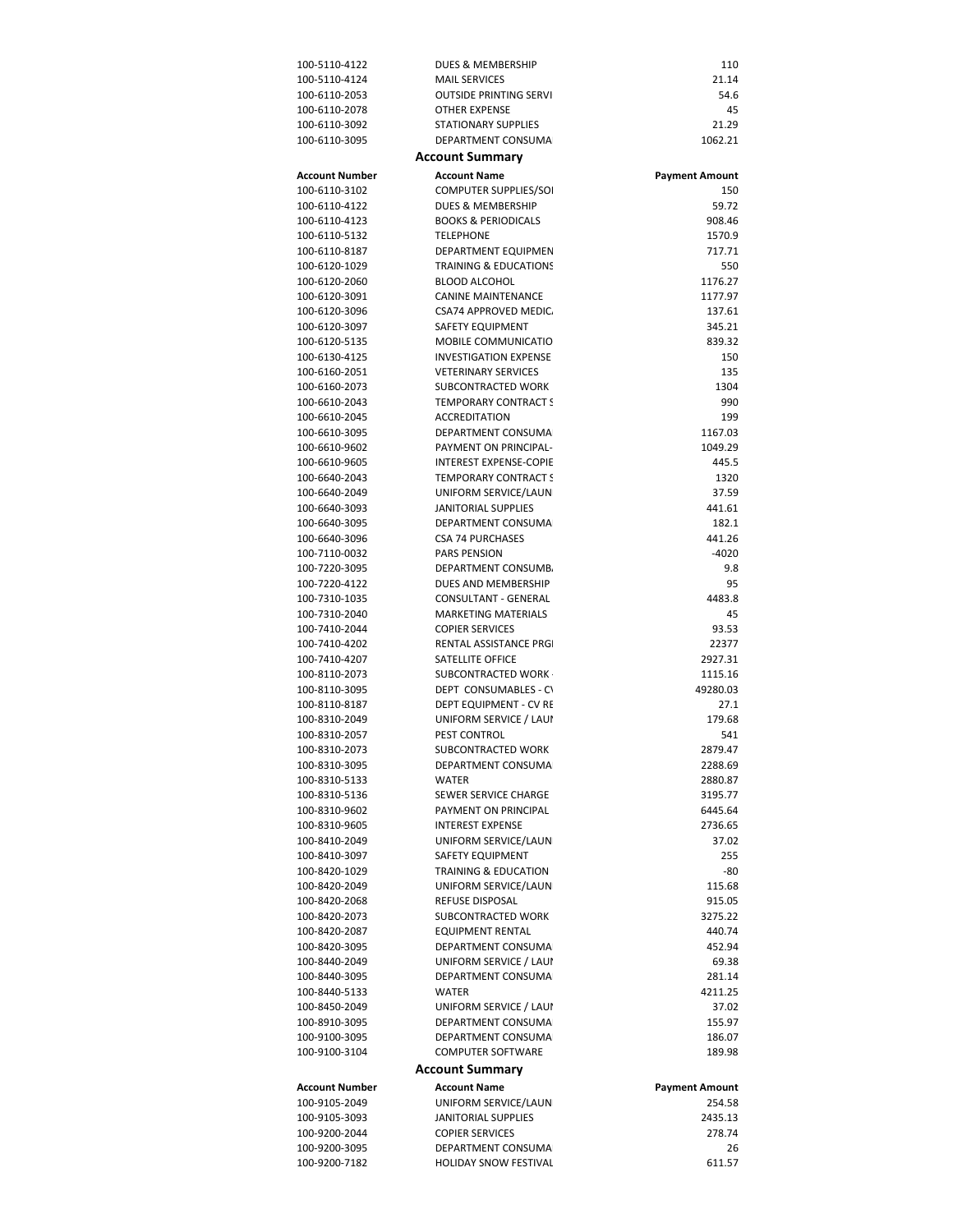| 100-9250-4203                  | COMM SOCIAL SRV GRT                           | 40468.04              |
|--------------------------------|-----------------------------------------------|-----------------------|
| 100-9250-4207                  | SATELLITE OFFICE                              | 1530                  |
| 100-9310-3095                  | DEPARTMENT CONSUMA                            | 52.82                 |
| 100-9400-1029<br>100-9400-3095 | TRAINING & EDUCATION<br>DEPARTMENT CONSUMA    | 424                   |
| 103-2052                       | FEDERAL TAX PAYABLE                           | 165<br>57.08          |
| 103-2053                       | <b>STATE TAX PAYABLE</b>                      | 20.07                 |
| 103-2056                       | PERS PAYABLE                                  | 23.75                 |
| 103-2057                       | EE HEALTHCARE PAYABLE                         | 20.38                 |
| 103-2060                       | DEFERRED COMP PAYABL                          | 49.69                 |
| 103-2062                       | MISC PAYROLL PAYABLES                         | 10.15                 |
| 113-2052                       | FEDERAL TAX PAYABLE                           | 828.86                |
| 113-2053                       | STATE TAX PAYABLE                             | 308.43                |
| 113-2056<br>113-2057           | PERS PAYABLE<br>EE HEALTHCARE PAYABLE         | 1269.16<br>258.68     |
| 113-2060                       | DEFERRED COMP PAYABL                          | 384.95                |
| 113-2062                       | MISC PAYROLL PAYABLES                         | 112.33                |
| 113-2063                       | PARS-ARS 457 PAYABLE                          | 63.71                 |
| 113-8730-2049                  | UNIFORM SERVICE / LAUI                        | 209.18                |
| 113-8730-2073                  | SUBCONTRACTED WORK                            | 4302.91               |
| 113-8730-2087                  | <b>EQUIPMENT RENTAL</b>                       | 157.16                |
| 113-8730-3095                  | DEPARTMENT CONSUMA                            | 2296.77               |
| 200-2052                       | FEDERAL TAX PAYABLE                           | 112.25                |
| 200-2053<br>200-2056           | STATE TAX PAYABLE<br>PERS PAYABLE             | 59.83<br>494.39       |
| 200-2057                       | EE HEALTHCARE PAYABLE                         | 86.68                 |
| 200-2060                       | DEFERRED COMP PAYABL                          | 206.8                 |
| 200-5410-1030                  | CONSULTANT                                    | 4892.5                |
| 210-2052                       | FEDERAL TAX PAYABLE                           | 595.25                |
| 210-2053                       | STATE TAX PAYABLE                             | 226.96                |
| 210-2056                       | PERS PAYABLE                                  | 897.8                 |
| 210-2057                       | EE HEALTHCARE PAYABLE                         | 192.22                |
| 210-2060                       | DEFERRED COMP PAYABL<br>MISC PAYROLL PAYABLES | 519.32<br>112.16      |
| 210-2062<br>210-2063           | PARS-ARS 457 PAYABLE                          | 163.42                |
| 210-8110-2049                  | UNIFORM SERVICE/LAUN                          | 92.52                 |
| 210-8110-2073                  | SUBCONTRACTED WORK                            | 243.75                |
| 210-8110-3095                  | DEPARTMENT CONSUMA                            | 306.7                 |
| 210-8210-2077                  | TRAFFIC SIGNAL MAINTEN                        | 1089.1                |
| 210-8420-2049                  | UNIFORM SERVICE/LAUN                          | 23.16                 |
| 210-8420-2093                  | SUBCONTRACTED WORK                            | 1225                  |
| 210-8420-5133<br>221-6120-8184 | <b>WATER</b><br>POLICE EQUIPMENT              | 2852.47<br>1920       |
| 243-2217                       | PRVNT UNADJUDICATED !                         | 3608                  |
| 251-9500-7125                  | <b>SENIOR ACTIVITIES</b>                      | 470.53                |
| 271-2052                       | FEDERAL TAX PAYABLE                           | 459.17                |
| 271-2053                       | STATE TAX PAYABLE                             | 110.85                |
| 271-2056                       | PERS PAYABLE                                  | 1571.66               |
| 271-2057                       | EE HEALTHCARE PAYABLE                         | 216.12                |
| 271-2059                       | <b>GARNISHMENT PAYABLE</b>                    | 335.99                |
| 271-2060<br>271-2062           | DEFERRED COMP PAYABL<br>MISC PAYROLL PAYABLES | 582.04<br>187.6       |
| 271-2063                       | PARS-ARS 457 PAYABLE                          | 63.71                 |
|                                | <b>Account Summary</b>                        |                       |
| Account Number                 | <b>Account Name</b>                           | <b>Payment Amount</b> |
| 271-8110-1044                  | MRWPCA NPDES FEE                              | 66021.76              |
| 271-8110-2049                  | UNIFORM SERVICE/LAUN                          | 92.52                 |
| 271-8110-3095                  | <b>CONSUMABLES</b>                            | 1051.36               |
| 291-2010-1047                  | AMP - PRODUCTION & BR                         | 10737.26              |
| 297-7993-8203                  | <b>ADU PROJECTS</b>                           | 868.8                 |
| 335-2010-1022                  | <b>LEGAL SERVICES</b>                         | 1845                  |
| 335-2010-2073<br>335-2010-3095 | SUBCONTRACTED WORK<br>DEPARTMENT CONSUMA      | 4600<br>1313.02       |
| 335-2010-9396                  | <b>LIABILITY INSURANCE</b>                    | 21.83                 |
| 335-2052                       | FEDERAL TAX PAYABLE                           | 682.02                |
| 335-2053                       | STATE TAX PAYABLE                             | 257.79                |
| 335-2056                       | PERS PAYABLE                                  | 941.78                |
| 335-2057                       | EE HEALTHCARE PAYABLE                         | 188.26                |
| 401-2002                       | A/P MPWMD SURCHARGI                           | 10618.39              |
| 401-2052                       | FEDERAL TAX PAYABLE                           | 494                   |
| 401-2053<br>401-2056           | STATE TAX PAYABLE<br>PERS PAYABLE             | 155.73<br>1393.79     |
| 401-2057                       | EE HEALTHCARE PAYABLE                         | 180.4                 |
|                                |                                               |                       |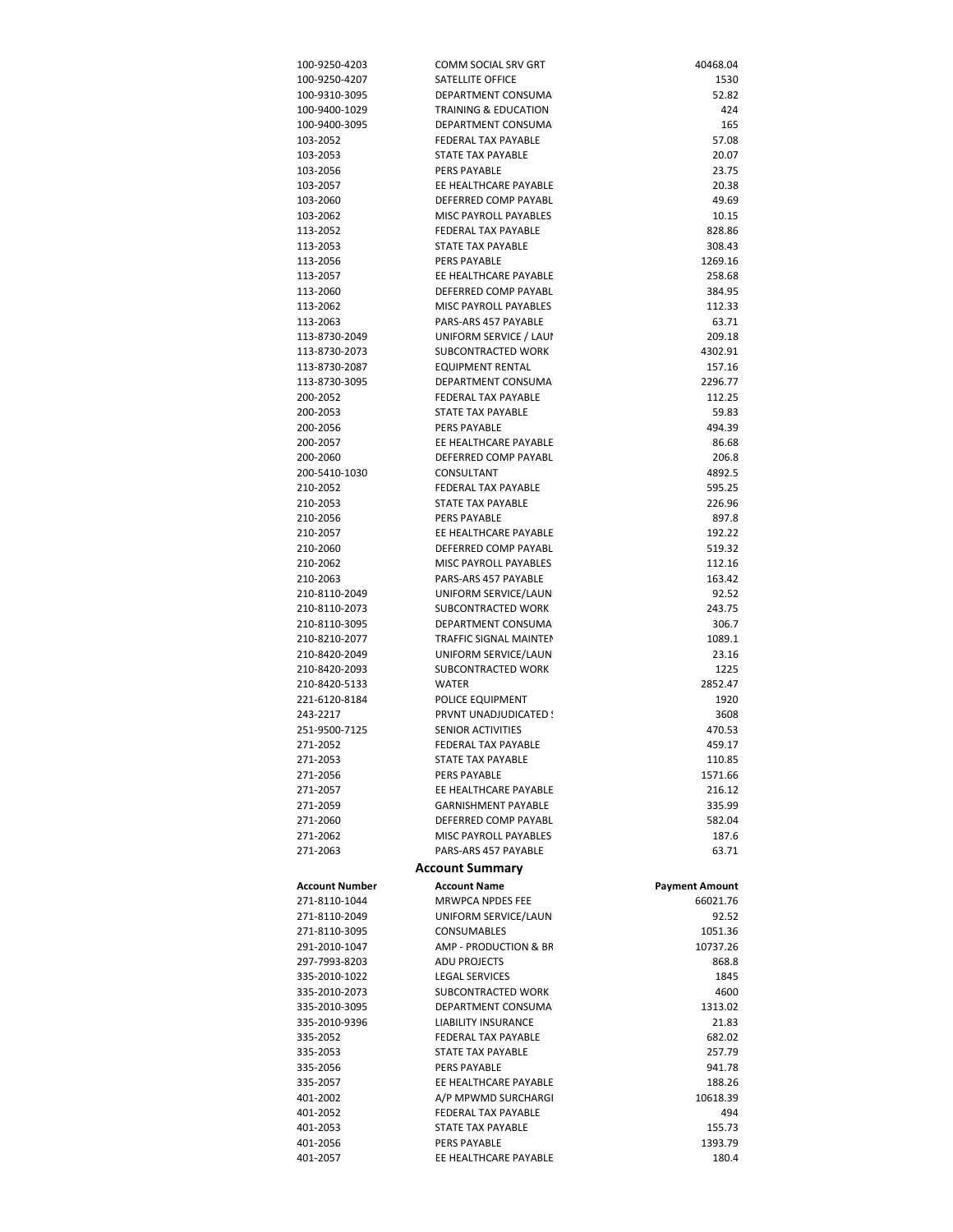| 401-2060              | DEFERRED COMP PAYABL                          | 436.64                |
|-----------------------|-----------------------------------------------|-----------------------|
| 401-2062              | MISC PAYROLL PAYABLES                         | 103.62                |
| 401-2063              | PARS-ARS 457 PAYABLE                          | 73.68                 |
| 401-8610-3097         | SAFETY EQUIPMENT                              | 255                   |
| 401-8620-2049         | UNIFORM SERVICE/LAUN                          | 92.52                 |
|                       | <b>WATER SAMPLING</b>                         |                       |
| 401-8620-2072         |                                               | 78                    |
| 401-8620-2073         | SUBCONTRACTED WORK                            | 290.87                |
| 401-8620-3095         | DEPARTMENT CONSUMA                            | 1174.58               |
| 401-8910-9556         | WATER TANK RECOATING                          | 8212.2                |
| 405-5110-9606         | <b>OTHER EXPENSES</b>                         | 2100                  |
| 501-2052              | FEDERAL TAX PAYABLE                           | 403.89                |
| 501-2053              | STATE TAX PAYABLE                             | 83.1                  |
| 501-2056              | <b>PERS PAYABLE</b>                           | 905.25                |
| 501-2057              | EE HEALTHCARE PAYABLE                         | 147.06                |
| 501-2060              | DEFERRED COMP PAYABL                          | 322.2                 |
| 501-2062              | MISC PAYROLL PAYABLES                         | 112.96                |
|                       |                                               |                       |
| 501-2063              | PARS-ARS 457 PAYABLE                          | 63.71                 |
| 501-8510-2078         | OTHER EXPENSE                                 | 20                    |
| 501-8510-3095         | DEPARTMENT CONSUMA                            | 185.71                |
| 501-8510-4123         | <b>BOOKS &amp; PERIODICALS</b>                | 357                   |
| 501-8520-2049         | UNIFORM SERVICE/LAUN                          | 92.62                 |
| 501-8520-3107         | <b>TOOLS</b>                                  | 30.97                 |
| 501-8520-6144         | <b>VEHICLE PARTS</b>                          | 1822.14               |
| 501-8520-6145         | <b>VEHICLE FUEL</b>                           | 7001.79               |
| 501-8520-6146         | OIL & LUBRICANTS                              | 2064.72               |
| 501-8520-6148         | <b>OUTSIDE REPAIRS</b>                        | 2265.95               |
|                       |                                               |                       |
| 502-2066              | <b>DENTAL PAYABLE</b>                         | 18553.69              |
| 502-3711              | <b>WORKERS' COMP RECOVI</b>                   | 742.54                |
| 503-2052              | FEDERAL TAX PAYABLE                           | 1035.29               |
| 503-2053              | STATE TAX PAYABLE                             | 286                   |
| 503-2056              | PERS PAYABLE                                  | 1216.83               |
| 503-2057              | EE HEALTHCARE PAYABLE                         | 203.04                |
| 503-2060              | DEFERRED COMP PAYABL                          | 1699.57               |
| 503-2063              | PARS-ARS 457 PAYABLE                          | 693.78                |
| 503-4010-3095         | DEPARTMENT CONSUMA                            | 10.91                 |
| 503-4010-3102         | <b>COMPUTER SUPPLIES/SOI</b>                  | 450                   |
|                       |                                               |                       |
|                       |                                               |                       |
| 503-4010-5135         | MOBILE COMMUNICATIO                           | 1116.03               |
| 503-4010-5138         | DATA COMMUNICATION                            | 239.36                |
| 503-4010-8182         | <b>COMPUTER EQUIPMENT</b>                     | 273.11                |
| 503-4010-8187         | DEPARTMENT EQUIPMEN                           | 204.21                |
|                       | <b>Account Summary</b>                        |                       |
| <b>Account Number</b> | <b>Account Name</b>                           | <b>Payment Amount</b> |
| 670-2120-1022         | <b>LEGAL SERVICES</b>                         | 3600                  |
| 670-2120-1030         | CONSULTANT                                    | 17325                 |
|                       | <b>CONSULTING COSTS</b>                       |                       |
| 670-2130-1030         |                                               | 5930                  |
| 951-2052              | <b>FEDERAL TAX PAYABLE</b>                    | 943.1                 |
| 951-2053              | STATE TAX PAYABLE                             | 324.02                |
| 951-2056              | PERS PAYABLE                                  | 1714.11               |
| 951-2057              | EE HEALTHCARE PAYABLE                         | 317.32                |
| 951-2059              | <b>GARNISHMENT PAYABLE</b>                    | 14.25                 |
| 951-2060              | DEFERRED COMP PAYABL                          | 767.92                |
| 951-2062              | MISC PAYROLL PAYABLES                         | 238.1                 |
| 951-2063              | PARS-ARS 457 PAYABLE                          | 187.38                |
| 951-8810-5132         | <b>TELEPHONE</b>                              | 154.56                |
| 951-8820-1029         | TRAINING AND EDUCATIC                         | 157.53                |
|                       |                                               |                       |
| 951-8820-2049         | UNIFORM SERVICE / LAUI                        | 92.6                  |
| 951-8820-2073         | SUBCONTRACTED WORK                            | 2103.06               |
| 951-8820-3095         | DEPARTMENT CONSUMA                            | 372.58                |
| 953-2052              | FEDERAL TAX PAYABLE                           | 10.42                 |
| 953-2053              | STATE TAX PAYABLE                             | 4                     |
| 953-2056              | PERS PAYABLE                                  | 44.58                 |
| 953-2057              | EE HEALTHCARE PAYABLE                         | 2.26                  |
| 953-2060              | DEFERRED COMP PAYABL                          | 4.57                  |
| 953-2062              | MISC PAYROLL PAYABLES                         | 0.36                  |
| 953-2063              | PARS-ARS 457 PAYABLE                          | 23.44                 |
| 953-8820-9204         | LIFT STATION UPGRADES                         | 142712.5              |
|                       |                                               |                       |
| 953-8820-9207         | FREMONT BL SEWR MAIN                          | 65225.64              |
| 953-8820-9214         | DEL MONTE SWR MAIN R                          | 18945                 |
| 953-8820-9218         | SEWER LINE REPLACEMEN                         | 52.5                  |
| 973-2052              | FEDERAL TAX PAYABLE                           | 30.5                  |
| 973-2053              | STATE TAX PAYABLE                             | 8.41                  |
| 973-2057<br>973-2060  | EE HEALTHCARE PAYABLE<br>DEFERRED COMP PAYABL | 10.36<br>15.04        |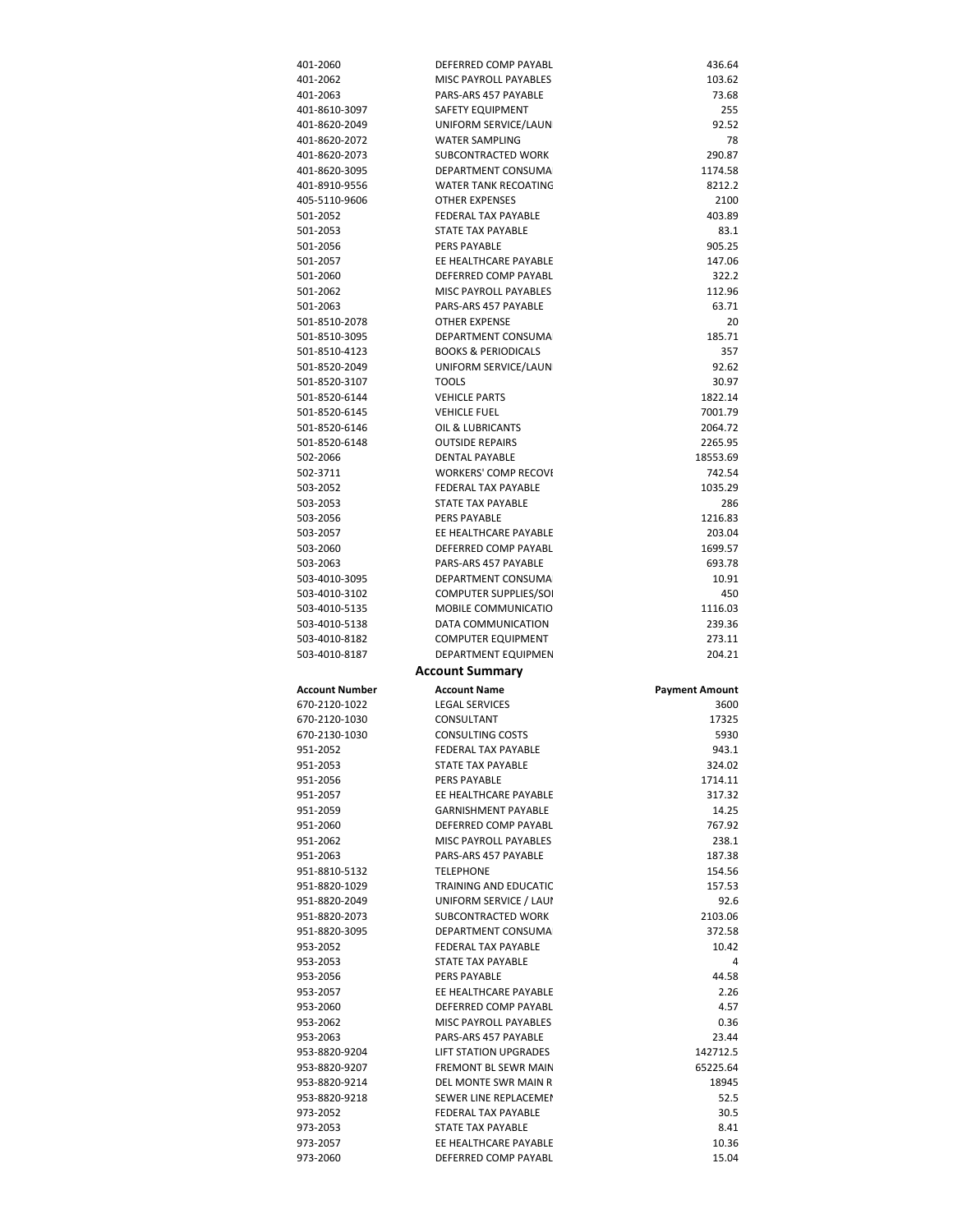| 973-2062                   | MISC PAYROLL PAYABLES          | 2.51                  |
|----------------------------|--------------------------------|-----------------------|
| 973-2063                   | PARS-ARS 457 PAYABLE           | 11.42                 |
| 973-9710-9526              | AFFORDABLE HOUSING             | 79.54                 |
|                            | <b>Project Account Summary</b> |                       |
| <b>Project Account Key</b> |                                | <b>Payment Amount</b> |
| **None**                   |                                | 871695.14             |
| 271EMP                     |                                | 51.99                 |
| 5005009 AA                 |                                | 960                   |
| 5005010 AA                 |                                | 819.39                |
| 5005014 AA                 |                                | 832.28                |
| 5005015 AA                 |                                | 1364.06               |
| 5005050 AA                 |                                | 2495                  |
| 5005060 AA                 |                                | 443.47                |
| 5005061 NB                 |                                | 51.82                 |
| 56CONTR                    |                                | 8212.2                |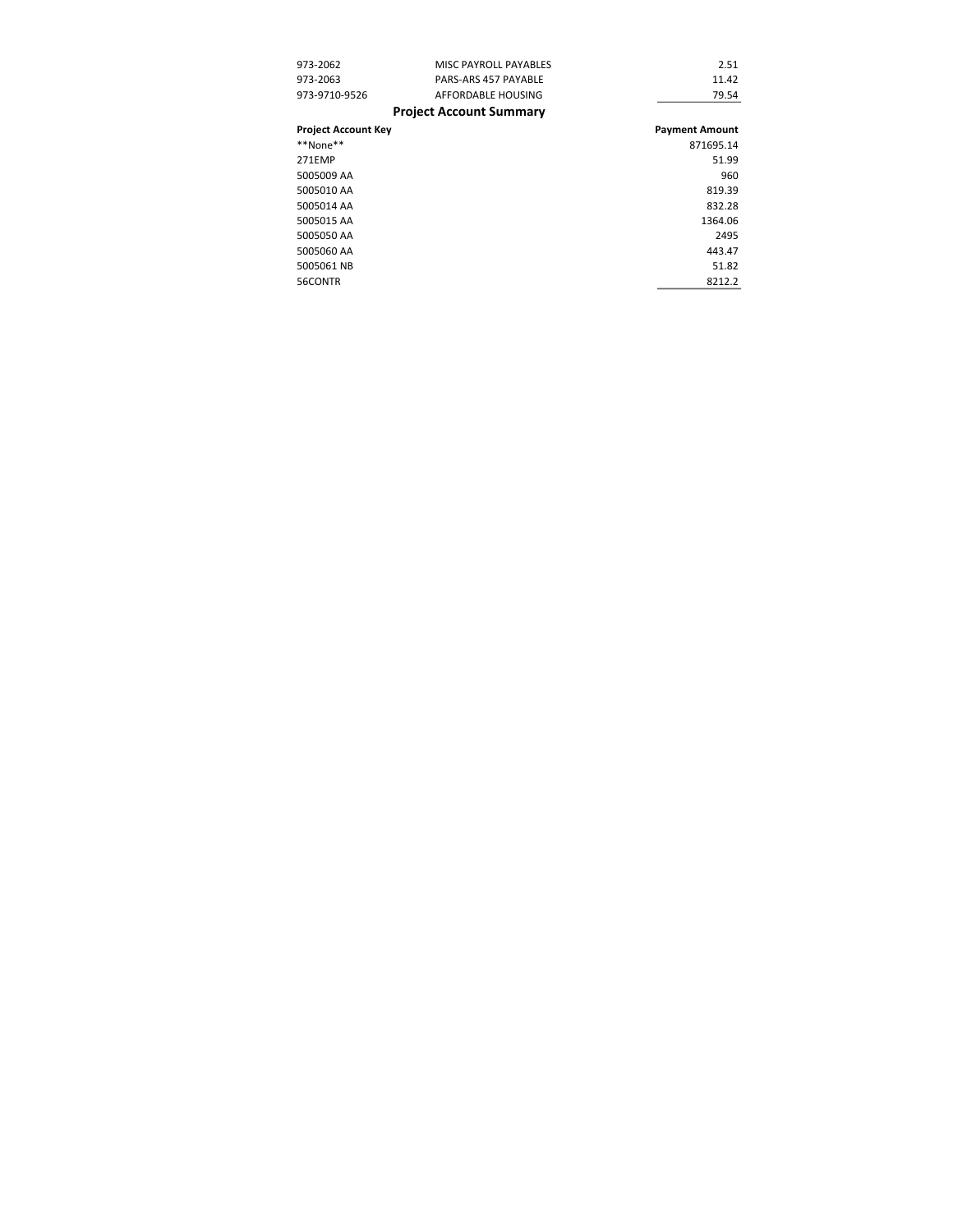

# **Distribution Report**

Seaside, CA Payroll Set: 01 Expense Range - Payment Range 02/20/2021-03/05/2021

| <b>Fund: 100 - GENERAL FUND</b> |                               |                       |
|---------------------------------|-------------------------------|-----------------------|
| 100-2010-0001                   | SALARIES                      | 7,847.41              |
| 100-2010-0018                   | <b>AUTO ALLOWANCE</b>         | 200.00                |
| 100-2021-0001                   | SALARIES                      | 6,247.00              |
| 100-2031-0001                   | SALARIES                      | 10,050.96             |
| 100-2042-0020                   | <b>PART-TIME HOURLY WAGES</b> | 4,099.67              |
| 100-3010-0001                   | SALARIES                      | 6,886.16              |
| 100-3010-0020                   | PART-TIME HOURLY WAGES        | 1,853.12              |
| 100-5110-0001                   | SALARIES                      | 16,650.17             |
| 100-5110-0041                   | MEDICAL INSURANCE             | 46.15                 |
| 100-6110-0001                   | SALARIES                      | 34,035.00             |
| 100-6110-0002                   | <b>OVERTIME</b>               | 92.55                 |
| 100-6110-0003                   | <b>HOLIDAY OVERTIME</b>       | 1,593.92              |
| 100-6110-0004                   | UNIFORM ALLOWANCE             | 361.38                |
| 100-6110-1033                   | <b>FITNESS PROGRAM</b>        | 45.00                 |
| 100-6110-4121                   | <b>MEETINGS &amp; TRAVEL</b>  | 42.00                 |
| 100-6120-0001                   | SALARIES                      | 113,475.86            |
| 100-6120-0002                   | <b>OVERTIME</b>               | 11,316.82             |
| 100-6120-0004                   | UNIFORM ALLOWANCE             | 112.14                |
| 100-6130-0001                   | SALARIES                      | 32,414.29             |
| 100-6130-0002                   | <b>OVERTIME</b>               | 5,228.49              |
| 100-6130-0004                   | UNIFORM ALLOWANCE             | 74.76                 |
| 100-6150-0001                   | SALARIES                      | 3,388.90              |
| 100-6150-0004                   | UNIFORM ALLOWANCE             | 36.00                 |
| 100-6160-0001                   | SALARIES                      | 2,588.23              |
| 100-6160-0004                   | UNIFORM ALLOWANCE             | 36.00                 |
| 100-6160-0041                   | MEDICAL INSURANCE             | 46.15                 |
| 100-6610-0001                   | SALARIES                      | 7,672.01              |
| 100-6610-0004                   | UNIFORM ALLOWANCE             | 34.62                 |
| 100-6640-0001                   | SALARIES                      | 117,827.33            |
| 100-6640-0002                   | <b>OVERTIME</b>               | 19,528.74             |
| 100-6640-0004                   | UNIFORM ALLOWANCE             | 103.86                |
| 100-6640-0008                   | OPER COMP DIV CHIEFS ST TIME  | 2,833.36              |
| 100-6640-0012                   | VACATION\COMP TIME PAYOFF     | 489.78                |
| 100-7110-0001                   | SALARIES                      | 4,013.10              |
| 100-7210-0001                   | SALARIES                      | 8,956.10              |
| 100-7220-0001                   | SALARIES                      | 2,875.47              |
| 100-7310-0001                   | SALARIES                      | 6,536.80              |
| 100-7410-0001                   | SALARIES                      | 9,430.06              |
| 100-8310-0001                   | SALARIES                      | 4,672.27              |
| 100-8310-0097                   | <b>UNALLOCATED PAGER</b>      | 1,949.21              |
| 100-8410-0001                   | SALARIES                      | 1,615.90              |
| 100-8420-0001                   | <b>SALARIES</b>               | 8,930.36              |
| 100-8420-0020                   | PART-TIME HOURLY WAGES        | 1,022.06              |
| 100-8430-0001                   | SALARIES                      | 1,560.88              |
| 100-8440-0001                   | SALARIES                      |                       |
| 100-8450-0001                   | SALARIES                      | 2,378.60              |
| 100-8910-0001                   | SALARIES                      | 1,864.69<br>14,374.20 |
|                                 | SALARIES                      |                       |
| 100-9100-0001                   |                               | 5,521.43              |
| 100-9100-0020                   | PART-TIME HOURLY WAGES        | 2,485.02              |
| 100-9105-0001                   | SALARIES                      | 2,068.59              |
| 100-9105-0020                   | PART-TIME HOURLY WAGES        | 3,307.00              |
| 100-9200-0020                   | PART-TIME HOURLY WAGES        | 1,896.11              |
| 100-9250-0001                   | SALARIES                      | 2,629.36              |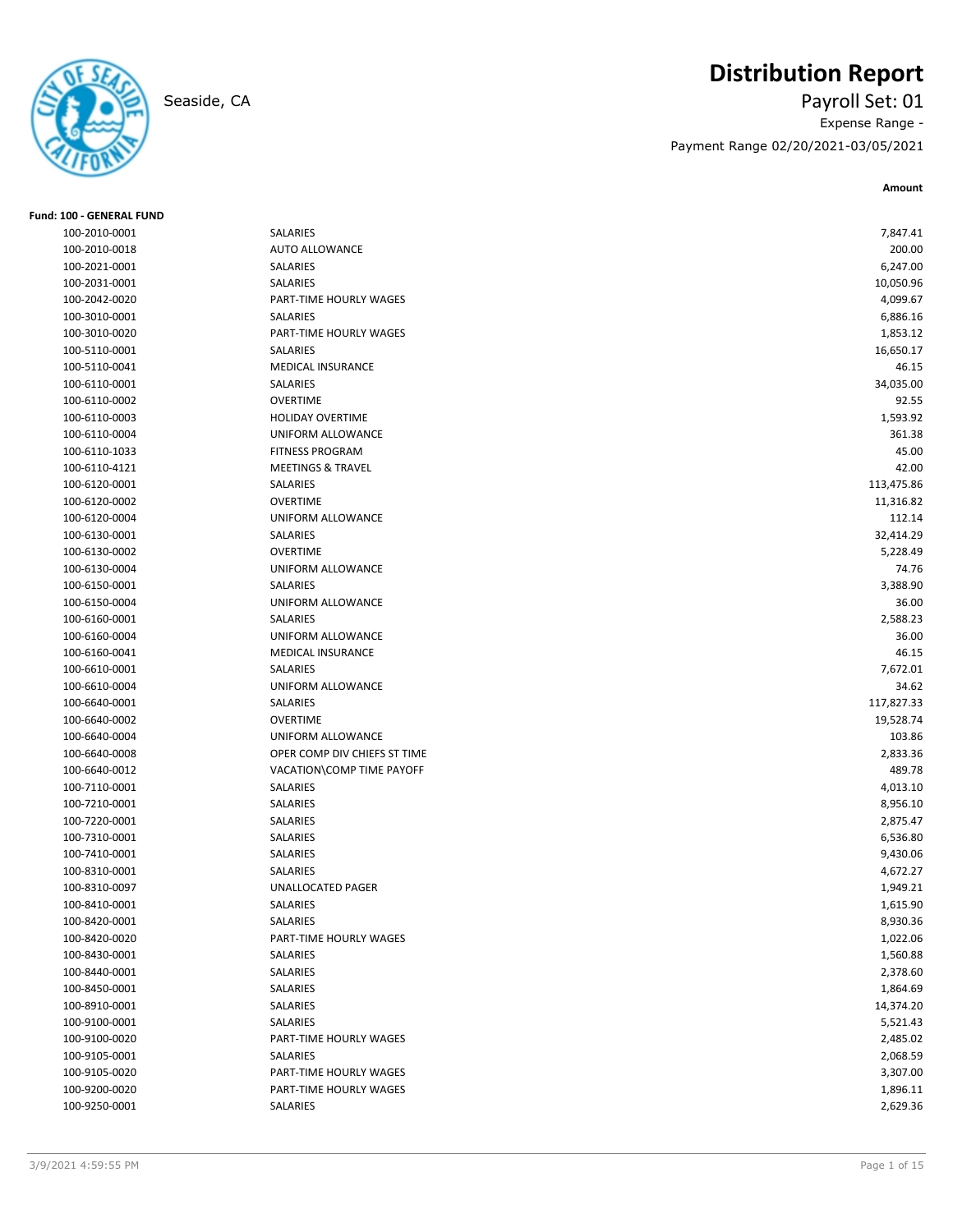# **Distribution Report Expense Range: 2012**

| xpense Range: - Payment Range: 02/20/2021-03/05/2021 |  |  |  |
|------------------------------------------------------|--|--|--|
|------------------------------------------------------|--|--|--|

|               |                               |                                          | Amount     |
|---------------|-------------------------------|------------------------------------------|------------|
| 100-9310-0001 | SALARIES                      |                                          | 5,650.29   |
| 100-9310-0020 | PART-TIME HOURLY WAGES        |                                          | 3,218.94   |
| 100-9320-0020 | PART-TIME HOURLY WAGES        |                                          | 1,953.06   |
| 100-9330-0020 | PART-TIME HOURLY WAGES        |                                          | 430.50     |
| 100-9340-0020 | <b>PART-TIME HOURLY WAGES</b> |                                          | 1,608.52   |
| 100-9350-0020 | PART-TIME HOURLY WAGES        |                                          | 693.16     |
| 100-9400-0020 | PART-TIME HOURLY WAGES        |                                          | 1,777.37   |
| 100-9500-0020 | PART-TIME HOURLY WAGES        |                                          | 1,079.91   |
|               |                               | Fund 100 - GENERAL FUND Total: 10,859.41 | 511,756.79 |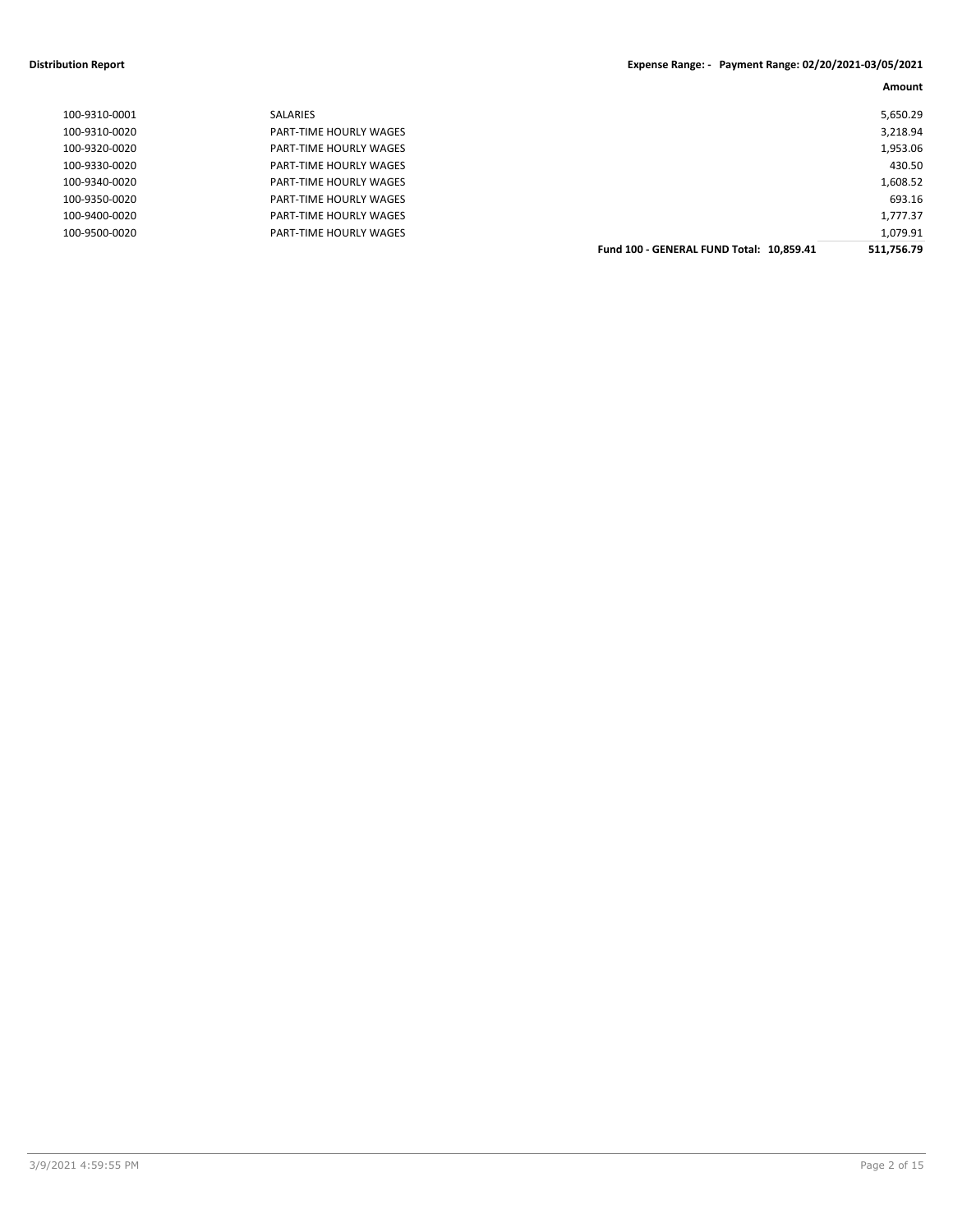**Fund: 103 - LAGUNA GRANDE PKG FUND**

103-8710-0001 SALARIES 853.10

**Fund 103 - LAGUNA GRANDE PKG FUND Total: 20.50 853.10**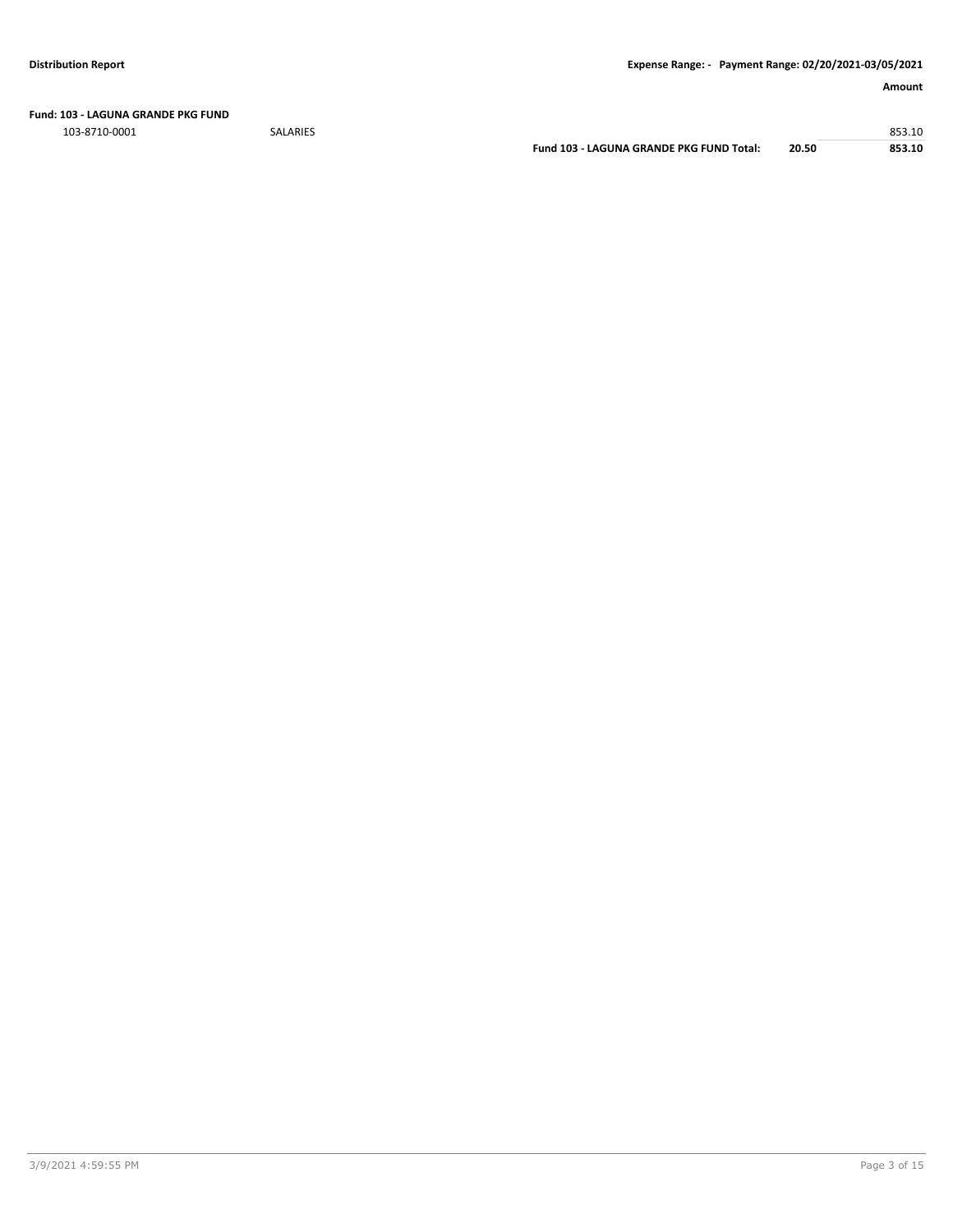| 113 - POMA & DMDC FUND |                          |                                    |        |          |
|------------------------|--------------------------|------------------------------------|--------|----------|
| 113-8730-0001          | <b>SALARIES</b>          |                                    |        | 8,664.35 |
| 113-8730-0002          | <b>OVERTIME</b>          |                                    |        | 304.34   |
| 113-8730-0041          | <b>MEDICAL INSURANCE</b> |                                    |        | 46.15    |
|                        |                          | Fund 113 - POMA & DMDC FUND Total: | 233.00 | 9.014.84 |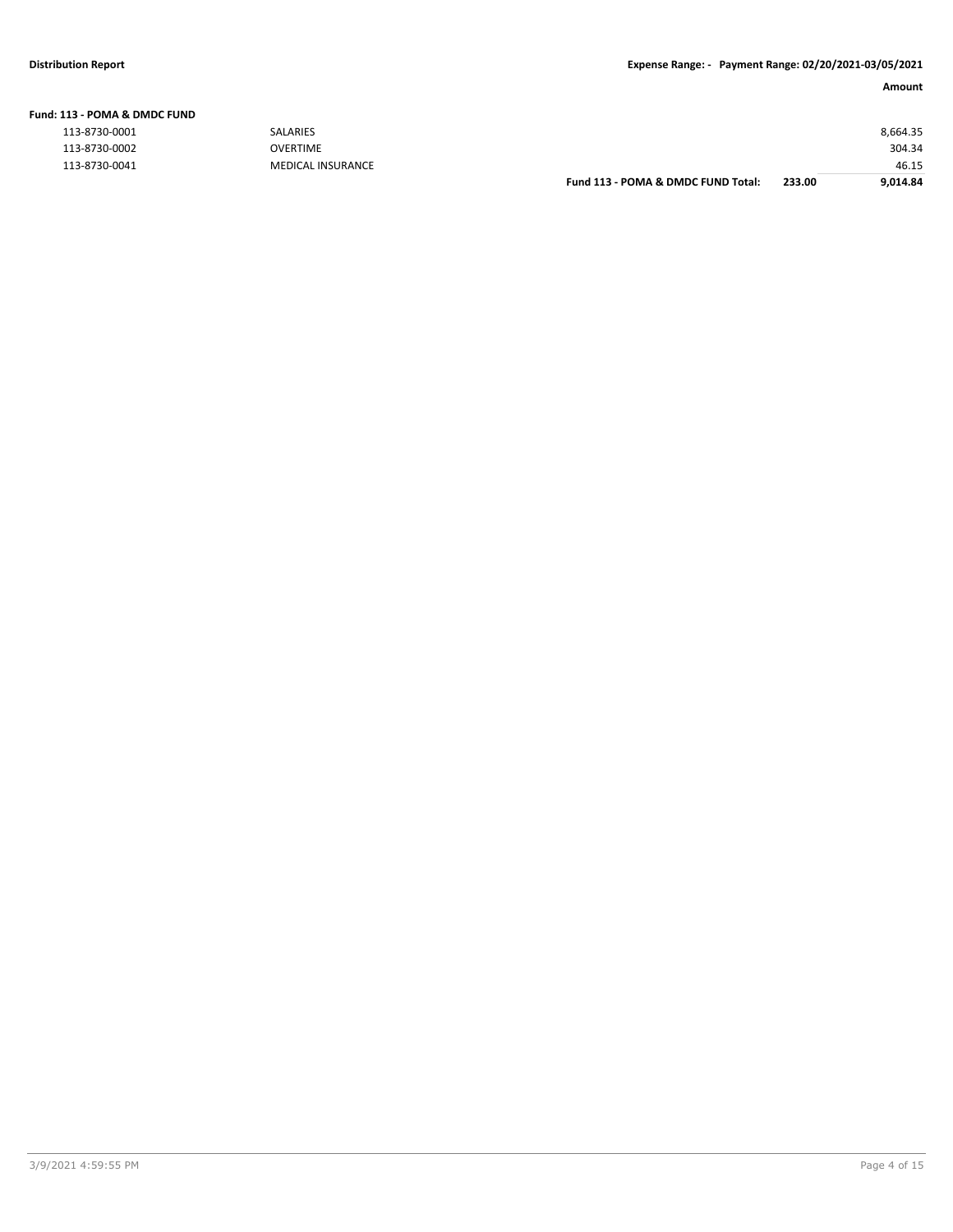**Fund: 200 - CDBG FUND** 200-5410-0001 SALARIES 3,202.92

**Fund 200 - CDBG FUND Total: 75.20 3,202.92**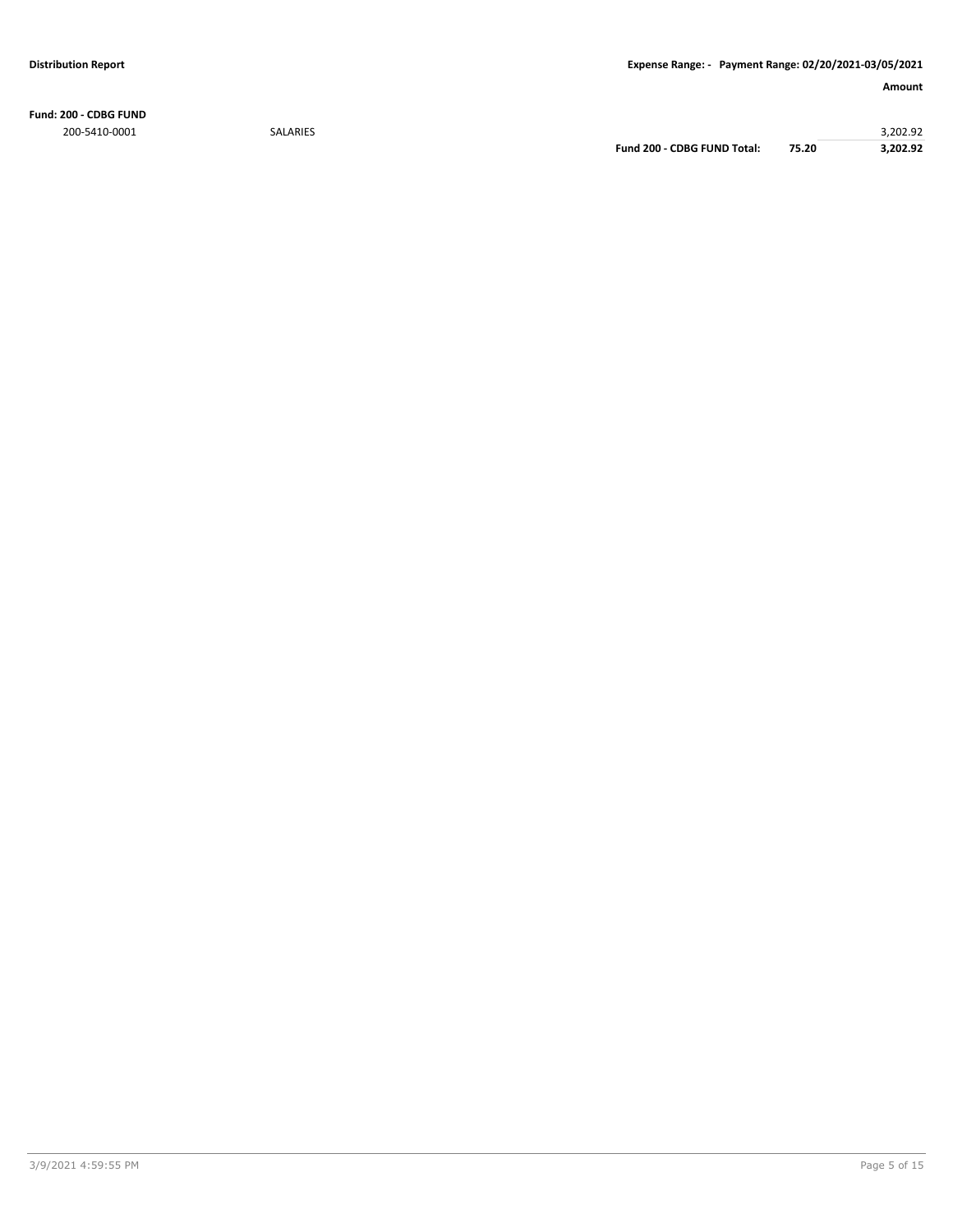#### **Fund: 210 - STREETS FUND**

| 210-8110-0001 | <b>SALARIES</b> |                                       |        | 6,179.48 |
|---------------|-----------------|---------------------------------------|--------|----------|
| 210-8110-0002 | <b>OVERTIME</b> |                                       |        | 134.88   |
| 210-8420-0001 | <b>SALARIES</b> |                                       |        | 782.19   |
|               |                 | <b>Fund 210 - STREETS FUND Total:</b> | 177.08 | 7.096.55 |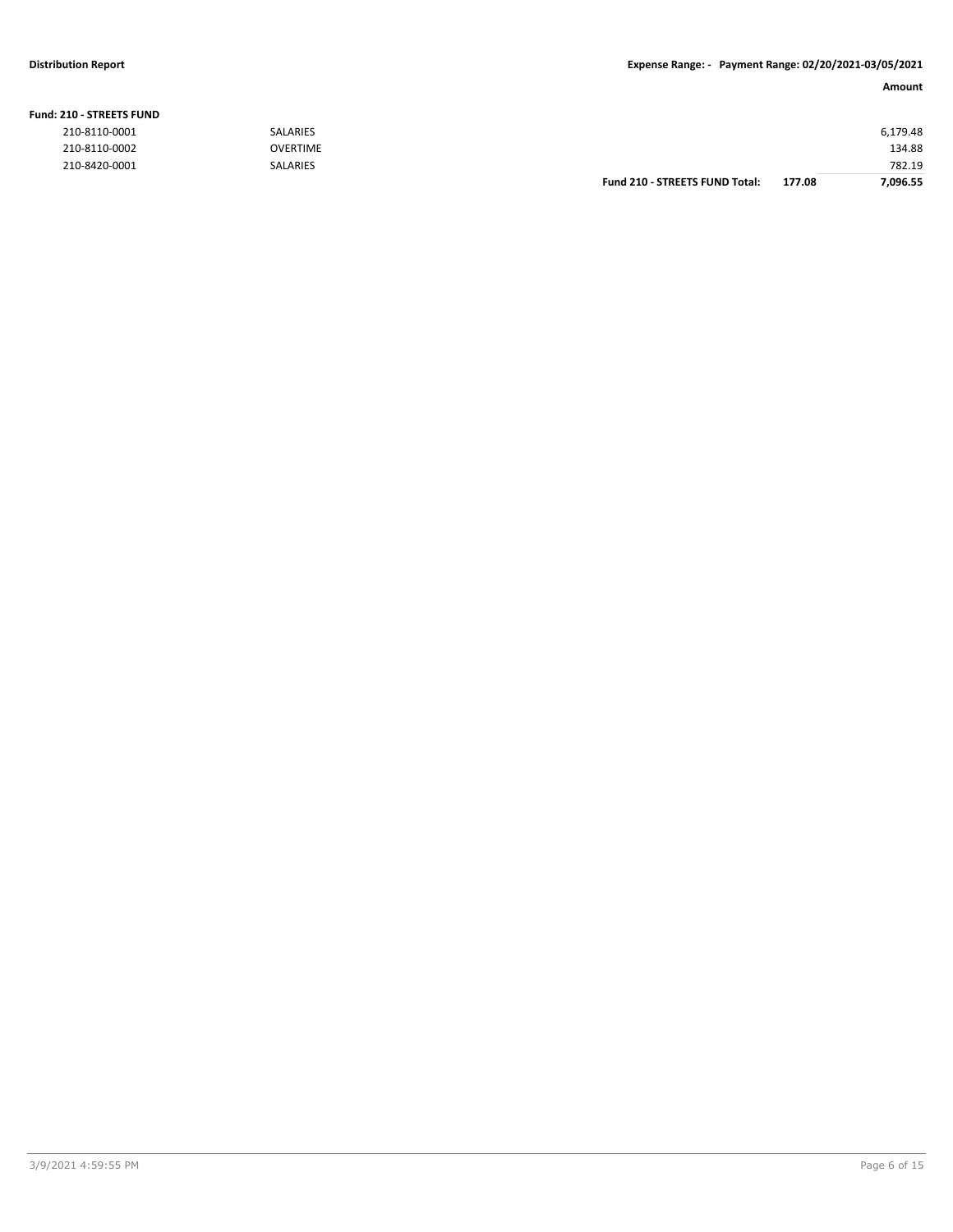**Fund: 271 - STORMWATER FUND** 271-8110-0001 SALARIES 8,342.42

**Fund 271 - STORMWATER FUND Total: 233.10 8,342.42**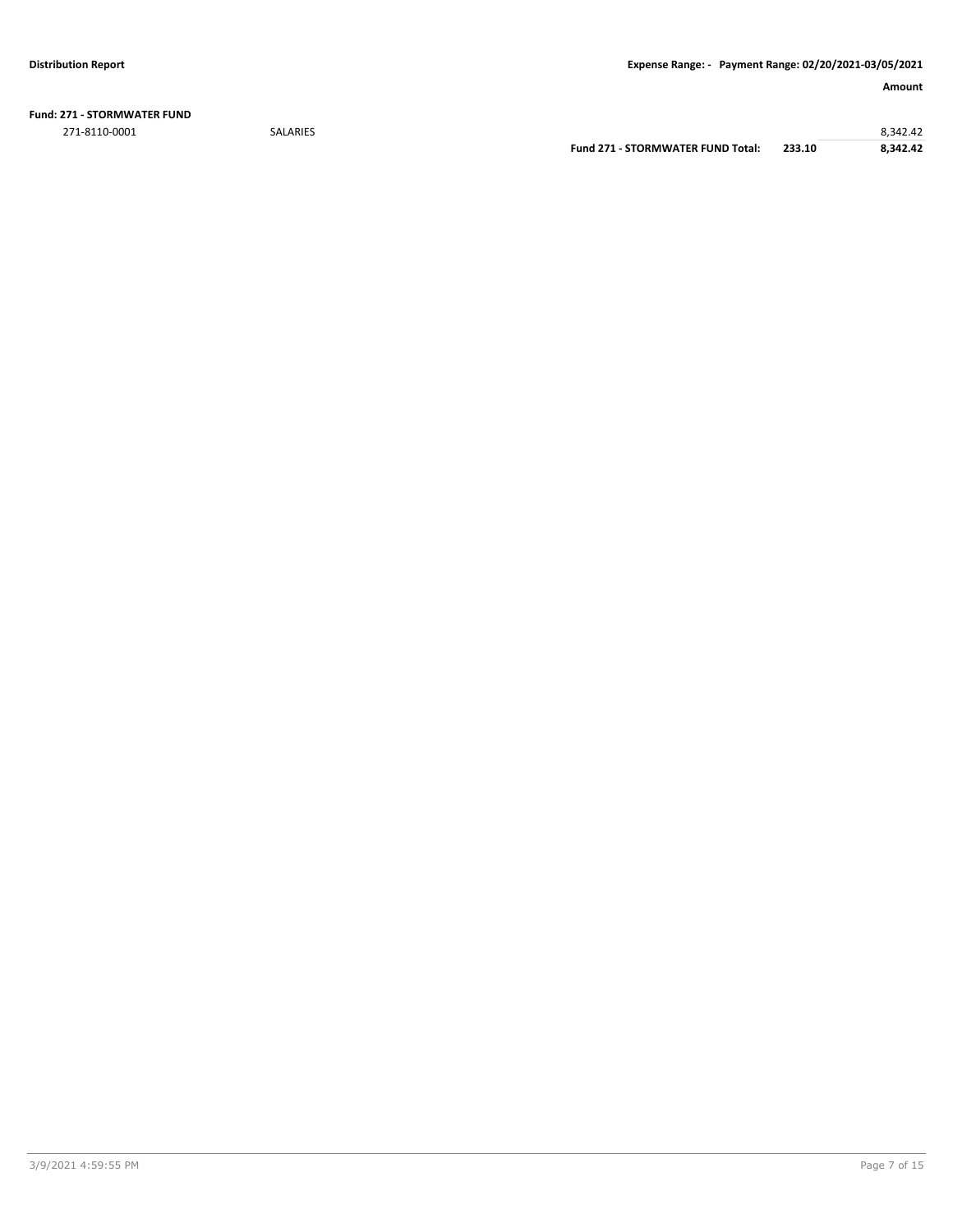**Fund: 335 - ESCA (FORA)**

335-2010-0001 SALARIES 6,571.37 **Fund 335 - ESCA (FORA) Total: 160.00 6,571.37**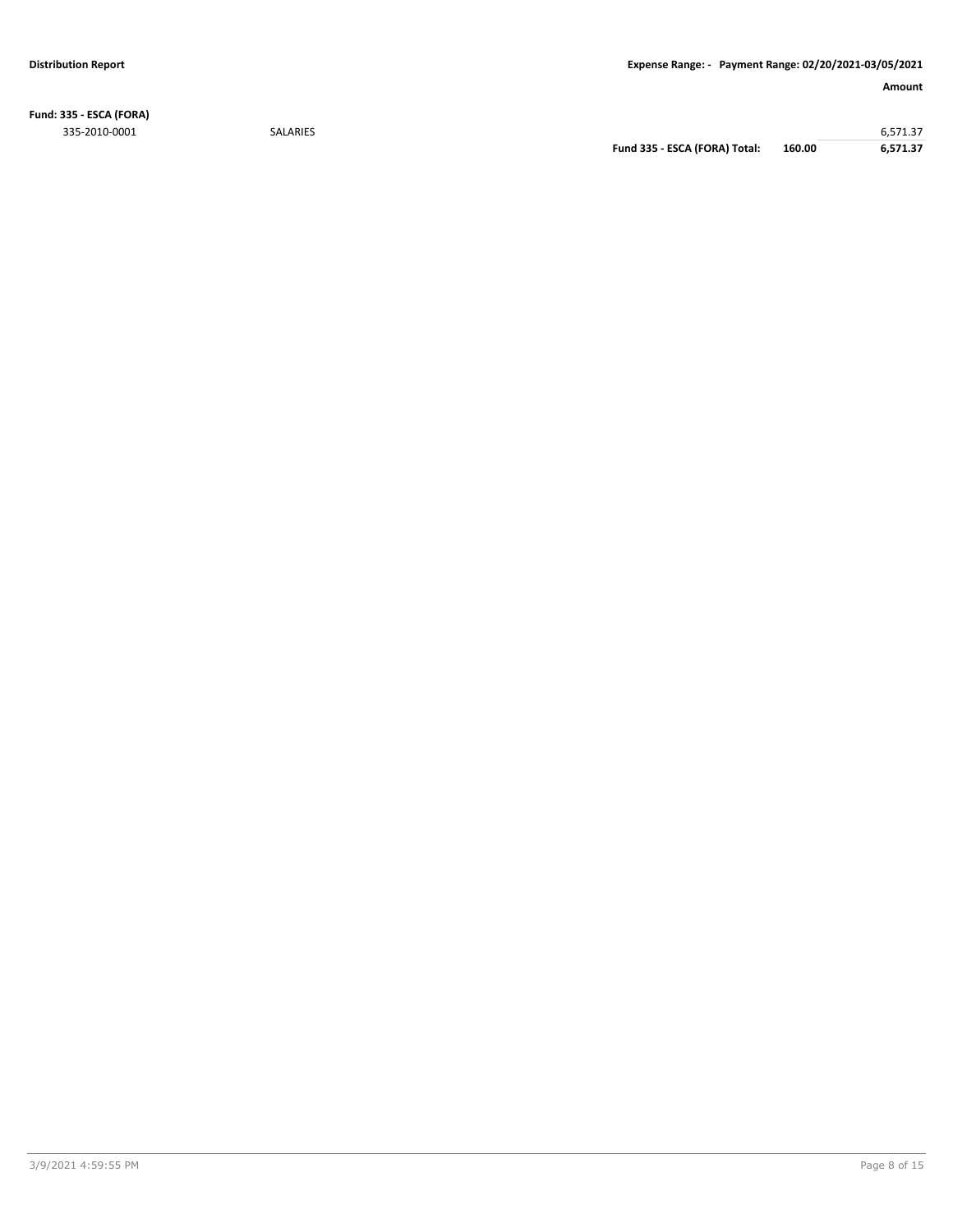#### **Fund: 401 - WATER FUND**

|               |                 | Fund 401 - WATER FUND Total: | 193.26 | 7.203.59 |
|---------------|-----------------|------------------------------|--------|----------|
| 401-8620-0001 | <b>SALARIES</b> |                              |        | 6.980.56 |
| 401-8610-0001 | <b>SALARIES</b> |                              |        | 223.03   |
|               |                 |                              |        |          |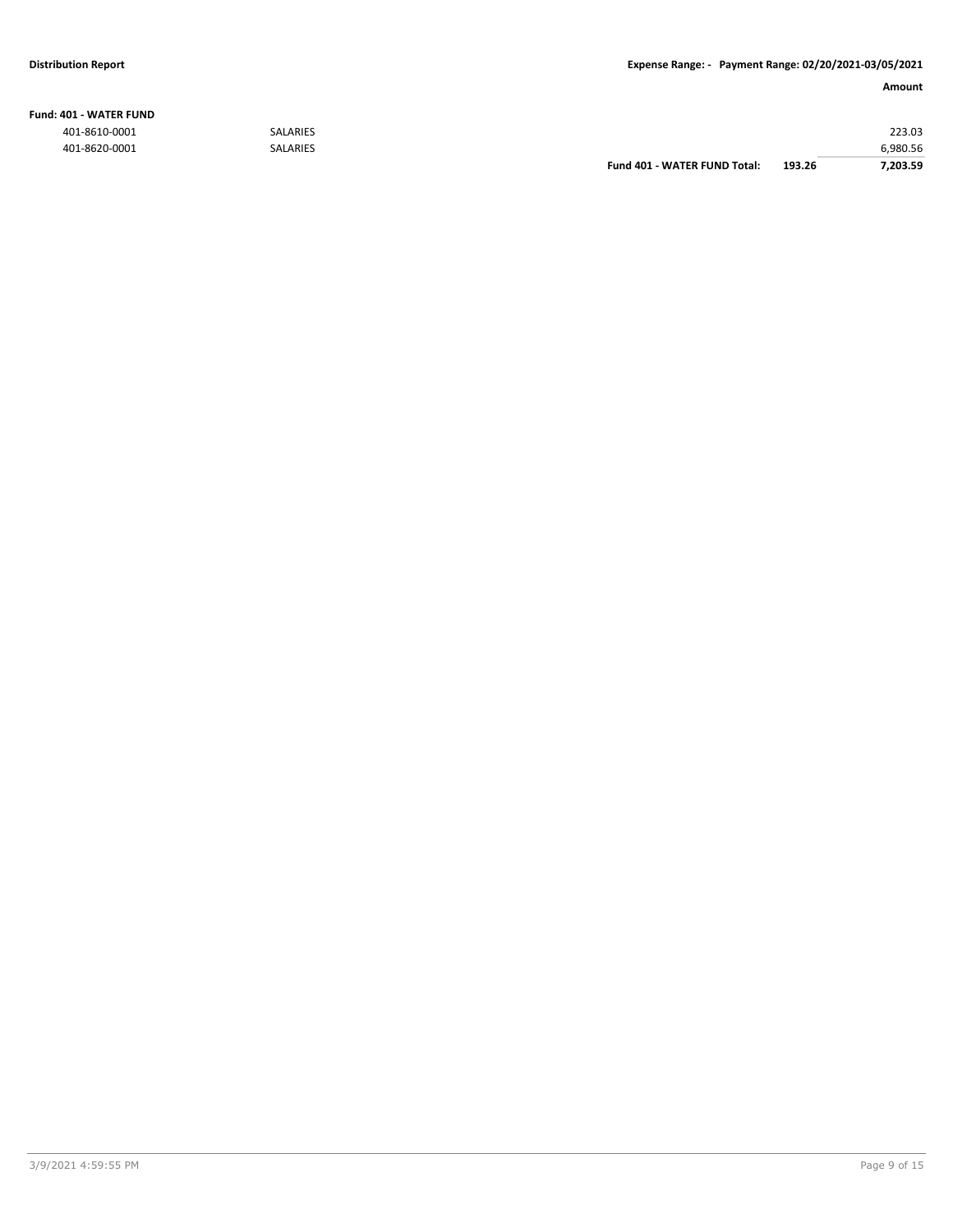| Fund: 501 - EQUIPMT MAINT FUND |  |
|--------------------------------|--|
|--------------------------------|--|

|               |                 | <b>Fund 501 - EQUIPMT MAINT FUND Total:</b> | 152.00 | 5.542.35 |
|---------------|-----------------|---------------------------------------------|--------|----------|
| 501-8520-0001 | <b>SALARIES</b> |                                             |        | 5,096.29 |
| 501-8510-0001 | <b>SALARIES</b> |                                             |        | 446.06   |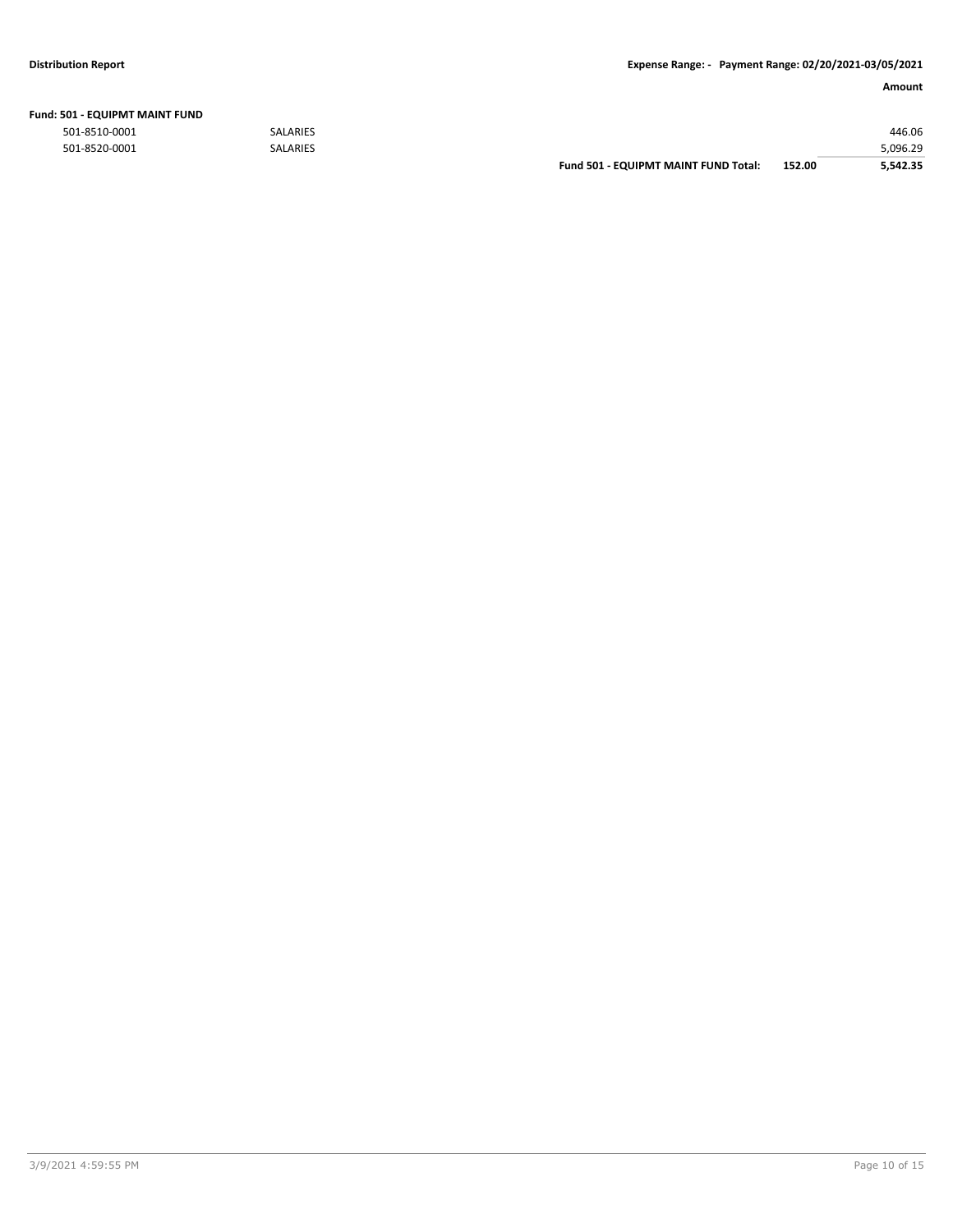**Fund: 503 - MIS FUND**

| 7.241.79 |
|----------|
| 46.15    |
| 7,195.64 |
|          |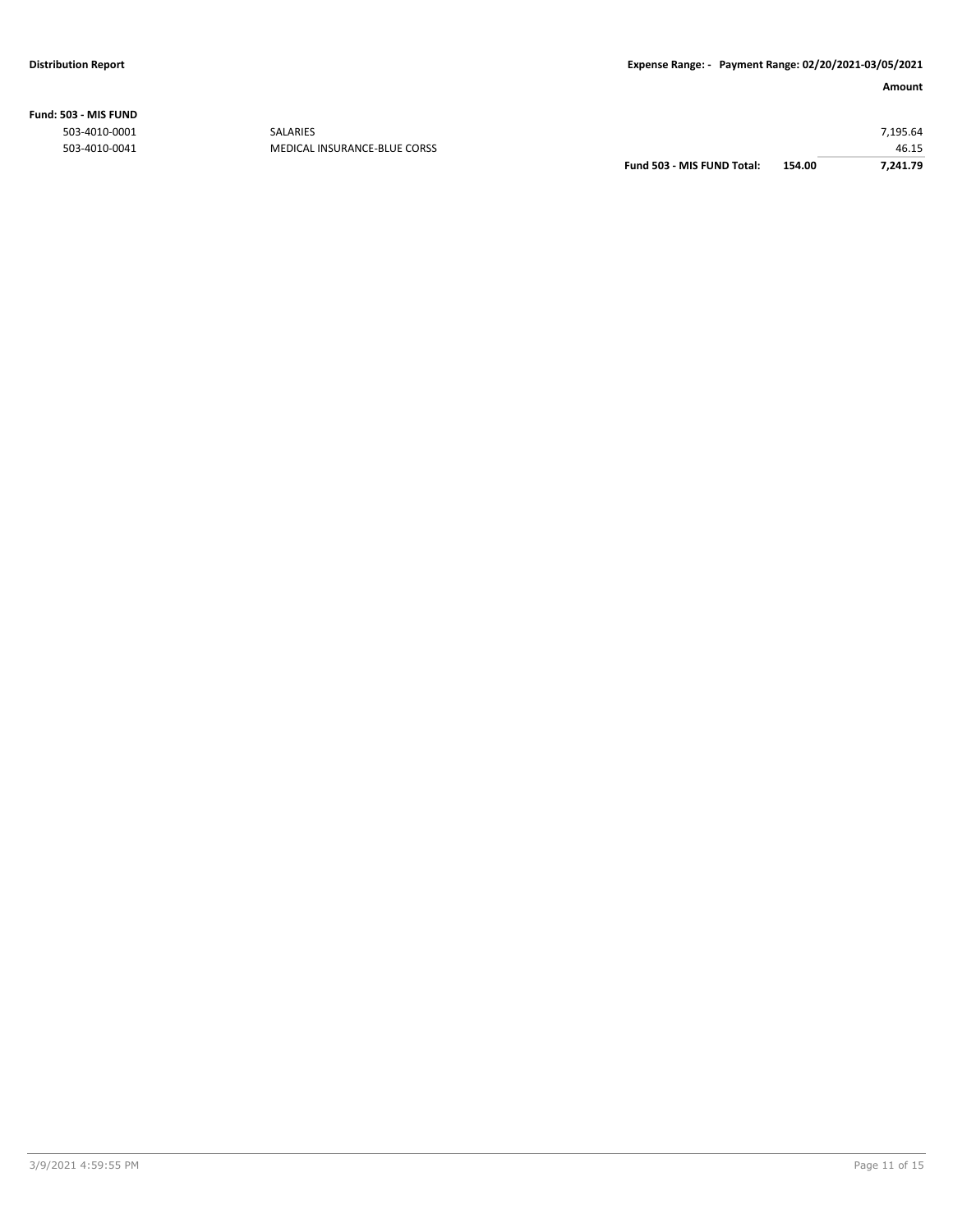| Fund: 951 - SAN. DISTRICT GEN. FUND |                 |           |  |  |
|-------------------------------------|-----------------|-----------|--|--|
| 951-8810-0001                       | SALARIES        | 632.70    |  |  |
| 951-8820-0001                       | <b>SALARIES</b> | 11.459.04 |  |  |

**Fund 951 - SAN. DISTRICT GEN. FUND Total: 342.64 12,091.74**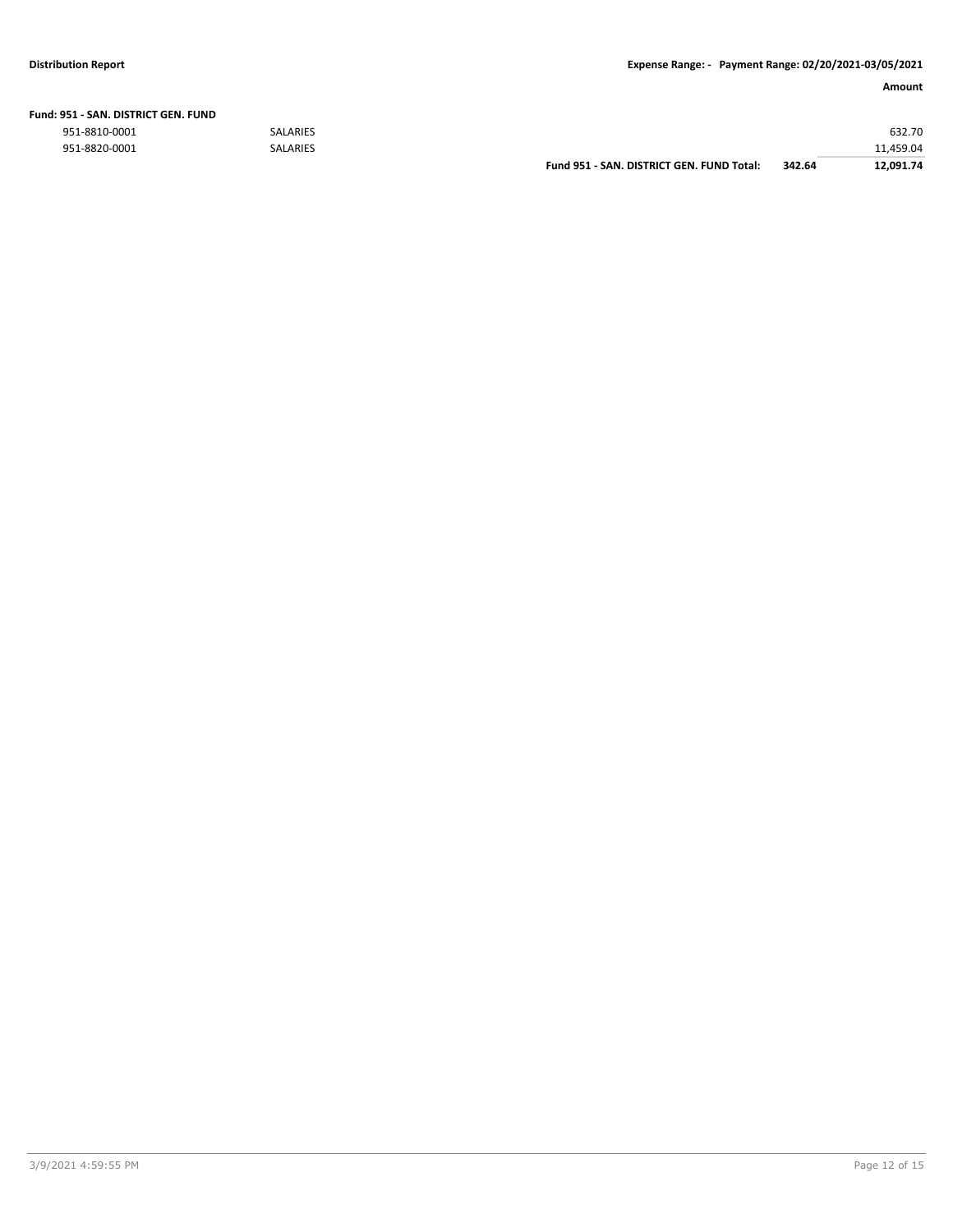# **Fund: 953 - SAN. DISTRICT CAP. IMPROV**

953-8820-9204 LIFT STATION UPGRADES 82.33

**Fund 953 - SAN. DISTRICT CAP. IMPROV Total: 1.50 82.33**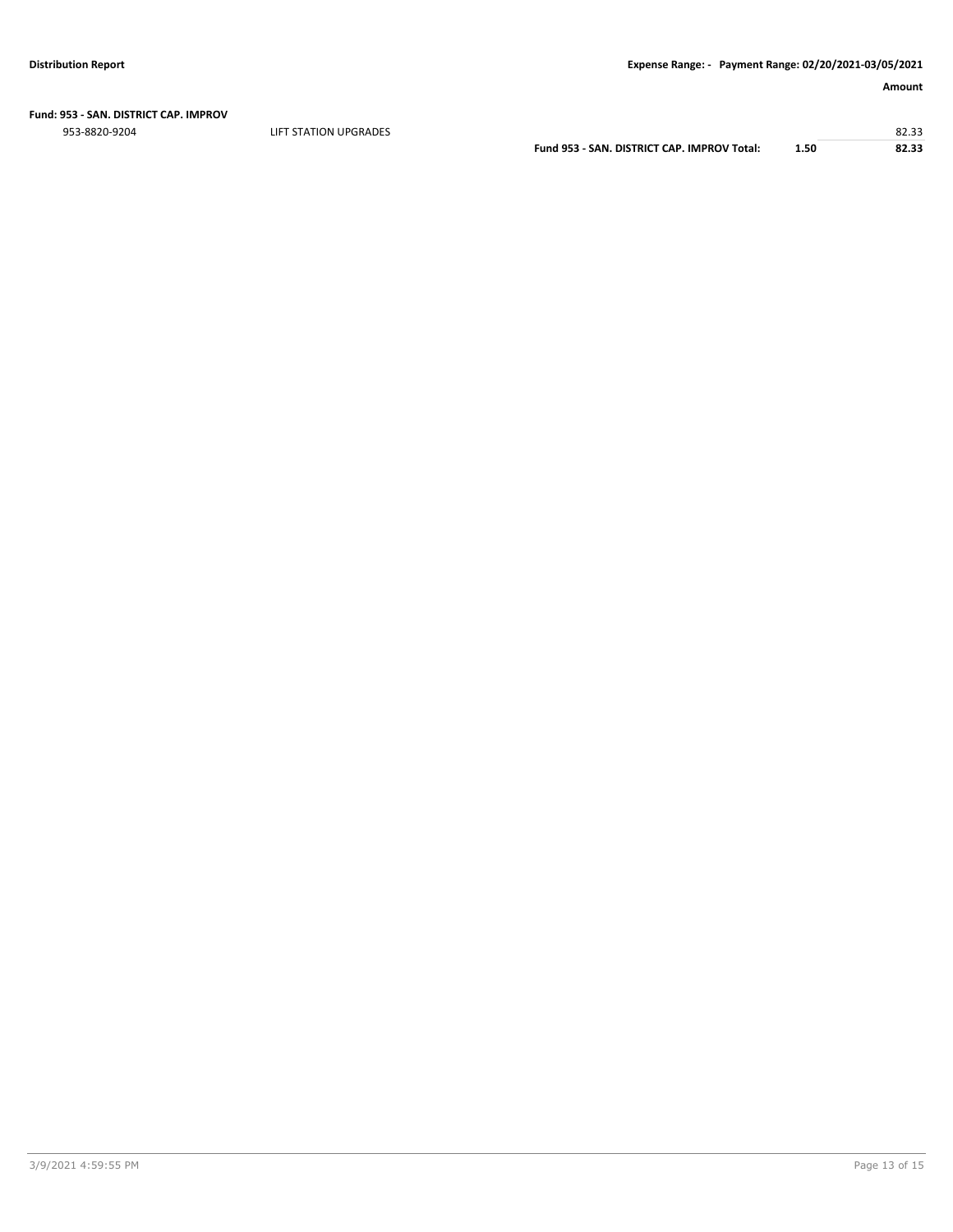**Fund: 973 - SA MERGED - LMIHF** 973-9710-9599 RENTAL PROPERTY EXP & MAINT 405.72

**Fund 973 - SA MERGED - LMIHF Total: 14.00 405.72**